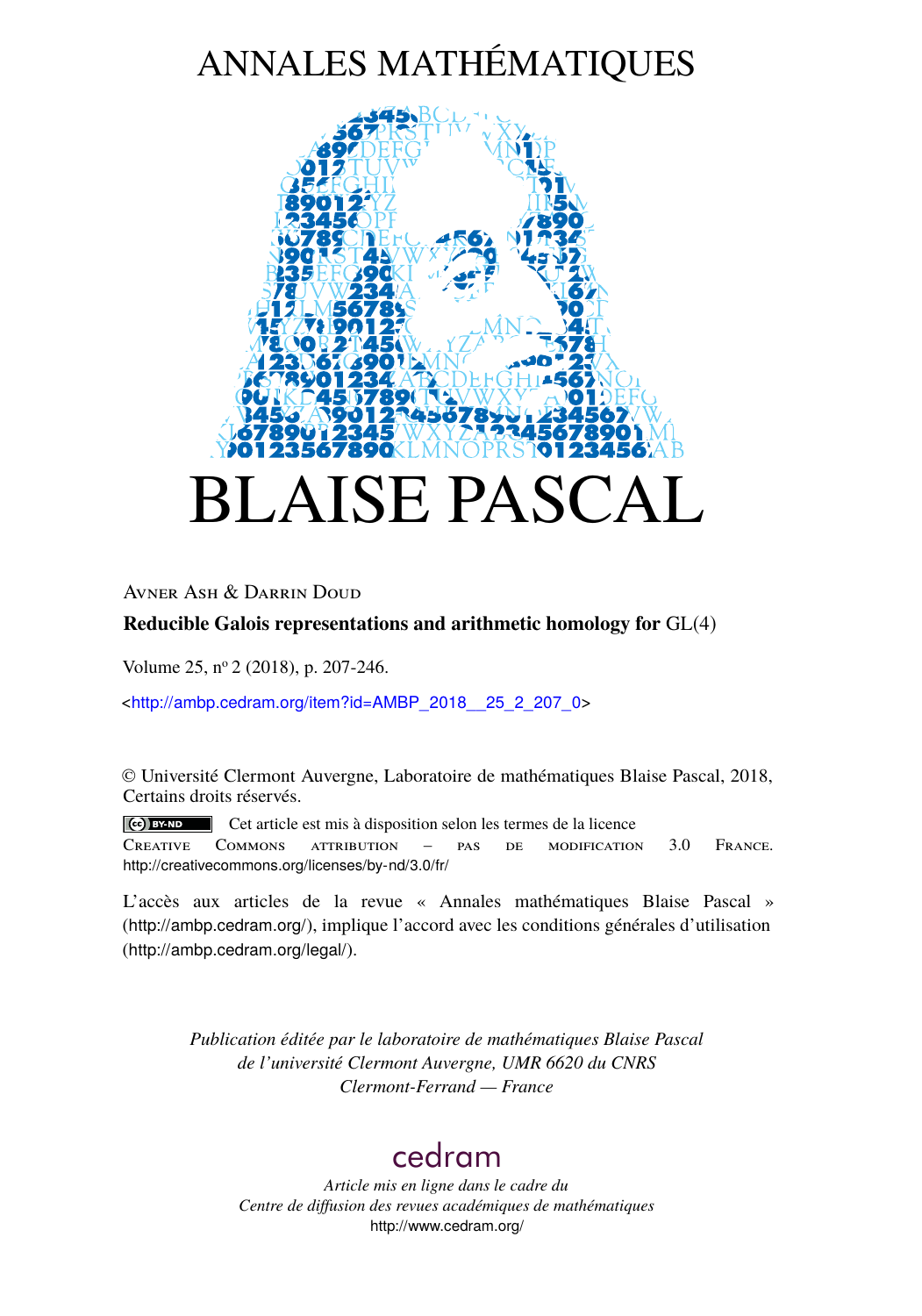# **Reducible Galois representations and arithmetic homology for** GL(4)

# Avner Ash DARRIN DOUD

#### **Abstract**

We prove that a sum of two odd irreducible two-dimensional Galois representations with squarefree relatively prime Serre conductors is attached to a Hecke eigenclass in the homology of a subgroup of GL(4, <sup>Z</sup>), with the level, nebentype, and coefficient module of the homology predicted by a generalization of Serre's conjecture to higher dimensions. To do this we prove along the way that any Hecke eigenclass in the homology of a congruence subgroup of a maximal parabolic subgroup of  $GL(n, \mathbb{Q})$  has a reducible Galois representation attached, where the dimensions of the components correspond to the type of the parabolic subgroup. Our main new tool is a resolution of  $\mathbb Z$  by  $GL(n, \mathbb Q)$ -modules consisting of sums of Steinberg modules for all subspaces of  $\mathbb{Q}^n$ .

### 1. **Introduction**

Serre's conjecture [\[23\]](#page-39-0) (now a theorem of Khare, Wintenberger, and Kisin [\[18,](#page-39-1) [19,](#page-39-2) [20\]](#page-39-3)) gives a connection between odd irreducible Galois representations  $\rho: G_{\mathbb{Q}} \to GL(2, \bar{\mathbb{F}}_p)$ <br>and modular forms that are simultaneous ejecuneators of all the Hecke operators. Via the and modular forms that are simultaneous eigenvectors of all the Hecke operators. Via the Eichler–Shimura isomorphism [\[24\]](#page-40-0), it can be interpreted as giving a connection between such Galois representations and elements of a cohomology group  $H^1(\Gamma_0(N), V)$  for an annonviate coefficient module *V*. This interpretation of Serre's conjecture was generalized appropriate coefficient module *V*. This interpretation of Serre's conjecture was generalized by [\[10\]](#page-39-4) to a conjecture relating odd Galois representations  $\rho : G_{\mathbb{Q}} \to GL(n, \bar{\mathbb{F}}_p)$  to eigencloses of the Hecke operators in cohomology groups  $H^*(\Gamma_1(n, N), V)$ , where eigenclasses of the Hecke operators in cohomology groups  $H^*(\Gamma_0(n, N), V)$ , where  $\Gamma_0(n, N)$  is the congruence subgroup of  $SL(n, \mathbb{Z})$  that generalizes  $\Gamma_0(N) \subset SL(2, \mathbb{Z})$ . Refinements of the conjecture [\[8,](#page-38-0) [16\]](#page-39-5) make more precise predictions concerning the proper coefficient modules.

Some proven cases of the conjectured connection between Galois representations and cohomology eigenclasses are known. In particular, the conjecture is known for twodimensional Galois representations. In [\[12\]](#page-39-6), the conjecture is proven for certain irreducible symmetric square representations of odd irreducible two-dimensional representations.

Our long-term goal is to prove the conjecture for any odd reducible Galois representation under the assumption that the conjecture holds for each constituent. In [\[3\]](#page-38-1), odd Galois representations that are sums of characters are shown to correspond to cohomology eigenclasses. This work was extended in [\[5\]](#page-38-2) to show that any sum of characters with a Galois representation satisfying the conjecture such that the resulting representation

Keywords: Galois representations, arithmetic homology.

<sup>2010</sup> Mathematics Subject Classification: 11F75, 11R80.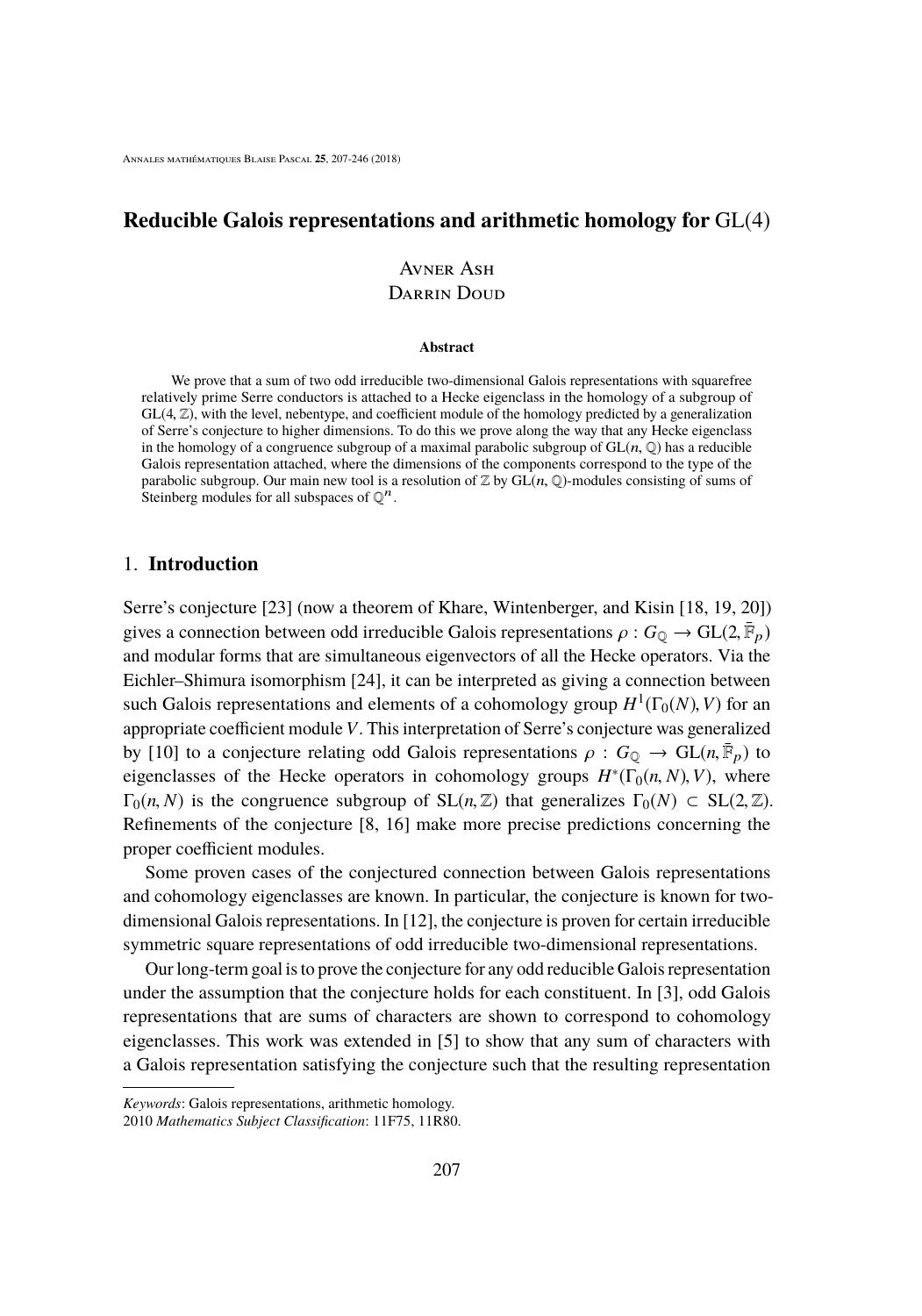is odd will satisfy the conjecture. In [\[6\]](#page-38-3), it is shown that if  $\rho_1$  and  $\rho_2$  are two Galois representations, each attached to a cohomology eigenclass with trivial coefficient module, then a twisted sum of the two representations will also be attached to a cohomology Hecke eigenclass with trivial coefficients (although not in the cohomology of a group of the form  $\Gamma_0(n, N)$ ).

In this paper, we prove that Galois representations of the form  $\rho_1 \oplus \rho_2$  of squarefree level *N* with  $\rho_1$  and  $\rho_2$  two-dimensional irreducible and odd are attached to Hecke eigenclasses in the cohomology of  $\Gamma_0(4, N)$ . Together with our previous results cited above, we have now proven the conjecture of [\[8\]](#page-38-0) for all odd reducible four-dimensional Galois representations, as long as the constituents have squarefree pairwise relatively prime conductors, and satisfy the conjecture themselves.

The two main new tools that we use in the proof are an exact sequence of  $GL(n, K)$ modules for any field *K* that involves the Steinberg modules for GL(*W*) for all subspaces *W* of  $K<sup>n</sup>$  (Section [4\)](#page-5-0), and Theorem [11.5](#page-35-0) on the reducibility of Galois representations attached to the cohomology of arithmetic subgroups of parabolic subgroups of  $GL(n, \mathbb{Q})$ .

The exact sequence of Section [4](#page-5-0) generalizes the exact sequence used in [\[5,](#page-38-2) [7\]](#page-38-4), which only works for  $n = 3$ , to arbitrary *n*. It is a resolution of  $\mathbb{Z}$  by non-free modules which are induced from various parabolic subgroups. Using a certain Hecke equivariant spectral sequence arising from this exact sequence, we are able to construct a system of Hecke eigenvalues that have  $\rho_1 \oplus \rho_2$  attached.

Our other main tool, Theorem [11.5](#page-35-0) proves that any Hecke eigenclass attached to the cohomology of a maximal parabolic subgroup of type  $(n_1, n_2)$  has an attached Galois representation that is a sum of (possibly reducible) Galois representations  $\rho_1 \oplus \rho_2$ , with  $\rho_i$ :  $G_{\mathbb{Q}} \to \text{GL}(n_i, \bar{\mathbb{F}}_p)$  for  $i = 1, 2$ .<br>On the more technical side, the

On the more technical side, this paper includes extensions from  $n = 3$  to general *n* of the study we made in [\[5,](#page-38-2) [7\]](#page-38-4) of orbits of subspaces of  $\mathbb{Q}^n$  under certain congruence subgroups of  $GL(n, \mathbb{Z})$ . We also study the action of a Levi component on the groups *<sup>H</sup>*∗(<sup>Γ</sup> <sup>∩</sup> *<sup>U</sup>*, *<sup>M</sup>*) appearing in the Hochschild–Serre spectral sequence for

$$
1 \to \Gamma \cap U \to \Gamma \cap P \to \Gamma \cap L \to 1,
$$

where U is the unipotent radical of a maximal parabolic subgroup  $P = LU$  of  $GL(n, \mathbb{Q})$ . We show in Theorem [7.11](#page-20-0) that under certain hypotheses, the Hecke algebra for  $\Gamma_P$ acts in an equivariant fashion on the spectral sequence. This is surprisingly hard to do and we don't even know if this continues to be the case if *P* is not maximal. A third generalization of our earlier work concerns the detailed action of the matrices defining the Hecke operators on the homology. The last new technical point regards the interplay of the Hecke operators and the Künneth formula in Section [10.](#page-29-0)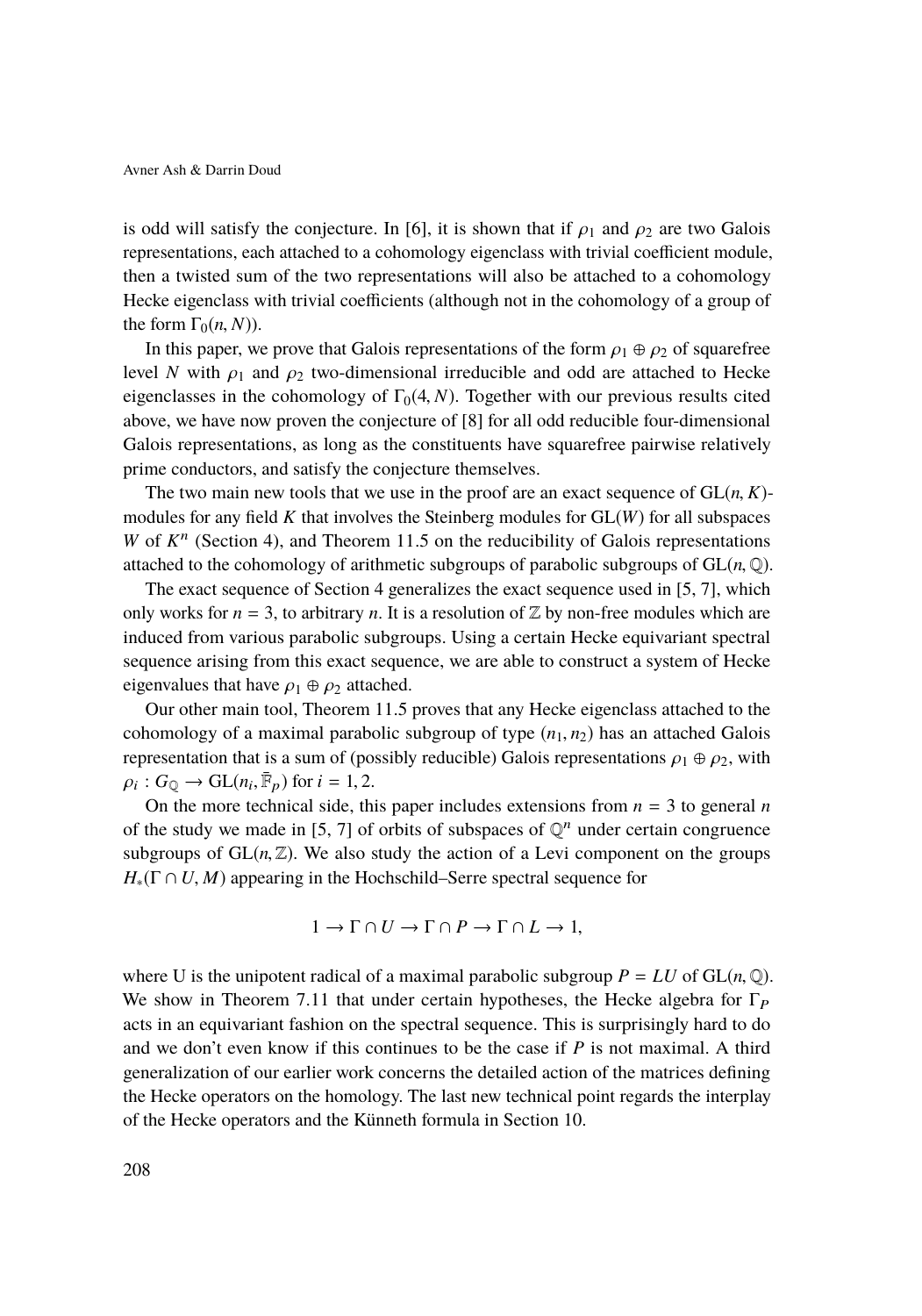We expect to be able to apply these methods to higher dimensional Galois representations; at present, we are not able to because we have not yet been able to prove that a certain Hochschild–Serre spectral sequence, used to construct the systems of Hecke eigenvalues that we need, degenerates when  $n > 4$ .

We know that a system of Hecke eigenvalues appears in  $H^k(\Gamma_0(n, N), V)$  if and only if<br>present in  $H_k(\Gamma_k(n, N), V)$ . We have discussed mostly cohomology in the introduction it appears in  $H_k(\Gamma_0(n, N), V)$ . We have discussed mostly cohomology in the introduction to conform with common usage. Our theorems and proofs below will all be stated for homology.

### 2. **Galois representations, Hecke Operators, cohomology and homology**

Let  $p > 2$  be a prime number, and let  $\mathbb{F} = \overline{\mathbb{F}}_p$ . Throughout the paper, we use Borel–Serre duality for subgroups of  $GL(n, \mathbb{Z})$  [\[13,](#page-39-7) Section 11.4], and the fact that the Borel–Serre duality isomorphism is Hecke equivariant [\[9,](#page-39-8) Corollary 3]; when we do this we will require  $p > n + 1$ , so that no torsion element of  $GL(n, \mathbb{Z})$  has order divisible by p. By a Galois representation we mean a continuous homomorphism  $\rho: G_{\mathbb{Q}} \to \text{GL}(n, \mathbb{F})$  for some positive integer *n*. For each prime  $\ell$ , we fix a choice of Frobenius element Fr $_{\ell} \in G_{\mathbb{Q}}$ ; we use the arithmetic Frobenius, so that if  $\omega : G_{\mathbb{Q}} \to \mathbb{F}$  is the cyclotomic character,  $\omega(\text{Fr}_\ell) = \ell$ . If  $\rho$  is unramified at  $\ell$ , then  $\rho(\text{Fr}_\ell)$  is defined up to similarity. Hence, for  $\rho$ unramified at  $\ell$ , the characteristic polynomial det( $I - \rho(Fr_{\ell})X$ ) of  $\rho(Fr_{\ell})$  is well defined.

**Definition 2.1.** Let  $n > 1$  and  $N \in \mathbb{N}$ , and let p be a prime in  $\mathbb{Z}$ .

- (1)  $S_0^{\pm}(n, N)$  consists of the set of all  $n \times n$  matrices with integer entries and nonzero<br>determinent prime to  $nN$  whose first row is congruent to  $(n, 0, \ldots, 0)$  modulo M determinant prime to *pN* whose first row is congruent to  $(*, 0, \ldots, 0)$  modulo *N*.
- (2) *S*<sub>0</sub>(*n*, *N*) consists of elements of *S*<sup> $+$ </sup><sub>0</sub>(*n*, *N*) with positive determinant.
- (3)  $\Gamma_0^{\pm}(n, N) = S_0^{\pm}(n, N) \cap \text{GL}(n, \mathbb{Z}).$
- (4)  $\Gamma_0(n, N) = S_0(n, N) \cap SL(n, \mathbb{Z}).$

For a given prime *p* and positive integer *N* prime to *p*,  $(\Gamma_0(n, N), S_0(n, N))$  is a Hecke pair (see [\[1\]](#page-38-5)), and we denote the F-algebra of its double cosets by  $\mathcal{H}_{n,N}$ . We note that  $\mathcal{H}_{n,N}$  is commutative, and is generated by the double cosets

$$
\Gamma_0(n, N) s(\ell, n, k) \Gamma_0(n, N),
$$

where  $s(\ell, n, k) = diag(1, \ldots, 1, \ell, \ldots, \ell)$  is a diagonal matrix with *k* copies of  $\ell$  on the diagonal,  $\ell$  runs over all primes not dividing *pN*, and  $0 \le k \le n$ . The algebra  $\mathcal{H}_{n,N}$  acts on the homology or cohomology of  $\Gamma_0(n, N)$  with coefficients in any  $\mathbb{F}[S_0(n, N)]$ -module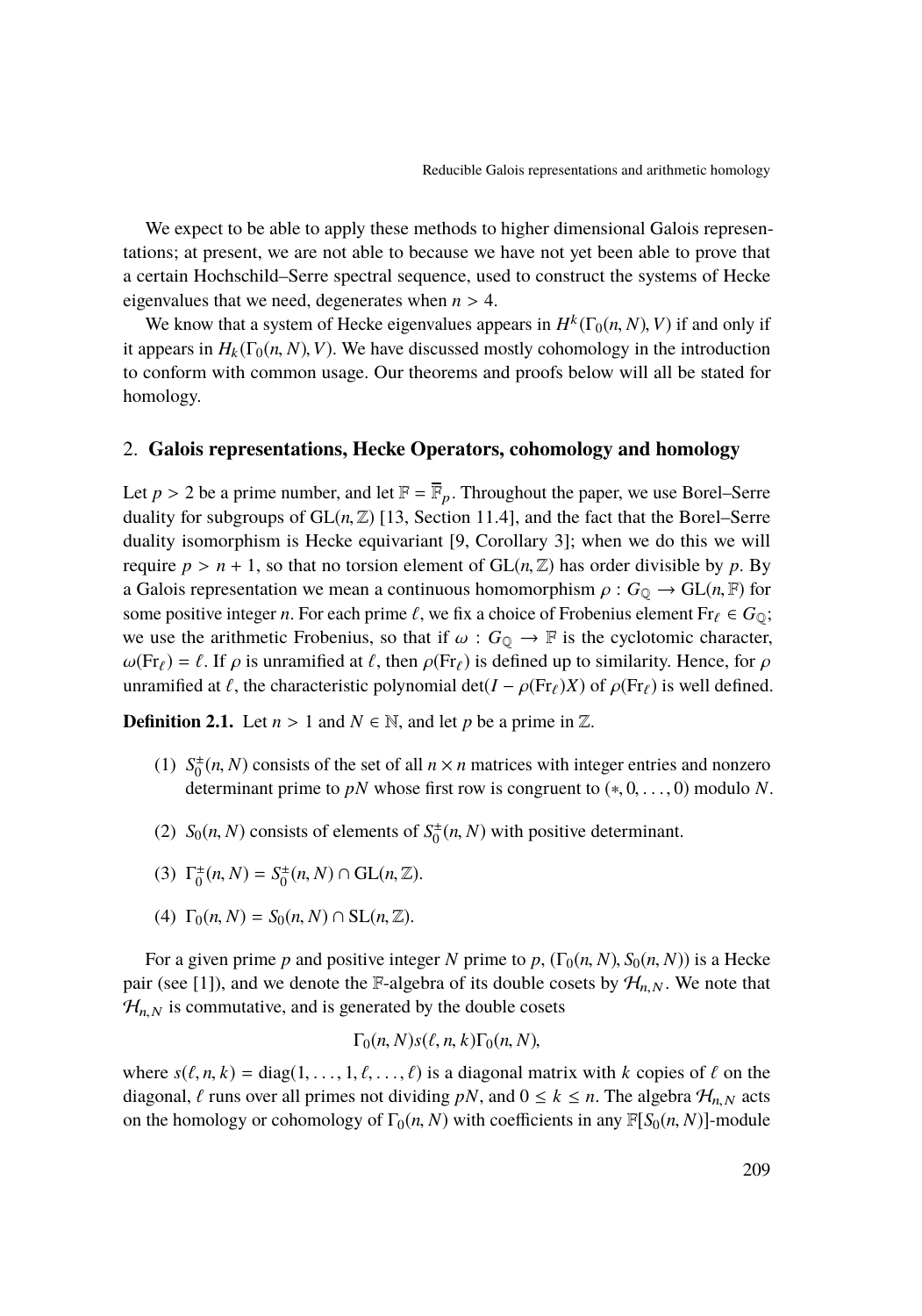*M*. When the double coset of  $s(\ell, n, k)$  acts on homology or cohomology, we will denote it by  $T_n(\ell, k)$ .

**Definition 2.2.** Let *V* be any  $\mathcal{H}_{n,N}$ -module, and suppose that  $v \in V$  is a simultaneous eigenvector of all the  $T_n(\ell, k)$  for  $\ell \nmid pN$ , with eigenvalues  $a(\ell, k) \in \mathbb{F}$ . Suppose that  $\rho: G_0 \to GL(n, \mathbb{F})$  is a Galois representation unramified outside *pN*. We say that  $\rho$  is *attached* to v if, for all  $\ell \nmid pN$ ,

$$
\det(I - \rho(\text{Fr}_{\ell})X) = \sum_{k=0}^{n} (-1)^{k} \ell^{k(k-1)/2} a(\ell, k) X^{k}.
$$

If  $\rho$  is attached to  $v \in V$ , we will also say that  $\rho$  *fits V*.

# 3. **Conjectures relating Galois representations and arithmetic homology/cohomology**

**Definition 3.1** ([\[7\]](#page-38-4)). Let *S* be a subsemigroup of the matrices in  $GL(n, \mathbb{Q})$  with integer entries whose determinants are prime to *pN*. A (*p*, *<sup>N</sup>*)*-admissible <sup>S</sup>*-module *<sup>M</sup>* is an  $\mathbb{F}[S]$ -module of the form  $M' \otimes F_{\epsilon}$ , where  $M'$  is an  $\mathbb{F}[S]$ -module on which  $S \cap GL(n, \mathbb{Q})^+$ acts via its reduction modulo *p*, and  $\epsilon$  is a character  $\epsilon$  :  $S \to \mathbb{F}^\times$  which factors through the reduction of *S* modulo *N*. Here  $\mathbb{F}_2$  is the vector space  $\mathbb{F}_2$  with *S* esting as multiplication via reduction of *S* modulo *N*. Here  $\mathbb{F}_{\epsilon}$  is the vector space  $\mathbb{F}$ , with *S* acting as multiplication via  $\epsilon$ . An admissible module is one which is  $(p, N)$ -admissible for some choice of p and N.

We can construct  $(p, N)$ -admissible modules by starting with  $GL(n, \mathbb{F}_p)$ -modules, and letting *S* act via reduction modulo *p*. We have the following parametrization of irreducible  $GL(n, \mathbb{F}_p)$ -modules.

**Theorem 3.2** ([\[15\]](#page-39-9)). *Call an n-tuple of*  $(a_1, \ldots, a_n)$  *of integers p-restricted if*  $0 \le a_n <$ *p* − 1 *and, for each*  $i < n, 0 \le a_i - a_{i+1} \le p - 1$ . Then there is a bijection between *p*-restricted *n*-tuples of integers and irreducible  $\mathbb{F}[GL(n,\mathbb{F}_p)]$ -modules, with the *n*-tuple (*a*1, . . ., *<sup>a</sup>*n) *corresponding to the unique simple submodule of the dual Weyl module with highest weight*  $(a_1, \ldots, a_n)$ *.* 

**Definition 3.3.** Denote by  $F(a_1, \ldots, a_n)$  the irreducible  $\mathbb{F}[GL(n, \mathbb{F}_p)]$ -module corresponding to the *p*-restricted *n*-tuple  $(a_1, \ldots, a_n)$ .

As described above,  $F(a_1, \ldots, a_n)$  becomes an *S*-module on which *S* acts via reduction modulo  $p$ . We will relax the condition on the value of  $a_n$ , allowing it to be an arbitrary integer; this has the effect that a given module corresponds to infinitely many *n*-tuples, all congruent to some *p*-restricted *n*-tuple modulo  $p-1$ , and it allows flexibility in specifying modules. Given a character  $\epsilon : S \to \mathbb{F}^\times$  that factors through the reduction of *S* modulo *N*,<br>we see that  $F(a_1, a_2) = F(a_2, a_3) \otimes \mathbb{F}$  is a  $(a_1, b_1)$  edmissible module we see that  $F(a_1, \ldots, a_n)_{\epsilon} = F(a_1, \ldots, a_n) \otimes \mathbb{F}_{\epsilon}$  is a  $(p, N)$ -admissible module.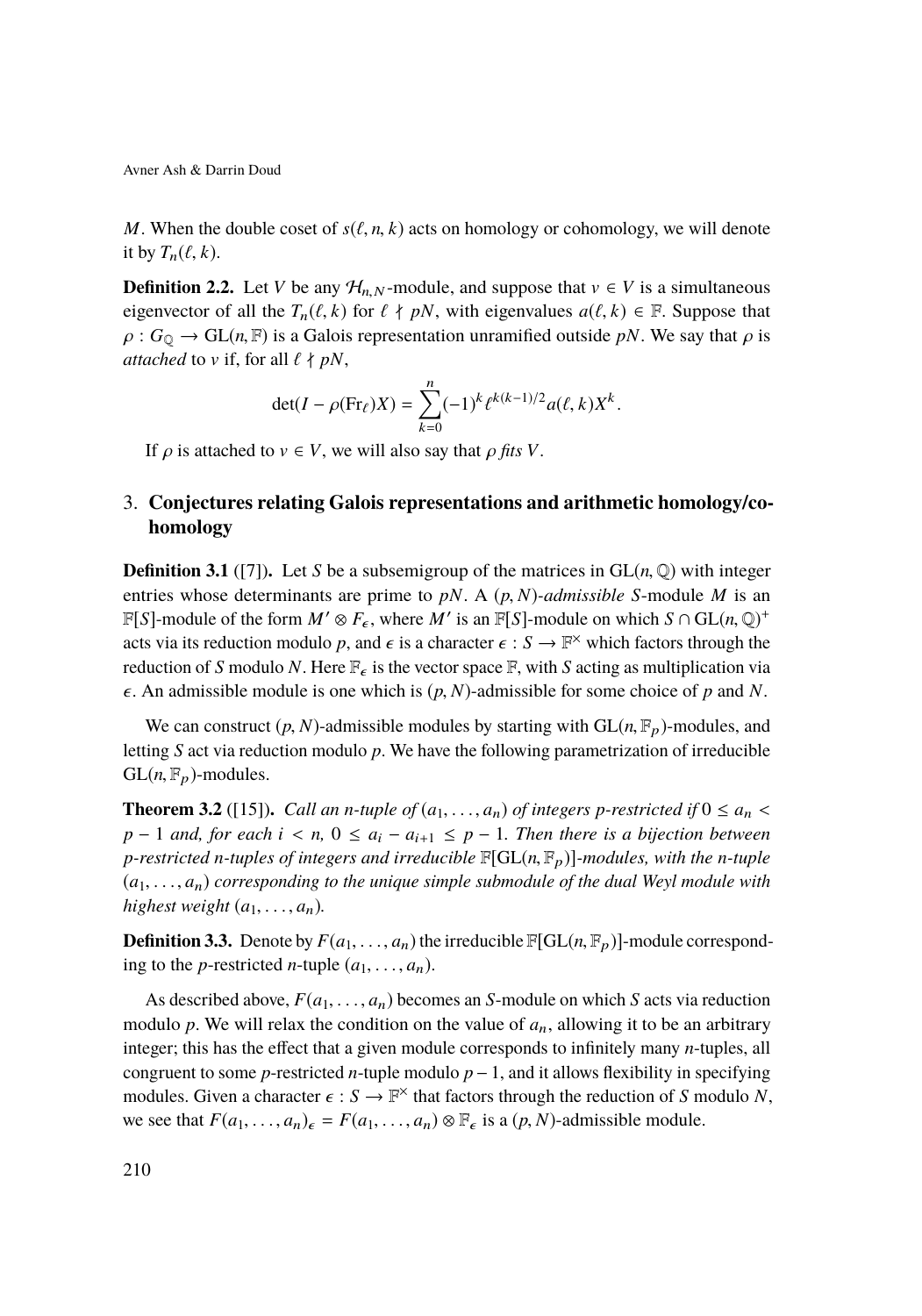If  $S = S_0(n, N)$  and  $\epsilon : (\mathbb{Z}/N\mathbb{Z})^{\times} \to \mathbb{F}^{\times}$  is a character, we will also denote by<br> $S \to \mathbb{F}^{\times}$  the character sending  $\epsilon \in S$  to the image under  $\epsilon$  of the mod N reduction of  $\epsilon : S \to \mathbb{F}^\times$  the character sending  $s \in S$  to the image under  $\epsilon$  of the mod *N* reduction of the (1,1) ontry of  $s$ . In this case, we call  $\epsilon$  a nebenture character. the  $(1, 1)$  entry of *s*. In this case, we call  $\epsilon$  a *nebentype character*.

In order to state the main conjecture of [\[8\]](#page-38-0), we recall the following definition.

**Definition 3.4.** For  $n > 1$ , a Galois representation  $\rho : G_{\mathbb{Q}} \to GL(n, \mathbb{F})$  is odd if the image of complex conjugation is similar to a matrix with alternating 1's and −1's on the diagonal. A Galois representation  $\rho$ :  $G_Q \to GL(1, \mathbb{F}) = \mathbb{F}^\times$  is odd if the image of complex conjugation is 1 and is called even otherwise. complex conjugation is −1, and is called even otherwise.

**Conjecture 3.5** ([\[8,](#page-38-0) Conjecture 3.1]). *For any odd Galois representation*  $\rho : G_0 \rightarrow$  $GL(n, \mathbb{F})$ *, we may find an integer N (called the level), an irreducible*  $GL(n, \mathbb{F}_p)$ *-module M* (called the weight), and a Dirichlet character  $\epsilon$  (called the nebentype), such that  $\rho$  fits  $H^k(\Gamma_0(N), M_\epsilon)$ .

In fact, [\[8,](#page-38-0) Conjecture 3.1] predicts the level, weight and nebentype from the structure of  $\rho$ . We do not give these definitions in detail in this paper; see [\[8\]](#page-38-0) for detailed descriptions.

In this paper, we will generalize techniques developed in [\[3,](#page-38-1) [5,](#page-38-2) [7\]](#page-38-4) to prove the following theorem.

**Theorem 3.6.** *Let*  $p > 5$ *. For*  $i = 1, 2$ *, let*  $\rho_i : G_Q \to GL(2, \mathbb{F})$  *be odd, irreducible Galois*<br>representations with squarefree relatively prime levels. Then  $\alpha, \beta$  or fits at least one of *representations with squarefree relatively prime levels. Then*  $\rho_1 \oplus \rho_2$  *fits at least one of*  $H_6(\Gamma_0(n, N), M_\epsilon)$  *or*  $H_2(\Gamma_0(n, N), M_\epsilon)$ *, with N, M<sub>r</sub> and*  $\epsilon$  *as predicted by* [\[8\]](#page-38-0)*.* 

### <span id="page-5-0"></span>4. **A Steinberg module exact sequence**

Throughout this section, fix a field *K*. In this section, we derive a resolution of  $\mathbb{Z}$  by  $GL(n, K)$ -modules that generalizes the resolution used in [\[5\]](#page-38-2), which only works for  $GL(3, K)$ .

For a vector space *W* over *K*, denote by  $\mathbb{P}(W)$  the projective space  $(W - \{0\})/K^{\times}$  of nonzero vectors in *W* modulo scalar multiplication. For any collection  $w_1, \ldots, w_k \in \mathbb{P}(W)$ , we will denote by span( $w_1, \ldots, w_k$ ) the subspace of *W* spanned by lifts of the  $w_i$  to *W* (we see easily that the span is independent of the choice of lifts) (we see easily that the span is independent of the choice of lifts).

We recall the definition of the sharbly complex.

**Definition 4.1** ([\[2\]](#page-38-6)). Let *W* be a *k*-dimensional vector space over a field *K*. For  $i \ge 0$ , define the *i*-sharblies  $\text{Sh}_{i}(W)$  to be the free Z-module generated by the  $(k + i)$ -tuples  $(w_1, \ldots, w_{k+i})$  for  $w_i \in \mathbb{P}(W)$ , modulo the Z-span of the following elements:

<span id="page-5-1"></span>(1)  $(w_{\sigma(1)},..., w_{\sigma(k+i)}) - (-1)^{\sigma}(w_1,..., w_{k+i})$  for all permutations  $\sigma \in S_{k+i}$ ,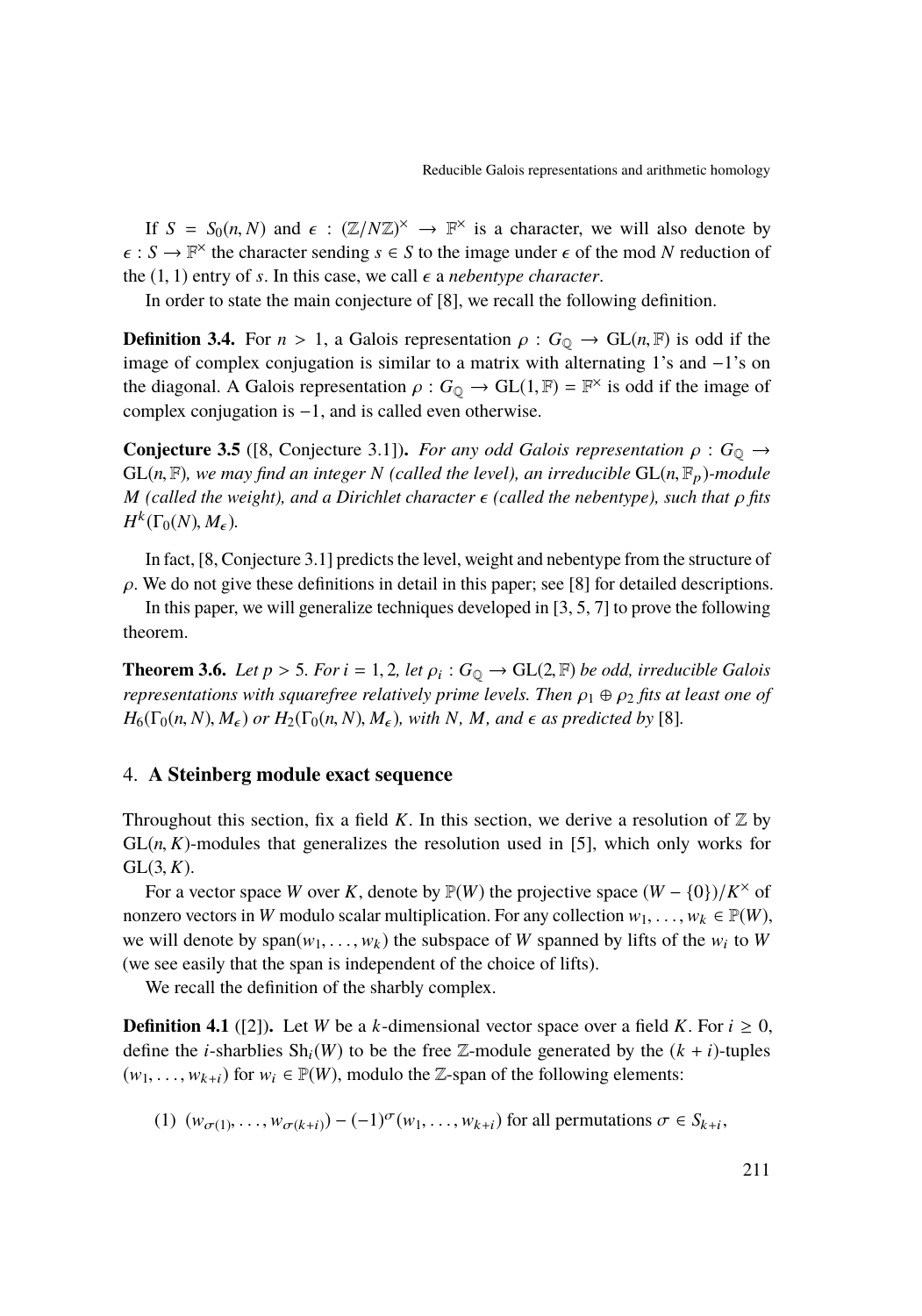<span id="page-6-0"></span>(2) 
$$
(w_1, ..., w_{k+i})
$$
 if  $\{w_1, ..., w_{k+i}\}$  does not span W.

We denote a basis element of the *i*-sharblies by the symbol  $[w_1, \ldots w_{k+i}]$  where each  $w_j \in \mathbb{P}(W)$ , with [\(1\)](#page-5-1) implying that this symbol is antisymmetric in the entries, and [\(2\)](#page-6-0) implying that it is 0 if the entries do not span *W*. By considering GL(*W*) to act on *W* by right multiplication, there is a natural right action of  $GL(W)$  on  $Sh<sub>i</sub>(W)$ . The boundary map  $d_i: Sh_i(W) \to Sh_{i-1}(W)$  is given by

$$
d_i([w_1,\ldots,w_{k+i}])=\sum_{j=1}^{k+i}(-1)^j[w_1,\ldots,\hat{w}_j,\ldots,w_{k+i}].
$$

The *sharbly complex* is the complex of right GL(*W*)-modules

$$
\cdots \longrightarrow Sh_i(W) \xrightarrow{d_i} Sh_{i-1}(W) \longrightarrow \cdots \longrightarrow Sh_1(W) \xrightarrow{d_1} Sh_0(W).
$$

By [\[2\]](#page-38-6) the Steinberg module  $St(W)$  is isomorphic to the cokernel of the map  $d_1$ :  $\mathrm{Sh}_1(W) \to \mathrm{Sh}_0(W)$ , and therefore we get a resolution of the Steinberg module:

$$
\cdots \to Sh_j(W) \to Sh_{j-1}(W) \to \cdots \to Sh_1(W) \to Sh_0(W) \to St(W) \to 0.
$$

We will denote the image of a 0-sharbly  $[w_1, \ldots, w_k]$  in St(*W*) by  $[[w_1, \ldots, w_k]]$ . We note that if *W* is 0-dimensional, the Steinberg module and the 0-sharblies are isomorphic to  $\mathbb Z$  (with trivial GL(*W*)-action), generated by the empty symbols  $\llbracket \rrbracket$  and  $\llbracket \cdot \rrbracket$ . If *W* is 1-dimensional, we also have that the Steinberg module and the 1-sharblies are isomorphic to  $\mathbb Z$  (with trivial GL(*W*)-action), generated by the symbols  $\llbracket w \rrbracket$  and  $\llbracket w \rrbracket$ , where w is the unique element of  $\mathbb{P}(W)$ .

<span id="page-6-1"></span>**Theorem 4.2.** Let V be an *n*-dimensional vector space over K with  $n > 0$ . Then there is *an exact sequence of* GL(*V*)*-modules*

$$
0 \to \bigoplus_{W^n} \text{St}(W^n) \xrightarrow{\delta_n} \bigoplus_{W^{n-1}} \text{St}(W^{n-1}) \xrightarrow{\delta_{n-1}} \cdots \xrightarrow{\delta_2} \bigoplus_{W^1} \text{St}(W^1) \xrightarrow{\delta_1} \bigoplus_{W^0} \text{St}(W^0) \to 0,
$$

*where each W*<sup>i</sup> *runs through all subspaces of V of dimension i, and the map*

$$
\delta_k : \bigoplus_{W^k} \operatorname{St}(W^k) \to \bigoplus_{W_{k-1}} \operatorname{St}(W^{k-1})
$$

*is defined by*

$$
\delta_k([\![w_1,\ldots,w_k]\!]) = \sum_{j=1}^k (-1)^j [\![w_1,\ldots,\hat{w}_j,\ldots,w_k]\!],
$$

*for*  $[[w_1, ..., w_k]] \in St(W^k)$ , *with*  $W^k = span(w_1, ..., w_k)$  *and* 

$$
[\![w_1,\ldots,\hat{w}_j,\ldots,w_k]\!]\in \text{St}(W_j^{k-1}),
$$

*where*  $W_j^{k-1} = \text{span}(w_1, ..., \hat{w}_j, ..., w_k)$ *.*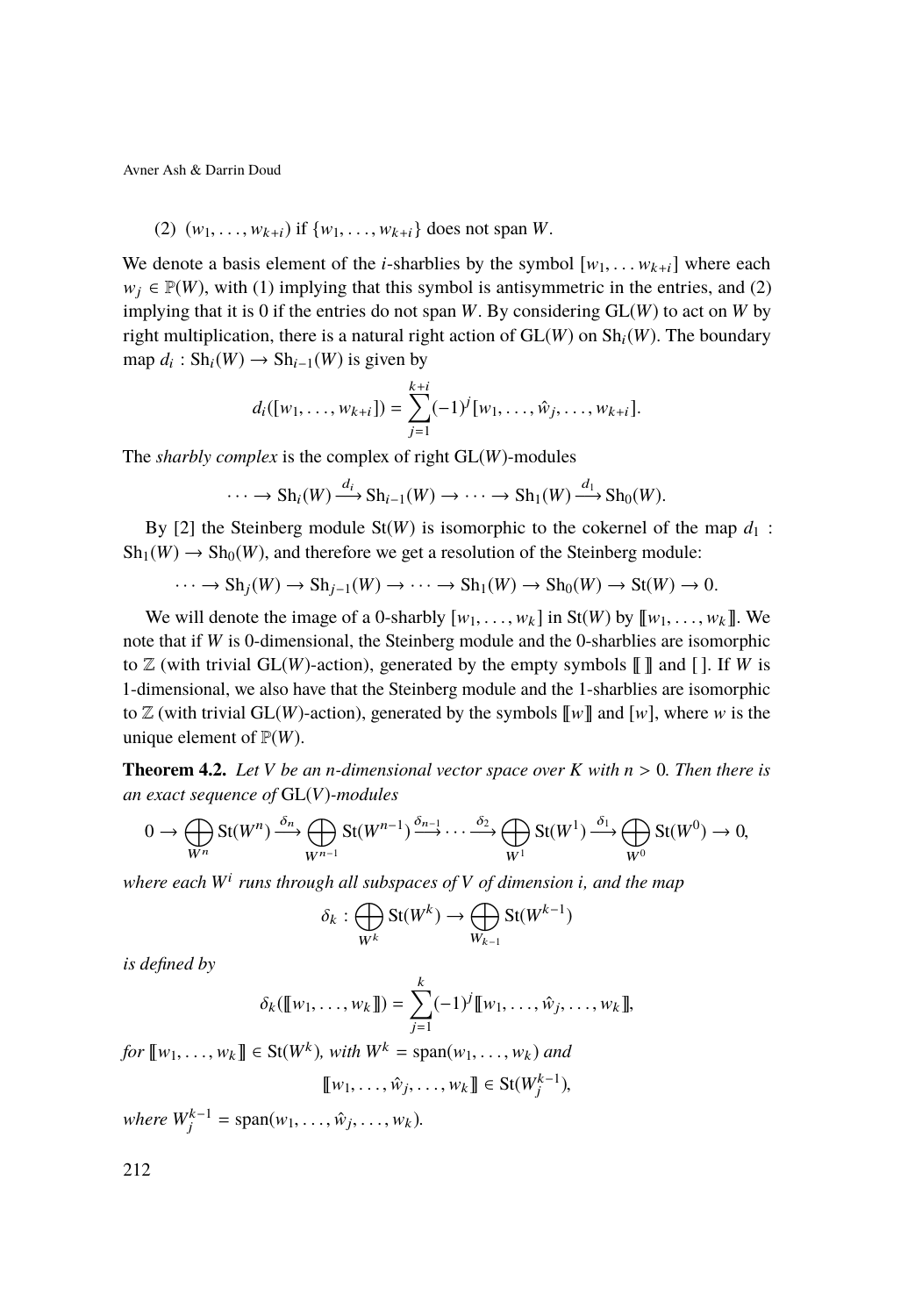*Proof.* For  $\gamma \in GL(V)$ , and a generator  $[\![w_1, \ldots, w_k]\!] \in St(W^k)$ , we define

$$
[\![w_1,\ldots,w_k]\!] \gamma = [\![w_1\gamma,\ldots,w_k\gamma]\!] \in \mathrm{St}(W^k \gamma).
$$

With this action, we see easily that

$$
\bigoplus_{W^k} \operatorname{St}(W^k)
$$

is a  $GL(V)$ -module and that  $\delta_k$  is an equivariant map of  $GL(V)$ -modules.

We now check that each  $\delta_k$  is a well defined map.

To begin, let *W* be a *k*-dimensional subspace of *V*. We may write the Steinberg module of *W* as  $A(W)/(B(W) + C(W))$ , where  $A(W)$  is the free Z-module generated by antisymmetric symbols  $(w_1, \ldots, w_k)$  with  $w_i \in \mathbb{P}(W)$ ,  $B(W)$  is generated by all such symbols where  $w_1, \ldots, w_k$  are contained in a proper subspace of  $W^k$ , and  $C(W)$  is concreted by elements of the form generated by elements of the form

$$
\sum_{j=1}^{k}(-1)^{j}(w_{1},\ldots,\hat{w}_{j},\ldots,w_{k}).
$$

Define  $\phi: A(W) \to \oplus \text{St}(W^{k-1})$  by

$$
(w_1, ..., w_k) \mapsto \sum_{j=1}^k (-1)^j [\![w_1, ..., \hat{w}_j, ..., w_k]\!].
$$

Note that in any case where the symbol  $[\![w_1, \ldots, \hat{w}_j, \ldots, w_k]\!]$  is not in a unique Steinberg module because the dimension of the group of  $w_i$ ,  $\hat{w}_i$ ,  $w_i$  is loss than  $k - 1$ module because the dimension of the span of  $w_1, \ldots, \hat{w}_j, \ldots, w_k$  is less than  $k - 1 =$ <br>dim  $W^{k-1}$  the symbol vanishes regardless of which module it is considered to lie in dim *W*k−<sup>1</sup> , the symbol vanishes, regardless of which module it is considered to lie in. Hence, since  $A(W)$  is free over  $\mathbb{Z}$ ,  $\phi$  is well-defined, and if  $\phi$  maps both  $B(W)$  and  $C(W)$ to 0, then the map  $\delta_k$  that it induces on  $A(W)/(B(W) + C(W))$  will be well defined.

Now  $\phi$  maps  $C(W)$  to 0 by the standard argument that the boundary of the boundary is 0. Further, if  $(w_1, \ldots, w_k)$  ∈ *B*(*W*), then letting  $W^{k-1}$  be a  $(k-1)$ -dimensional subspace of *W* containing  $w_1, \ldots, w_k$ , we find that

$$
\sum_{j=1}^k (-1)^j (w_1, \ldots, \hat{w}_j \ldots, w_k) \in C(W^{k-1}).
$$

Now  $C(W^{k-1})$  maps to 0 in St( $W^{k-1}$ ), so  $\phi(w_1, \ldots, w_k) = 0$  and  $\phi(B(W)) = 0$ . Thus, we see that  $\delta_k$  is well defined.

It is clear that the composition  $\delta_{k-1} \circ \delta_k$  is equal to 0 for  $k > 0$ . In addition,  $\delta_1$  is clearly surjective, since there is only one zero-dimensional subspace of *V* and  $\delta_1(w) = -\|\cdot\|$  for any  $w \in V$ .

Now we wish to prove that any element of ker  $\delta_k$  is contained in the image of  $\delta_{k+1}$ .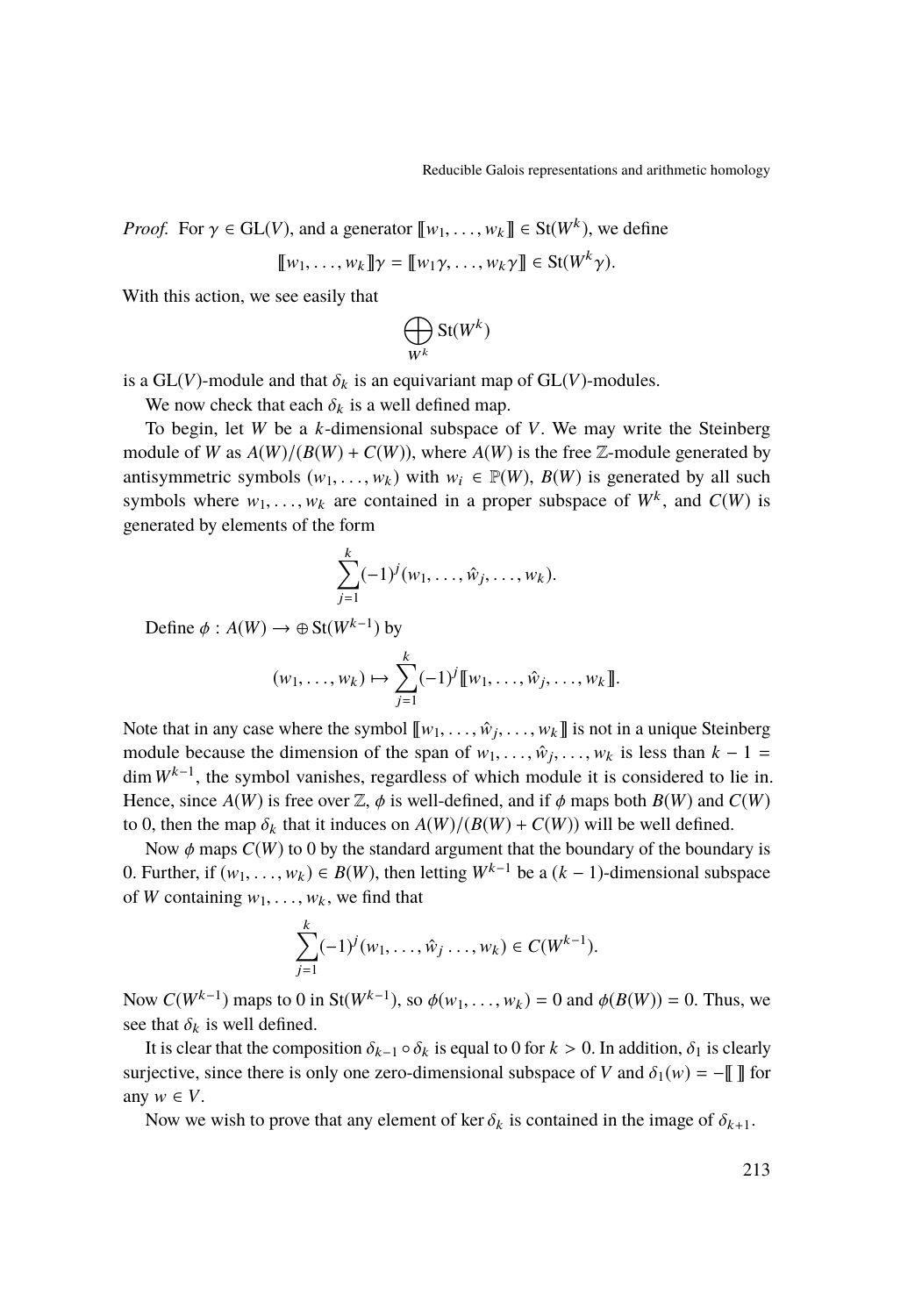Suppose that for some index set A, and some integers  $c_a$  for  $a \in A$ , we have

$$
s = \sum_{a \in \mathcal{A}} c_a \llbracket w_1^a, \dots, w_k^a \rrbracket
$$

is in the kernel of  $\delta_k$  for  $0 < k < n$ . We will show that it is in the image of  $\delta_{k+1}$ .

Choose an arbitrary  $x \in \mathbb{P}(V)$ . Then

$$
\sum_{a} c_a \llbracket x, w_1^a, \dots, w_k^a \rrbracket \in \bigoplus_{W^{k+1}} \text{St}(W^{k+1})
$$

(note that some of the terms may be 0, if  $x \in \text{span}(w_1^a, \dots, w_k^a)$ ). In any case, we have

$$
\delta_{k+1} \left( \sum_{a} c_a \llbracket x, w_1^a, \dots, w_k^a \rrbracket \right) = - \sum_{a} c_a \llbracket w_1^a, \dots, w_k^a \rrbracket
$$

$$
- \sum_{a} \sum_{j=1}^k (-1)^j c_a \llbracket x, w_1^a, \dots, \hat{w}_j^a, \dots, w_k^a \rrbracket.
$$

Adding this to *s*, we obtain a new element  $s' \in \ker \delta_k$  that differs from *s* by an element of the image of  $\delta_k$ . It thus suffices to prove that  $s'$  is in the image of  $\delta_k$ . We note that the image of  $\delta_{k+1}$ . It thus suffices to prove that *s'* is in the image of  $\delta_{k+1}$ . We note that each symbol comprising  $s'$  has as its first component the chosen  $x$ . Hence, (changing the  $w_i^a$ , the  $c_a$ , and indeed the index set  $\mathcal{A}$ ), we may write

$$
s' = \sum_{a \in \mathcal{A}} c_a \llbracket x, w_2^a, \dots, w_k^a \rrbracket.
$$

By eliminating terms where  $\{x, w_2^a, \ldots, w_k^a\}$  does not span a *k*-dimensional space, we may also assume that for each a we have  $x \notin \text{cusp}(w_1^a, \ldots, w_n^a)$ may also assume that for each *a*, we have  $x \notin \text{span}(w_2^a, \dots, w_k^a)$ .

Now,

$$
0 = \delta_k(s') = -\sum_a c_a [\![w_2^a, \dots, w_k^a]\!] - \sum_{j=1}^k \sum_a (-1)^j c_a [\![x, w_2^a, \dots, \hat{w}_j^a, \dots, w_k^a]\!].
$$

Since, for each *a*, we have  $x \notin \text{span}(w_2^a, \dots, w_k^a)$ , we see that no terms of the double sum are in the same component of

$$
\bigoplus_{W^{k-1}}\operatorname{St}(W^{k-1})
$$

as any term in the first sum. Hence, we must have

$$
\sum_a c_a \llbracket w_2^a, \dots, w_k^a \rrbracket = 0.
$$

214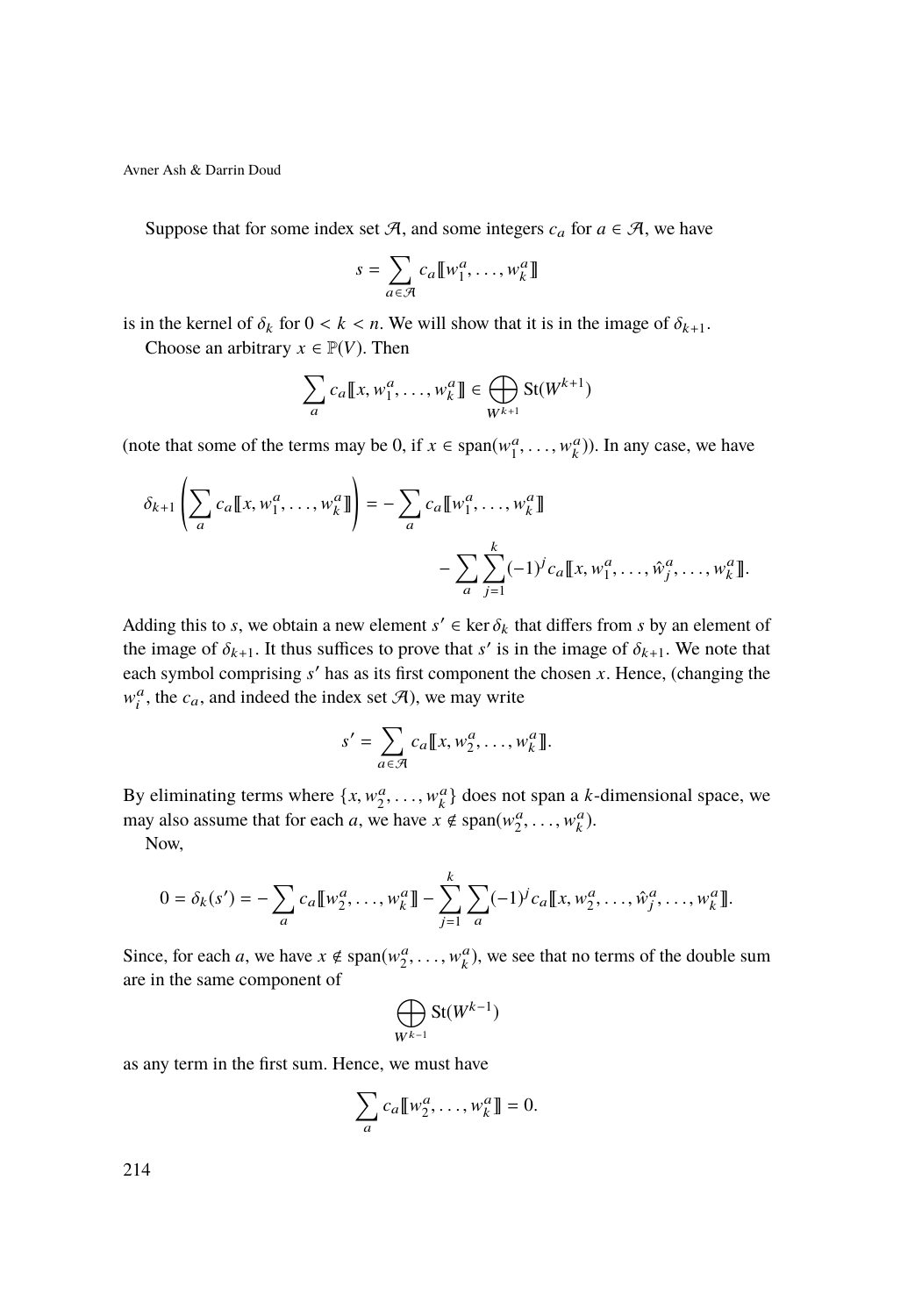For each  $(k-1)$ -dimensional subspace *W* of *V*, set  $\mathcal{A}_W = \{a : \text{span}(w_2^a, \dots, w_k^a) = W\}$ .<br>Then each *a* is in procisely one  $\mathcal{A}_W$ . We see that for each *W*. Then each *a* is in precisely one  $\mathcal{A}_W$ . We see that for each *W* 

$$
\sum_{a \in \mathcal{A}_W} c_a \llbracket w_2^a, \dots, w_k^a \rrbracket = 0.
$$

For any *W* with  $\mathcal{A}_W$  nonempty, since the Steinberg module of *W* is the cokernel of  $\mathrm{Sh}_1(W) \xrightarrow{d_1} \mathrm{Sh}_0(W)$ , we see that there is an index set  $\mathcal{B}$ , integers  $c_b$  and elements  $[y_1^b, \ldots, y_k^b] \in \text{Sh}_1(W)$  for each  $b \in \mathcal{B}$  such that

$$
\sum_{a \in \mathcal{A}_W} c_a[w_2^a, \dots, w_k^a] = d_1 \left( \sum_{b \in \mathcal{B}} c_b[y_1^b, \dots, y_k^b] \right) = \sum_{b \in \mathcal{B}} \sum_{j=1}^k (-1)^j c_b[y_1^b, \dots, \hat{y}_j^b, \dots, y_k^b].
$$

Let  $W_x$  be the span of *W* and a lift of *x*. Then in  $\text{Sh}_0(W_x)$  we have

$$
\sum_{a \in \mathcal{A}_W} c_a[x, w_2^a, \dots, w_k^a] = \sum_{b \in \mathcal{B}} \sum_{j=1}^k (-1)^j c_b[x, y_1^b, \dots, \hat{y}_j^b, \dots, y_k^b].
$$

Hence, in  $St(W_x)$ ,

$$
\sum_{a \in \mathcal{A}_W} c_a \llbracket x, w_2^a, \dots, w_k^a \rrbracket = \sum_{b \in \mathcal{B}} \sum_{j=1}^k (-1)^j c_b \llbracket x, y_1^b, \dots, \hat{y}_j^b, \dots, y_k^b \rrbracket.
$$

Because  $y_1^b, \ldots, y_k^b$  span a  $(k-1)$ -dimensional subspace, this equals

$$
- \sum_{b} \left( c_b \llbracket y_1^b, \ldots, y_k^b \rrbracket - \sum_{j=1}^k (-1)^j c_b \llbracket x, y_1^b, \ldots, \hat{y}_j^b, \ldots, y_k^b \rrbracket \right),
$$

which is equal to

$$
-\delta_{k+1}\left(\sum_{b}c_b\llbracket x,y_1,\ldots,y_k\rrbracket\right),\,
$$

so that

$$
\sum_{a \in \mathcal{A}_W} c_a \llbracket x, w_2^a, \dots, w_k^a \rrbracket = \delta_{k+1} \left( - \sum_b c_b \llbracket x, y_1, \dots, y_k \rrbracket \right)
$$

Since this is true for all *W*, we have that  $s' = \sum_a c_a \llbracket x, w_2^a, \dots, w_k^a \rrbracket$  is in the image of  $\delta_{k+1}$ .

The proof that  $\delta_n$  is injective is similar, but uses  $d_1 : Sh_1(V) \to Sh_0(V)$  in place of the nexistent  $\delta_{n+1}$ , and is left to the reader (see [4, Theorem 2.1] for more details). nonexistent  $\delta_{n+1}$ , and is left to the reader (see [\[4,](#page-38-7) Theorem 2.1] for more details).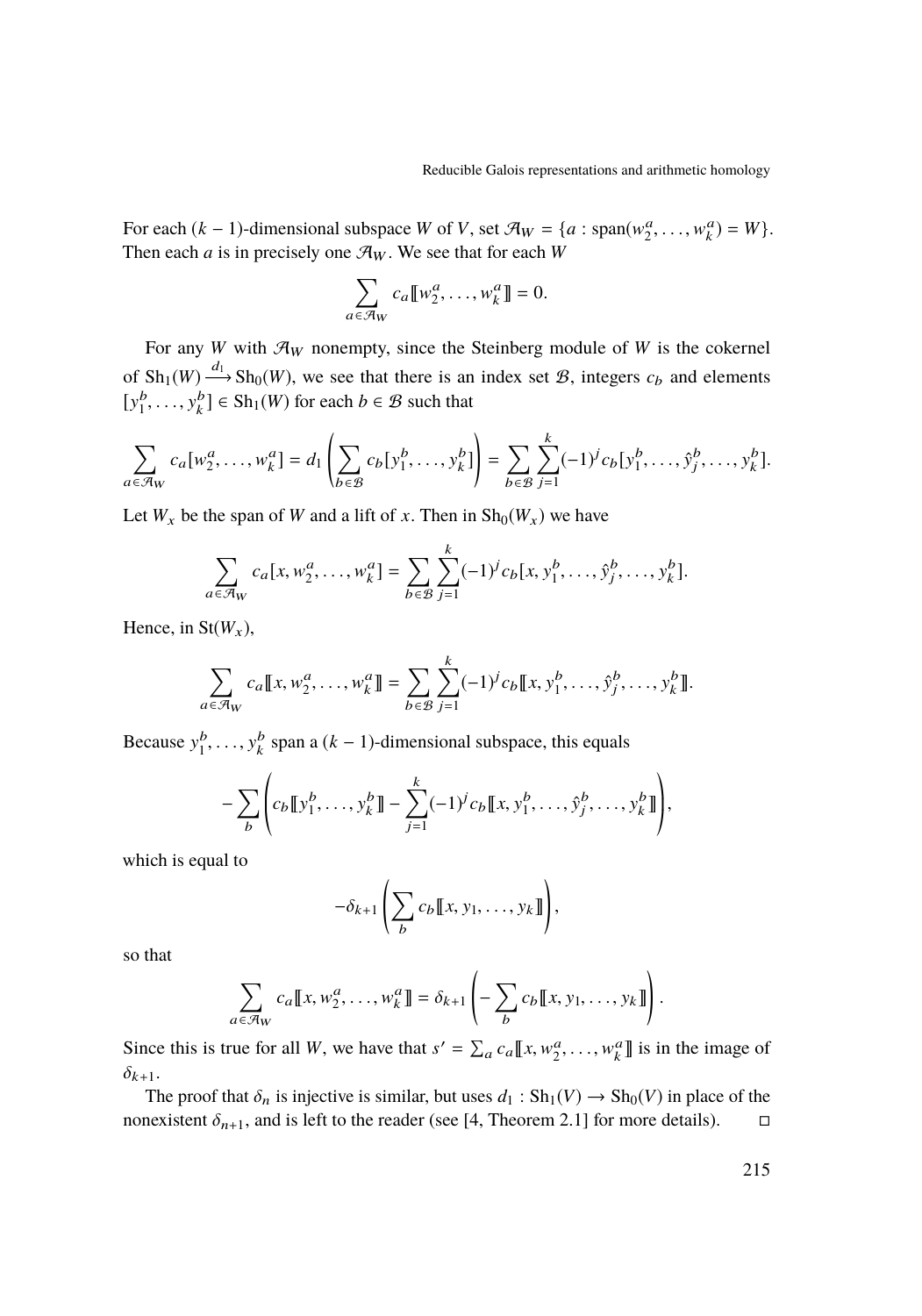# <span id="page-10-0"></span>5.  $\Gamma_0(n, N)$ -orbits of subspaces of  $\mathbb{Q}^n$

By considering the elements of  $\mathbb{Q}^n$  as row vectors, right multiplication by elements of  $GL(n, \mathbb{Q})$  yields a right action of  $GL(n, \mathbb{Q})$  on  $\mathbb{Q}^n$ . This action restricts to an action of  $E_n(n, N)$  on  $\mathbb{Q}^n$ . In a natural way we may also consider  $GL(n, \mathbb{Q})$  (and hence also  $E_n(n, N)$ )  $\Gamma_0(n, N)$  on  $\mathbb{Q}^n$ . In a natural way, we may also consider  $GL(n, \mathbb{Q})$  (and hence also  $\Gamma_0(n, N)$ )<br>as acting on the set of k dimensional subspaces of  $\mathbb{Q}^n$ , for  $0 \le k \le n$ . We wish to find as acting on the set of *k*-dimensional subspaces of  $\mathbb{Q}^n$ , for  $0 \le k \le n$ . We wish to find explicit representatives of the  $\Gamma_0(n, N)$ -orbits of *k*-dimensional subspaces. Note that for  $k = 0$  and  $k = n$ , there is only one *k*-dimensional subspace, and hence only one orbit, with a unique orbit representative.

**Theorem 5.1.** *Let*  $0 < k < n$  *and assume that N is squarefree. Then the*  $\Gamma_0(n, N)$ *-orbits of k-dimensional subspaces of* Q <sup>n</sup> *are in one-to-one correspondence with the set of positive divisors of N, where the orbit corresponding to the divisor d contains the k-dimensional subspace spanned by*

$$
e_1 + de_{k+1}, e_2, e_3, e_4, \ldots, e_k,
$$

*where e*<sup>i</sup> *denotes the standard basis element of* Q <sup>n</sup> *with a* 1 *in the ith column, and* 0*'s elsewhere.*

 $Multiplication by elements of  $S_0^{\pm}(n, N)$  preserves the  $\Gamma_0(n, N)$ -orbits.$ 

*Proof.* Let *W* be a *k*-dimensional subspace, and let *M* be a  $k \times n$  matrix with integer entries whose rows span *W*. For  $\gamma \in \Gamma_0(n, N)$ ,  $M\gamma$  has row space  $W\gamma$ . Left multiplication by an element of  $GL(k, \mathbb{Q})$  does not change the row space of a matrix, so we wish to find a canonical element of the double coset

$$
GL(k, \mathbb{Q})M\Gamma_0(n, N).
$$

Integer column operations on the rightmost *n* − 1 columns of *M* can be represented by right multiplication by an element of  $\Gamma_0(n, N)$ ; similarly, arbitrary row operations correspond to left multiplication by an element of  $GL(k, \mathbb{Q})$ . Using these operations we find that the row space of *M* is  $\Gamma_0(n, N)$ -equivalent to the row space of

$$
M'=\begin{pmatrix} a & 0^t_{k-1} & b & 0 & \cdots & 0 \\ 0_{k-1} & I_{k-1} & 0_{k-1} & 0_{k-1} & \cdots & 0_{k-1} \end{pmatrix},
$$

where  $a, b \in \mathbb{Z}$  and  $gcd(a, b) = 1$ . Here,  $0_{k-1}$  denotes the column vector of all zeros and length  $k - 1$ , and  $0^t_{k-1}$  denotes its transpose.

Since gcd $(a, b) = 1$ , we may find *r* and *s* so that  $ar + bs = 1$ . Then for all  $l \in \mathbb{Z}$ ,  $a(r + b\ell) + b(s - a\ell) = 1$  and for all  $d \in \mathbb{Z}$ ,

$$
(a + d(s - a\ell))(r + b\ell) + (b - d(r + b\ell))(s - a\ell) = 1.
$$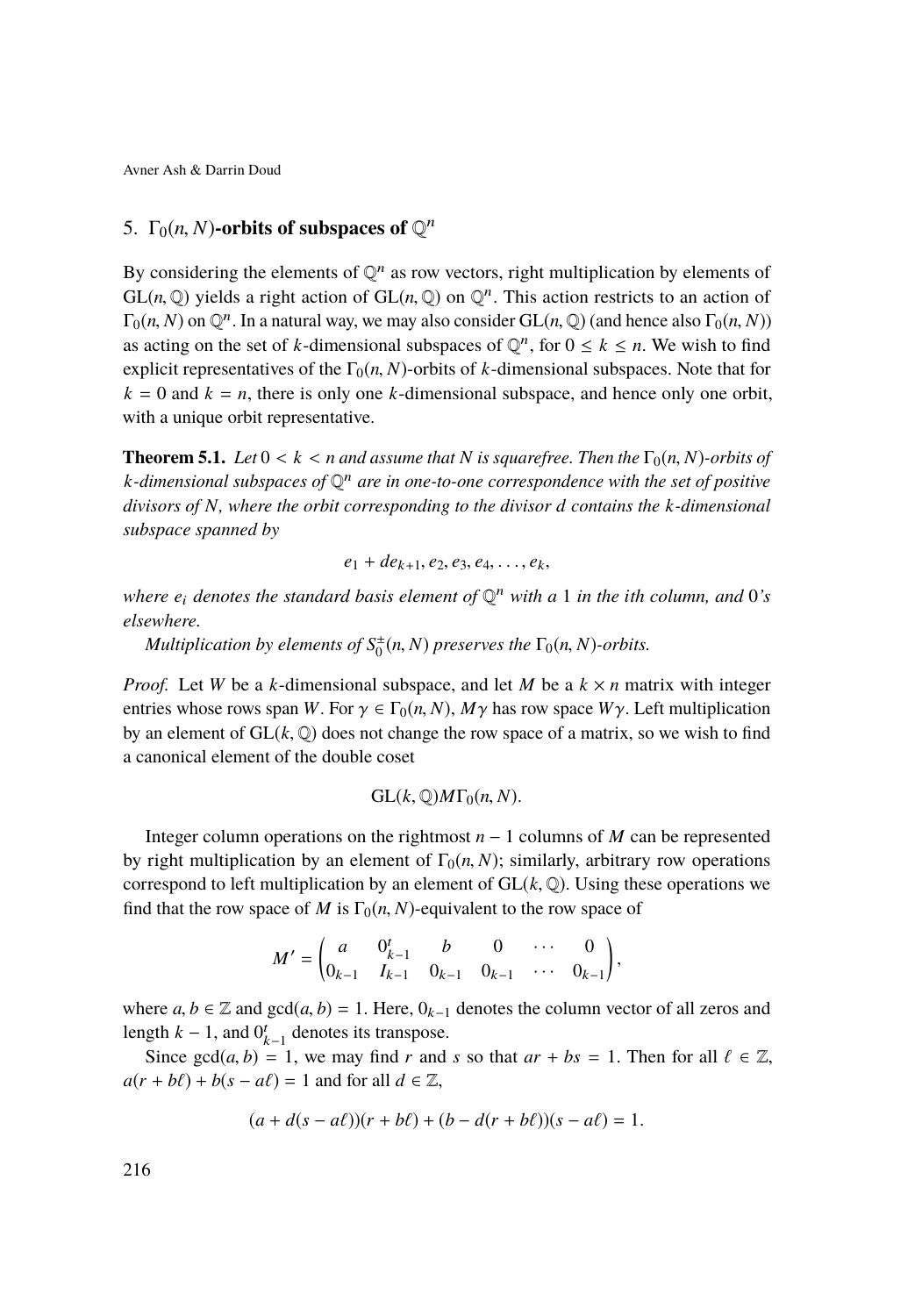Hence, the matrix

$$
S = \begin{pmatrix} r + \ell b & -(b - d(r + \ell b)) \\ s - a\ell & a + d(s - a\ell) \end{pmatrix}
$$

has determinant 1. In order for it to be in  $\Gamma_0(2, N)$ , we need  $b - d(r + \ell b) = mN$  for some  $m \in \mathbb{Z}$ . To suggestive this we shoose  $d = \text{gcd}(b, N)$ . Since N is source free, we see that  $m \in \mathbb{Z}$ . To guarantee this, we choose  $d = \text{gcd}(b, N)$ . Since *N* is squarefree, we see that  $gcd(b, N/d) = 1$ , so that there are integers  $\ell$ , *m* with  $b\ell + mN/d = b/d - r$ . With this choice of  $\ell$ , we see that  $S \in \Gamma_0(2, N)$ .

Form the matrix *T* by replacing the  $(1, 1)$ ,  $(1, k + 1)$ ,  $(k + 1, 1)$  and  $(k + 1, k + 1)$  entries of  $I_n$  by the (1, 1), (1, 2), (2, 1), and (2, 2) entries of *S*. Then *T* is clearly in  $\Gamma_0(n, N)$ . Thus, the row space of *M* is  $\Gamma_0(n, N)$ -equivalent to the row space of

$$
M'T = \begin{pmatrix} 1 & 0_{k-1}^t & d & 0 & \cdots & 0 \\ 0_{k-1} & I_{k-1} & 0_{k-1} & 0_{k-1} & \cdots & 0_{k-1} \end{pmatrix}
$$

Hence, every  $\Gamma_0(n, N)$ -orbit of a *k*-dimensional subspace of  $\mathbb{Q}^n$  contains a subspace of the proper form the proper form.

Suppose  $S \in S_0^{\pm}(n, N)$  takes a subspace in the  $\Gamma_0(n, N)$ -orbit corresponding to *d*|*N*, to whenever in the orbit corresponding to *d*'/*N*. Then, ofter multiplying *S* by an appropriate a subspace in the orbit corresponding to  $d'|N$ . Then, after multiplying *S* by an appropriate element of  $\Gamma_0(n, N)$  so that it takes the representative subspace of the orbit corresponding to *d* to the representative corresponding to *d'*, for some  $x \in \mathbb{Z}$ , we must have

$$
(1, 0_{k-1}^t, d, 0_{n-k-1}^t)S = (x, \ast, \dots, \ast, xd', 0_{n-k-1}^t).
$$

If we now denote the  $(1, 1)$ ,  $(1, k + 1)$ ,  $(k + 1, 1)$  and  $(k + 1, k + 1)$  entries of *S* by *a*, *bN*, *r*, and *s*, respectively, and note that  $gcd(a, N) = 1$ , we see that we must have  $a + rd = x$  and  $bN + sd = d'x$ . Hence,  $bN + sd = d'a + rdd'$ , and we see that  $d|d'a$ , so that  $d|d'$ . Now using that det(*S*) ·  $S^{-1} = S' \in S_0^{\pm}(n, N)$ , replacing *S* by *S'*, and reversing the roles of *d*<br>and *d'*, we must similarly have *d'*|*d* Hance  $d = d'$ . and  $d'$ , we must similarly have  $d'|d$ . Hence,  $d = d'$ .

Now, let  $W_0^k$  be the row space of the  $k \times n$  matrix

$$
M_0=\left(\begin{matrix}I_k&|&0\end{matrix}\right).
$$

Let  $g_d$  be equal to the  $n \times n$  identity matrix  $I_n$ , with the  $(1, k + 1)$  entry replaced by  $d$ . Let  $P_0^k$  be the stabilizer (in GL(*n*, Q), acting on the right) of  $W_0^k$ . Define  $P_d^k = g_d^{-1}P_0g_d$ ; it is<br>the stabilizer of the row space  $W_0^k$  of *M*,  $g$ , or in other words the stabilizer of the conomical the stabilizer of the row space  $W_d^k$  of  $M_0g_d$ , or in other words the stabilizer of the canonical representative of the  $\Gamma_0(n, N)$ -orbit of *k*-dimensional subspaces of  $\mathbb{Q}^n$  corresponding to the divisor *d* of *N*. Typically, when *k* is understood, we will omit it writing *B*, *B*, or *W*, the divisor *d* of *N*. Typically, when *k* is understood, we will omit it, writing  $P_0$ ,  $P_d$ , or  $W_d$ rather than  $P_0^k$ ,  $P_d^k$ , or  $W_d^k$ . We will call a subgroup  $P_d$  a *representative maximal parabolic subgroup*, and denote its unipotent radical by  $U_d$  and its Levi quotient by  $L_d = P_d/U_d$ . Note that  $U_d = g_d^{-1} U_0 g_d$ , where  $U_0$  is the unipotent radical of  $P_0$ .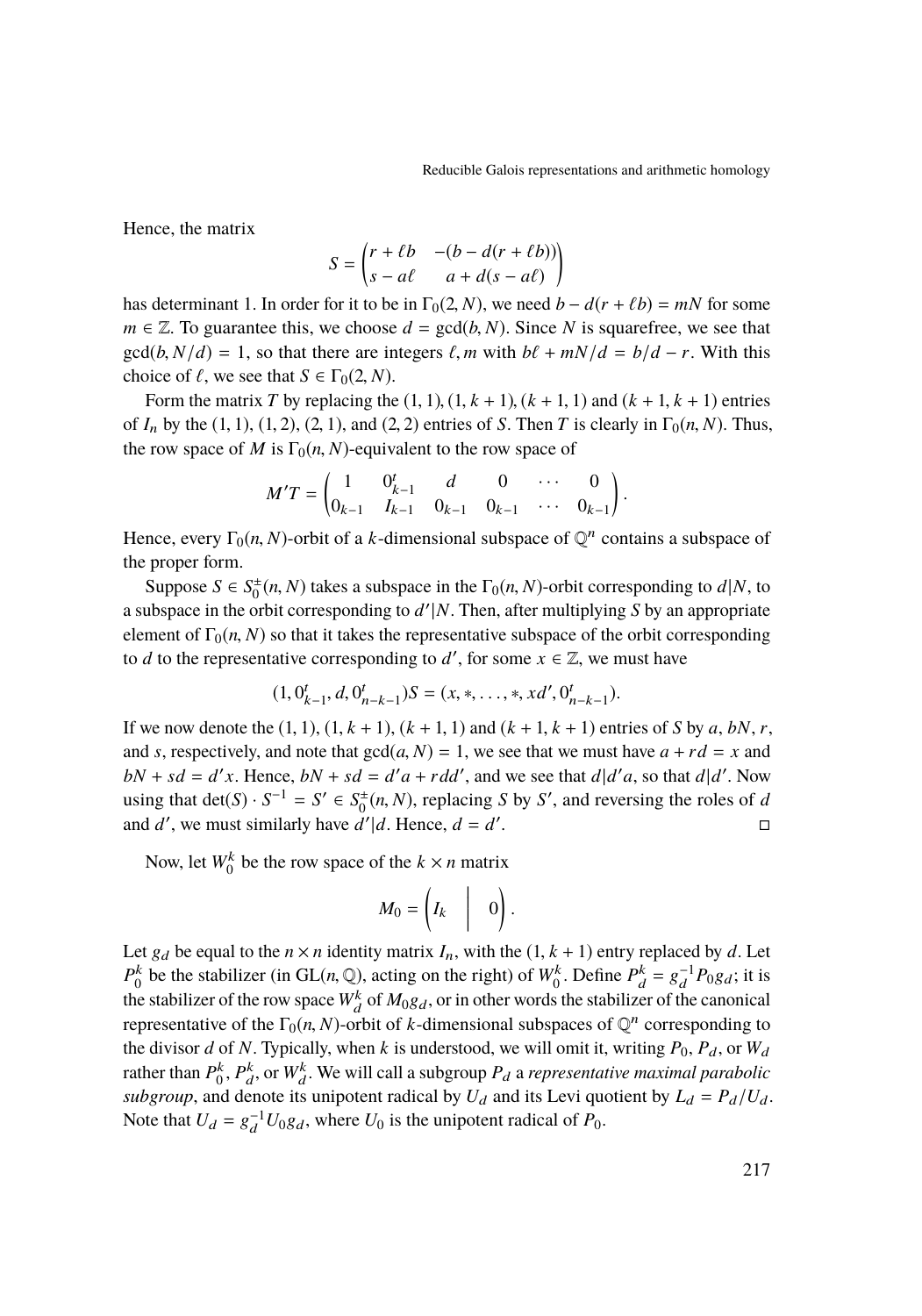The subgroup  $P_0$  consists of block matrices

$$
\begin{pmatrix} A & 0 \\ B & C \end{pmatrix}
$$

in which *A* is an invertible  $k \times k$  matrix, *C* is an invertible  $(n - k) \times (n - k)$  matrix, *B* is an arbitrary  $(n - k) \times k$  matrix, and the block of zeroes is  $k \times (n - k)$ . For a block matrix  $g \in P_0$  as above, we define  $\psi_0^1(g) = A$  and  $\psi_0^2(g) = C$ . One sees easily that ψ  $\frac{1}{2}$  : *P*<sub>0</sub> → GL(*k*, ℚ) and  $\psi_0^2$  : *P*<sub>0</sub> → GL(*n* − *k*, ℚ) are group homomorphisms.

For  $s \in P_d$ , define  $\psi_d^i(s) = \psi_0^i(g_d s g_d^{-1})$ .<br>We have the following straightforward

We have the following straightforward generalization of [\[3,](#page-38-1) Theorem 7].

<span id="page-12-4"></span><span id="page-12-0"></span>**Theorem 5.2.** Let *d be a positive divisor of N and assume that*  $(d, N/d) = 1$ *.* 

 $(f) \text{ If } s \in P_d \cap S_0(n, N)^{\pm}, \text{ then } \psi_d^1(s)_{11} \equiv s_{11} \pmod{d} \text{ and } \psi_d^2(s)_{11} \equiv s_{11} \pmod{N/d}.$ 

<span id="page-12-1"></span>(2) 
$$
\psi_d^1(P_d \cap S_0(n, N)^{\pm}) \subset S_0(k, d)^{\pm}
$$
.

<span id="page-12-2"></span>(3)  $\psi_d^2(P_d \cap S_0(n, N)^{\pm}) \subset S_0(n - k, N/d)^{\pm}.$ 

<span id="page-12-3"></span>(4) *There is an exact sequence of groups*

$$
1 \to U_d \cap \Gamma_0^{\pm}(n, N) \to P_d \cap \Gamma_0^{\pm}(n, N) \stackrel{\psi_d^1 \times \psi_d^2}{\longrightarrow} \Gamma_0^{\pm}(k, d) \times \Gamma_0^{\pm}(n - k, N/d) \to 1.
$$

*Proof.* Statements [\(1\)](#page-12-0), [\(2\)](#page-12-1), and [\(3\)](#page-12-2) are proven as in [\[3,](#page-38-1) Theorem 7].

The only question in the exactness of the sequence in [\(4\)](#page-12-3) is whether  $\psi_d^1 \times \psi_d^2$  is increased that  $A = (a_1) \in \Gamma^{\pm}(k, d)$  and  $B = (b_1) \in \Gamma^{\pm}(k, d)$ surjective. To show this surjectivity, suppose that  $A = (a_{ij}) \in \Gamma^{\pm}_{\sigma}(k, d)$  and  $B = (b_{ij}) \in \Gamma^{\pm}(\mu, k, N/d)$  choose  $a, r \in \mathbb{Z}$  such that  $a(N/d) + r(d) = a_{1,k}$  (which can be done  $\Gamma_0^+(n-k, N/d)$ , choose  $q, r \in \mathbb{Z}$  such that  $q(N/d) + r(d) = a_{11} - b_{11}$  (which can be done<br>since  $\gcd(d, N/d) - 1$ ) and let Z be the block metrix since  $gcd(d, N/d) = 1$ , and let *Z* be the block matrix

$$
Z = \begin{pmatrix} A & 0 \\ C & B \end{pmatrix},
$$

where  $C = (c_{ij})$  has

$$
c_{ij} = \begin{cases} 0 & \text{if } i > 1, \\ a_{1j}/d & \text{if } i = 1 \text{ and } j > 1, \\ r & \text{if } i = j = 1. \end{cases}
$$

We note that since  $A \in \Gamma_0^{\pm}(k, d)$ , each of these entries is an integer. One checks easily that  $\Gamma_0^{-1}Z_{\infty} \subset \Gamma^{\pm}(\infty, M) \cap B_{\infty}$  and that  $(\ell_0^{\pm} \times \ell_0^{\pm 2})(\sigma^{-1}Z_{\infty}) = (A, B)$  $g_d^{-1}Zg_d \in \Gamma_0^{\pm}(n, N) \cap P_d$ , and that  $(\psi_d^1 \times \psi_d^2)(g_d^{-1}Zg_d) = (A, B)$ .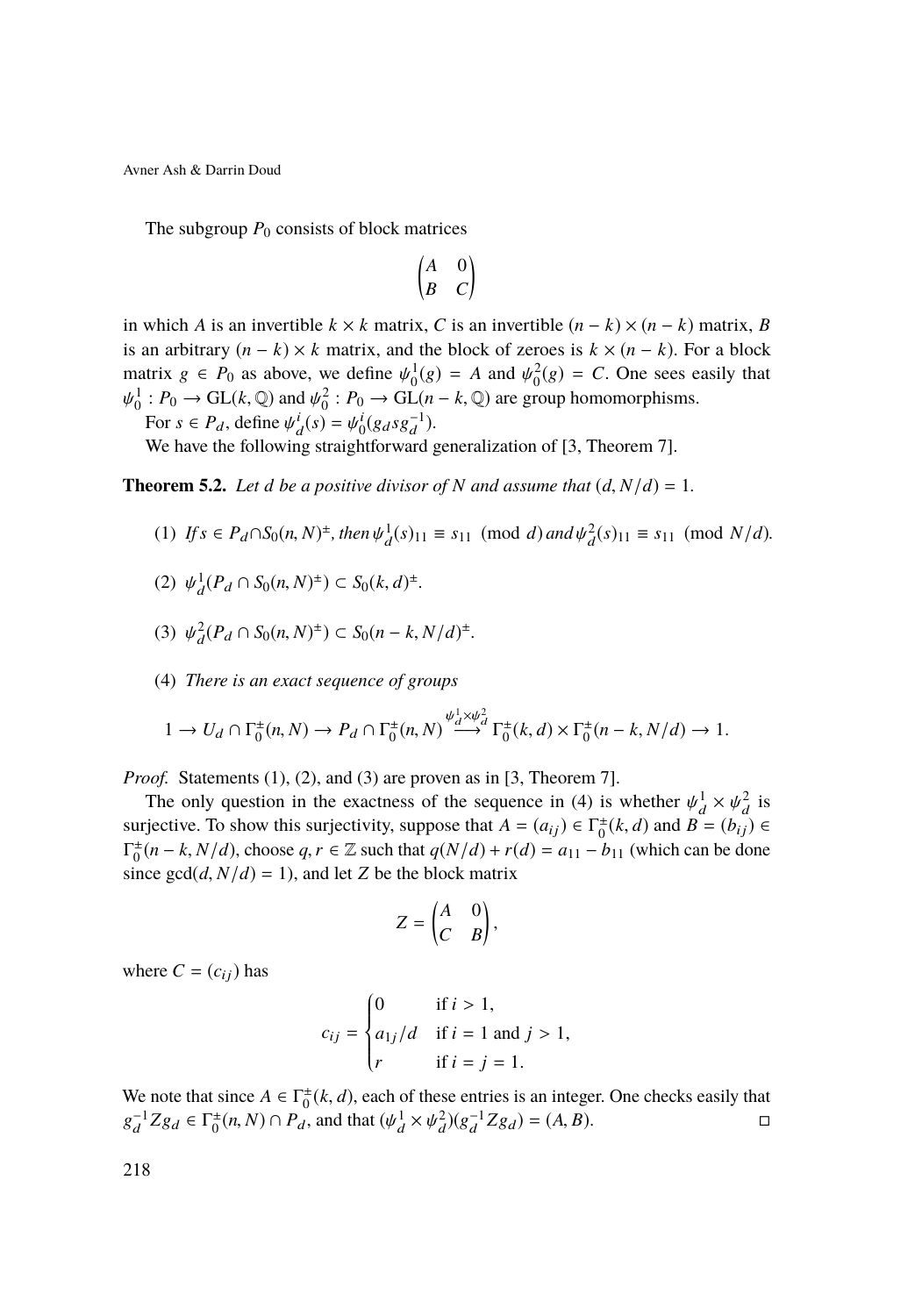### <span id="page-13-1"></span>6. **A spectral sequence**

**Definition 6.1.** Let *V* be an *n*-dimensional vector space over a field *K* with  $n > 0$ . For  $0 \le i \le n$ , let  $C_i$  be the set of all subspaces of *V* of dimension *i*.

**Definition 6.2.** Let *V* be an *n*-dimensional vector space over a field *K* with  $n > 0$ . For  $-1 \leq i \leq n-1$  define

$$
X_i = \bigoplus_{W \in C_{i+1}} \operatorname{St}(W).
$$

We note that Theorem [4.2](#page-6-1) yields an exact sequence of GL(*n*, *<sup>K</sup>*)-modules,

<span id="page-13-0"></span>
$$
0 \to X_{n-1} \to X_{n-2} \to \cdots \to X_0 \to \mathbb{Z} \to 0,
$$
\n
$$
(6.1)
$$

since  $X_{-1} \cong \mathbb{Z}$ .

Let  $K = \mathbb{Q}$  and let  $\mathbb{F}$  be a field of characteristic  $p > n+1$ . Let  $(\Gamma, S) = (\Gamma_0(n, N), S_0(n, N))$ , and let *M* be an admissible right *S*-module over F. We apply the spectral sequence of [\[5,](#page-38-2) Section 8], to the exact sequence  $(6.1)$  to obtain

$$
\mathcal{E}_{q,r}^1 = H_r(\Gamma, X_q \otimes M) \Longrightarrow H_{q+r}(\Gamma, M).
$$

As in [\[5\]](#page-38-2) this spectral sequence is equivariant for the action of the Hecke operators. For each *q* with  $0 \le q \le n - 1$ , we choose a set  $\hat{C}_{q+1}$  of  $\Gamma$ -orbit representatives of  $C_{q+1}$ . For a *W*  $\in$   $\hat{C}_{q+1}$ , let Γ<sub>*W*</sub> be the stabilizer of *W* in Γ. Then we may decompose

$$
X_q \otimes M = \bigoplus_{W \in \hat{C}_{q+1}} \operatorname{Ind}_{\Gamma_W}^{\Gamma} \operatorname{St}(W) \otimes M
$$

into a finite direct sum of induced modules.

Now, by the Shapiro isomorphism, we obtain

$$
\mathcal{E}_{q,r}^1 \cong \bigoplus_{W \in \hat{C}_{q+1}} H_r(\Gamma_W, \text{St}(W) \otimes M).
$$

For  $q < n - 1$ , we note that  $\hat{C}_{q+1}$  consists exactly of the subspaces  $W_q^q$ <br>gugh the divisors of *N*. In addition  $\Gamma_{\text{tot}} = \Gamma \cap R$ , which we will denote  $\frac{d}{d}$ , as *d* runs through the divisors of *N*. In addition,  $\Gamma_W = \Gamma \cap P_d$ , which we will denote by  $\Gamma_{P_d}$ . For  $q = n - 1$ , we have that  $\hat{C}_{q+1}^k = V$ . Hence, the first page of the spectral sequence has the following terms.

$$
\mathcal{E}_{q,r}^1 = \begin{cases} H_r(\Gamma, \text{St}(V) \otimes M) & \text{if } q = n - 1, \\ \bigoplus_{d \mid N} H_r(\Gamma_{P_d^{q+1}}, \text{St}(W_d^{q+1}) \otimes M) & \text{if } q < n - 1. \end{cases}
$$

 The remainder of the paper is devoted to studying the terms of this spectral sequence, in order to show that for reducible Galois representations  $\rho = \rho_1 \oplus \rho_2$  satisfying certain conditions,  $\rho$  fits  $\mathcal{E}_{q,r}^1$ , and that the eigenvector with  $\rho$  attached either survives to the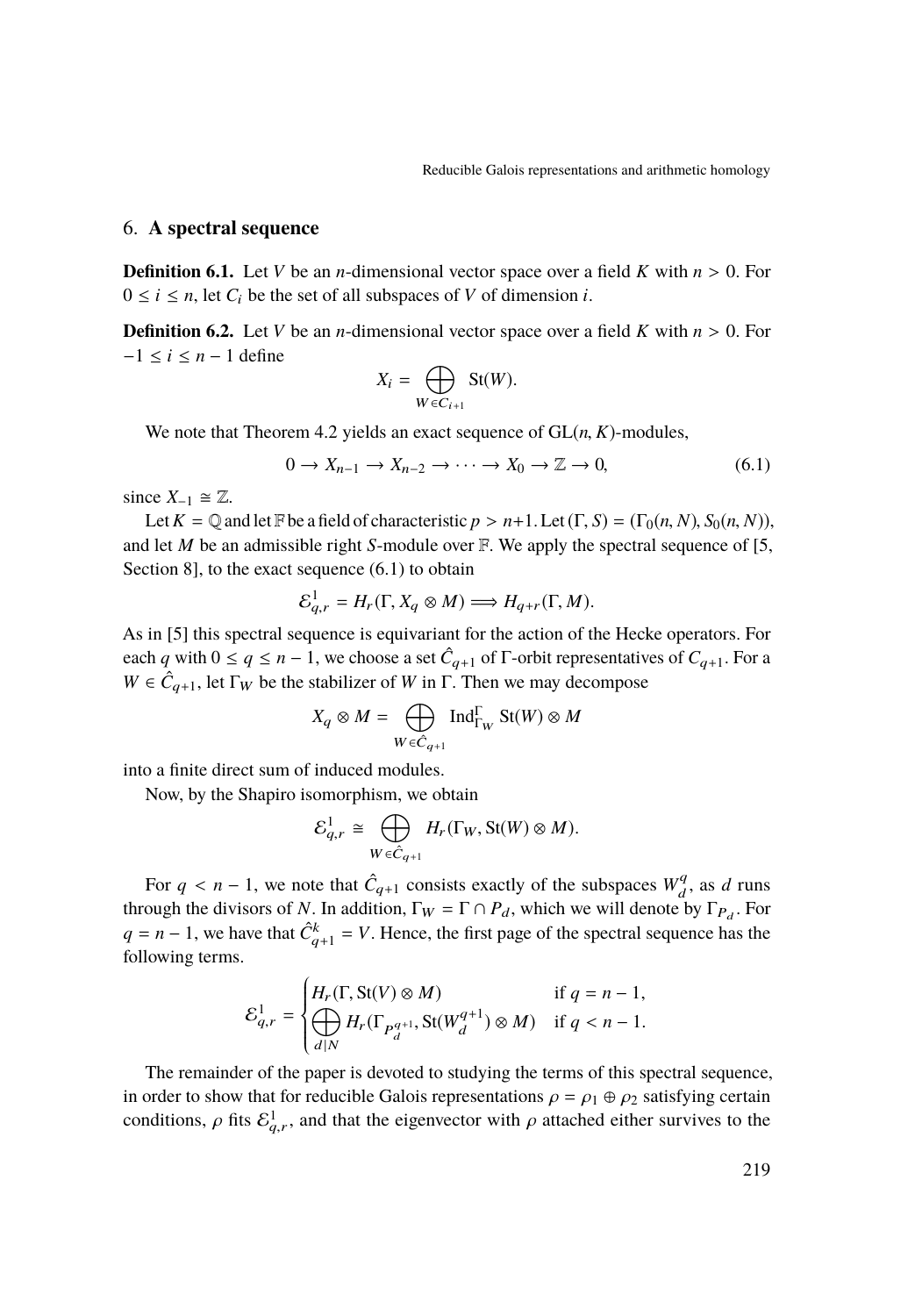infinity page of the spectral sequence, showing that  $\rho$  fits  $H_{a+r}(\Gamma, M)$ , or is killed off in such a way as to show that  $\rho$  nevertheless fits  $H_s(\Gamma, M)$  for some value of *s*.

In order to proceed with this argument, it is necessary to show that the terms of the spectral sequence are finite-dimensional vector spaces over  $\mathbb{F}$ . For the terms with  $q = n-1$ , this follows immediately from Borel–Serre duality. For  $q < n - 1$ , we prove the following theorem.

<span id="page-14-0"></span>**Theorem 6.3.** *Let*  $0 < k < n$ . Let  $\Gamma = \Gamma_0(n, N)$ , and assume that  $p > n + 1$ . Let  $P = P_0^k$ <br>for some db Let  $W = W^k$ , and let M be a finite dimensional  $\Gamma$ , modular Than for  $n > 0$ *for some d*|*N, let*  $W = W_d^k$ *, and let M be a finite-dimensional*  $\Gamma_P$ *-module. Then for*  $r \geq 0$ *, the homology*

$$
H_r(\Gamma_P, \mathop{\mathrm{St}}\nolimits(W) \otimes M)
$$

*is a finite dimensional vector space over* F*.*

*Proof.* For convenience, we will write ker  $\psi_d^1$  for ker  $\psi_d^1 \cap \Gamma_P$  in this proof. We use the Hockechild Serre spectral sequence for the exect sequence Hochschild–Serre spectral sequence for the exact sequence

$$
1 \to \ker \psi_d^1 \to \Gamma_P \to \Gamma_P / \ker \psi_d^1 \to 1.
$$

This gives us a spectral sequence

$$
E_{ij}^2 = H_i(\Gamma_P/\ker \psi_d^1, H_j(\ker \psi_d^1, \mathbf{St}(W) \otimes M)) \implies H_{i+j}(\Gamma_P, \mathbf{St}(W) \otimes M),
$$

and if each term of the  $E^2$  page is finite dimensional, the abutment must be finite dimensional. Now ker  $\psi_d^1$  acts trivially on St(*W*), so a term  $E_{ij}^2$  may be written as

$$
H_i(\Gamma_P/\ker \psi_d^1, \text{St}(W) \otimes H_j(\ker \psi_d^1, M)).
$$

We now note that Theorem [5.2](#page-12-4)[\(4\)](#page-12-3) implies that  $\Gamma_P/\text{ker }\psi_d^1 \cong \psi_d^1(\Gamma_P) = \Gamma_0^{\pm}(k, d)$ , so, noting that conjugation by a thing the action of  $\Gamma$ , on  $W_d$  to an action of  $\psi_d^1(\Gamma)$  on  $W_d$ . noting that conjugation by  $g_d$  takes the action of  $\Gamma_P$  on *W* to an action of  $\psi_d^1(\Gamma_P)$  on  $W_0$ , we have that (as a vector space),  $E_{ij}^2$  is isomorphic to

$$
H_i(\Gamma_0^{\pm}(k, d), \text{St}(W_0) \otimes H_j(\ker \psi_d^1, M)),
$$

where the action of  $\gamma \in \Gamma_0^{\pm}(k, d)$  on  $H_j(\ker \psi_d^1, M)$  is obtained by choosing any  $\gamma' \in \Gamma_P$ <br>with  $\psi_d^1(\alpha') = \gamma$  and allowing  $\alpha'$  to get on  $H_j(\ker \psi_d^1, M)$ . By Boral, Sarra duality,  $F^2$  is with  $\psi_d^1(\gamma') = \gamma$  and allowing  $\gamma'$  to act on  $H_j$ (ker  $\psi_d^1$ , *M*). By Borel–Serre duality,  $E_{ij}^2$  is then isomorphic to then isomorphic to

$$
H^i(\Gamma_0^{\pm}(k, d), H_j(\ker \psi_d^1, M)),
$$

which is finite dimensional since  $\ker \psi_d^1$  is an arithmetic group and *M* is finite dimensional dimensional.

We also have the following related theorem.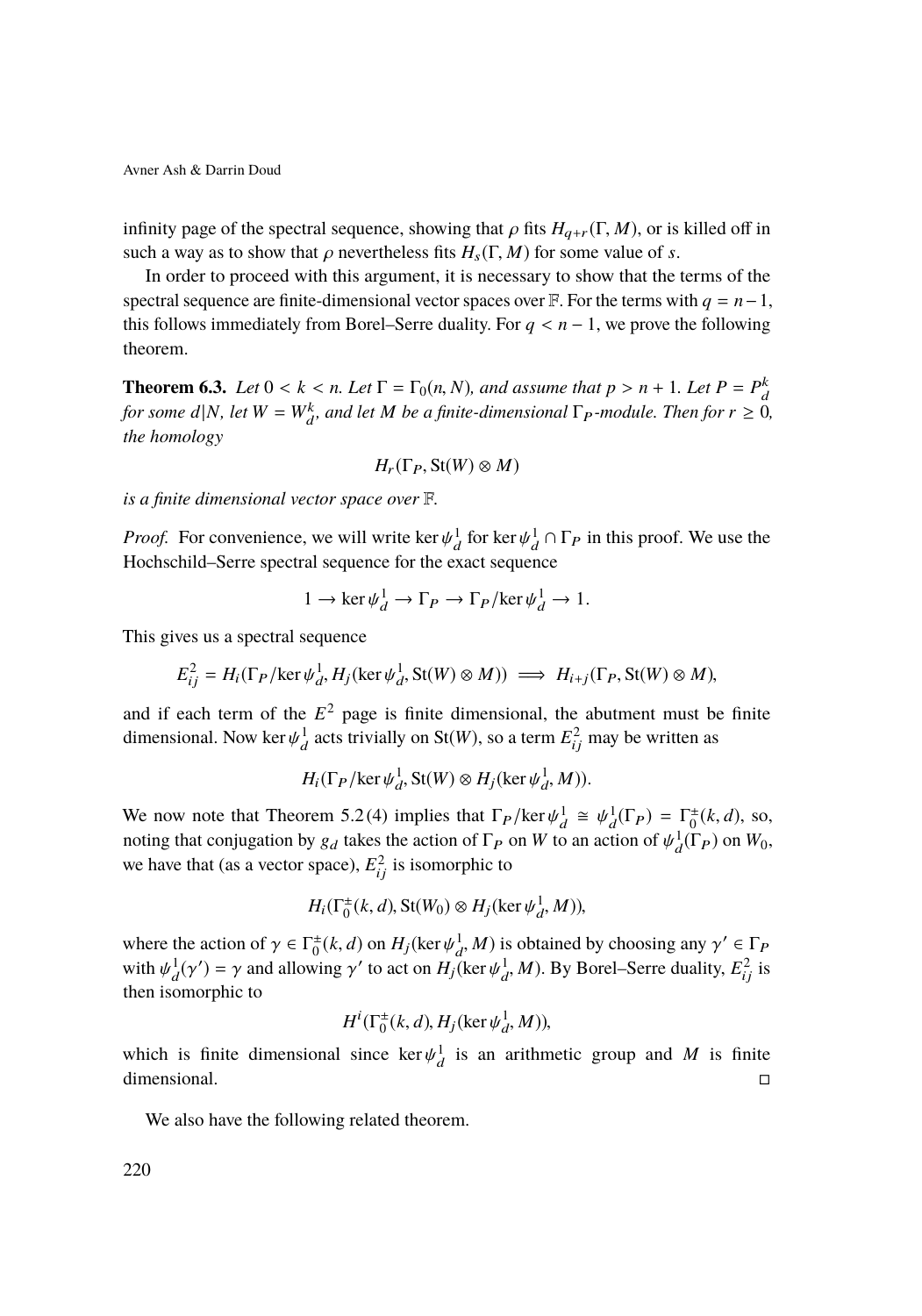<span id="page-15-0"></span>**Theorem 6.4.** *Let*  $0 < k < n$ . Let  $\Gamma = \Gamma_0(n, N)$ , and assume that  $p > n + 1$ . Let  $P = P_0^k$ <br>for some db Let  $W = W^k$ , and let M has g finite dimensional  $\Gamma = \Gamma$ ,  $\Gamma$ , modular Thom *for some d*|*N*, *let*  $W = W_d^k$ , and let *M be a finite-dimensional*  $\Gamma_L = \Gamma_P/\Gamma_U$ *-module. Then for*  $r \geq 0$ *, the homology* 

$$
H_r(\Gamma_L, \text{St}(W) \otimes M)
$$

*is a finite dimensional vector space over* F*.*

*Proof.* Since  $\psi_d^1$  is trivial on  $\Gamma_U$ , it yields a well defined function on  $\Gamma_L$ . The proof is then besically the same as the proof of Theorem 6.3 then basically the same as the proof of Theorem [6.3.](#page-14-0)

*Remark 6.5.* If  $(\Gamma, S) = (\Gamma_0(n, N), S_0(n, N))$ , and if *P* is a representative maximal parabolic subgroup stabilizing a subspace *W*, then the results of [\[5,](#page-38-2) Section 3] show that as long as (\*) given any  $s \in S$  we can choose left coset representatives  $s_\alpha$  for  $\Gamma s \Gamma$  to be in  $S_P$ , there is an isomorphism  $\mathcal{H}(\Gamma, S) \cong \mathcal{H}(\Gamma_P, S_P)$  and we can view  $H_r(\Gamma_P, \mathcal{S}(W) \otimes M)$ as an  $H(\Gamma, S)$ -module via this isomorphism. Hence, under condition  $(*)$ , in studying systems of  $H(\Gamma, S)$ -eigenvalues in  $H_r(\Gamma_P, St(W) \otimes M)$  we may study the homology as an  $\mathcal{H}(\Gamma_P, S_P)$ -module. In Theorem [8.6,](#page-24-0) we show that condition (\*) holds.

## 7. **Two cases of Hecke equivariance of the Hochschild–Serre spectral sequence**

From this section on, we require definitions of additional subsets of  $GL(n, \mathbb{Q})$ .

**Definition 7.1.** Let  $P = P_h^k$  be a representative maximal parabolic subgroup of GL(*n*, Q) for some dlM and let n be a prime in  $\mathbb{Z}$ . We define the following subgroups and for some  $d/N$  and let  $p$  be a prime in  $\mathbb{Z}$ . We define the following subgroups and subsemigroups of  $GL(n, \mathbb{Q})$ .

- (1)  $\Gamma(N) = \{A \in GL(n, \mathbb{Z}) : A \equiv I \pmod{N}\}.$
- (2)  $S_k(N)$  is the set of matrices  $A \in GL(n, \mathbb{Q})$  with integer entries and positive determinant prime to *pN* such that  $A \equiv diag(1, \ldots, 1, *, 1, \ldots, 1, *) \pmod{N}$ , with the ∗'s in the *k* and *n* positions.
- (3)  $\Gamma_P(N) = \Gamma(N) \cap P$ .
- (4)  $S_P(N) = \{ s \in S_k(N) \cap P : \psi_d^1(s), \psi_d^2(s) \text{ both have positive determinant} \}.$

We now prove two results involving the Hecke equivariance of the Hochschild–Serre spectral sequence. The first of these results (Theorem [7.11\)](#page-20-0) is closely related to Section 4 of [\[7\]](#page-38-4); however, the results here are more general. The second (Theorem [7.15\)](#page-21-0) is similar to [\[1,](#page-38-5) Theorem 3.1].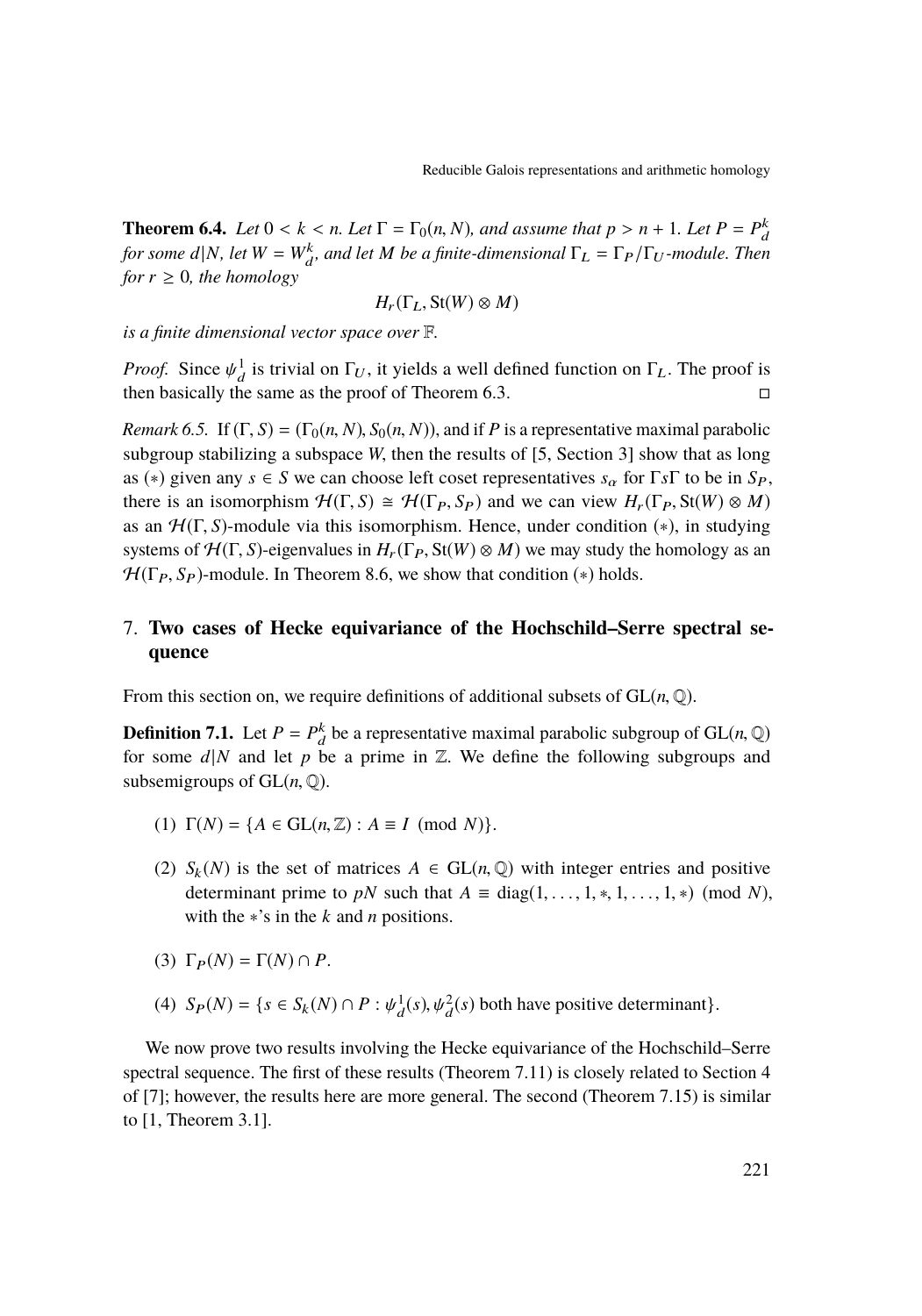<span id="page-16-0"></span>**Definition 7.2.** Let *P* be a maximal parabolic subgroup of  $GL(n, \mathbb{Q})$  and let *U* be the unipotent radical of *P*. We note that  $U(\mathbb{Q})$  is an abelian group, and we set *r* equal to the Q-dimension of *U*. Let  $(\Gamma, S)$  be a congruence Hecke pair of level *pN* (see [\[1,](#page-38-5) Definition 1.2]. Then  $\Gamma_U$  is a free abelian group of rank r. Let M be a  $(p, N)$ -admissible *S*-module.

Let *T* be the set of matrices  $t \in GL(n, \mathbb{Q})$  with determinant prime to *pN* such that all denominators of both *t* and  $t^{-1}$  are prime to *pN* and *t* normalizes  $U(\mathbb{Q})$ . Let  $C_{\bullet}$  be the standard resolution (also known as the bar resolution) of  $\mathbb Z$  over  $GL(n, \mathbb Q)$ . For  $t \in T$ , we define an action of *t* on  $C_{\bullet} \otimes_{\Gamma_U} M$  by setting

$$
(c \otimes m) \cdot t = \frac{1}{d^r} \sum_b c u_b t \otimes m u_b t,
$$

where *d* is any integer prime to *p* such that the right conjugation action of *t* on  $\Gamma_U^d$  is contained in  $\Gamma_U$ , and  $\{u_b : 1 \le b \le d^r\}$  is a set of coset representatives for  $\Gamma_U^d$  inside  $\Gamma_U$ .

We can take  $d = \det(t)$ , so there is a *d* that fits the conditions of the definition (note that the condition that *d* be prime to *p* was inadvertently omitted in [\[7\]](#page-38-4)). In [\[7,](#page-38-4) Lemma 4.3], this action of *t* is shown to be well defined; in particular, it does not depend on the choice of *d* or on the choice of coset representatives. It also commutes with the boundary operator. This action of individual elements of *T* does not normally extend to a group action of *T* on  $C_{\bullet} \otimes_{\Gamma_{U}} M$ . However, we now show that the action does, in fact, define a semigroup action of  $S_P \subseteq T$  on  $H_*(\Gamma_U, M)$  under certain hypotheses, making  $H_*(\Gamma_U, M)$  an  $S_P$ -module. We note also that an element of *T* actually has entries in  $\mathbb{Z}_{(p)}$  (the localization of  $\mathbb Z$  at the prime ideal  $(p)$ ), so there is a well defined notion of reduction modulo  $p$  for such an element.

The proof of the following lemma is clear.

**Lemma 7.3.** *Fix t and d as in Definition* [7.2.](#page-16-0) *Then the largest subgroup H of*  $\Gamma$ *U such that*  $t^{-1}Ht \subset \Gamma_U$  *is* 

$$
H = \Gamma_U \cap t\Gamma_U t^{-1},
$$

and we have  $\Gamma_U^d \subseteq H \subseteq \Gamma_U$ . Hence,  $[\Gamma_U : H] | d^r$ , and is thus prime to p (since we may *take*  $d = \det(t)$ *.* 

By [\[24,](#page-40-0) p. 51], we note that if we write  $\Gamma_U t \Gamma_U = \prod_{j=1}^{e_t} \alpha_j \Gamma_U$ , then we have  $e_t = [\Gamma_U :$ <br>There is a natural setion of double seests on homology and sehemplogy when we *H*]. There is a natural action of double cosets on homology and cohomology; when we consider the double coset  $\Gamma_U t \Gamma_U$  as a Hecke operator, we will denote it by  $[\Gamma_U t \Gamma_U]$ . Since  $C_{\bullet} \otimes_{\Gamma_U} M = H_0(\Gamma_U, C_{\bullet} \otimes_{\mathbb{Z}} M)$ , the Hecke operator  $[\Gamma_U t \Gamma_U]$  acts on  $C_{\bullet} \otimes_{\Gamma_U} M$ . This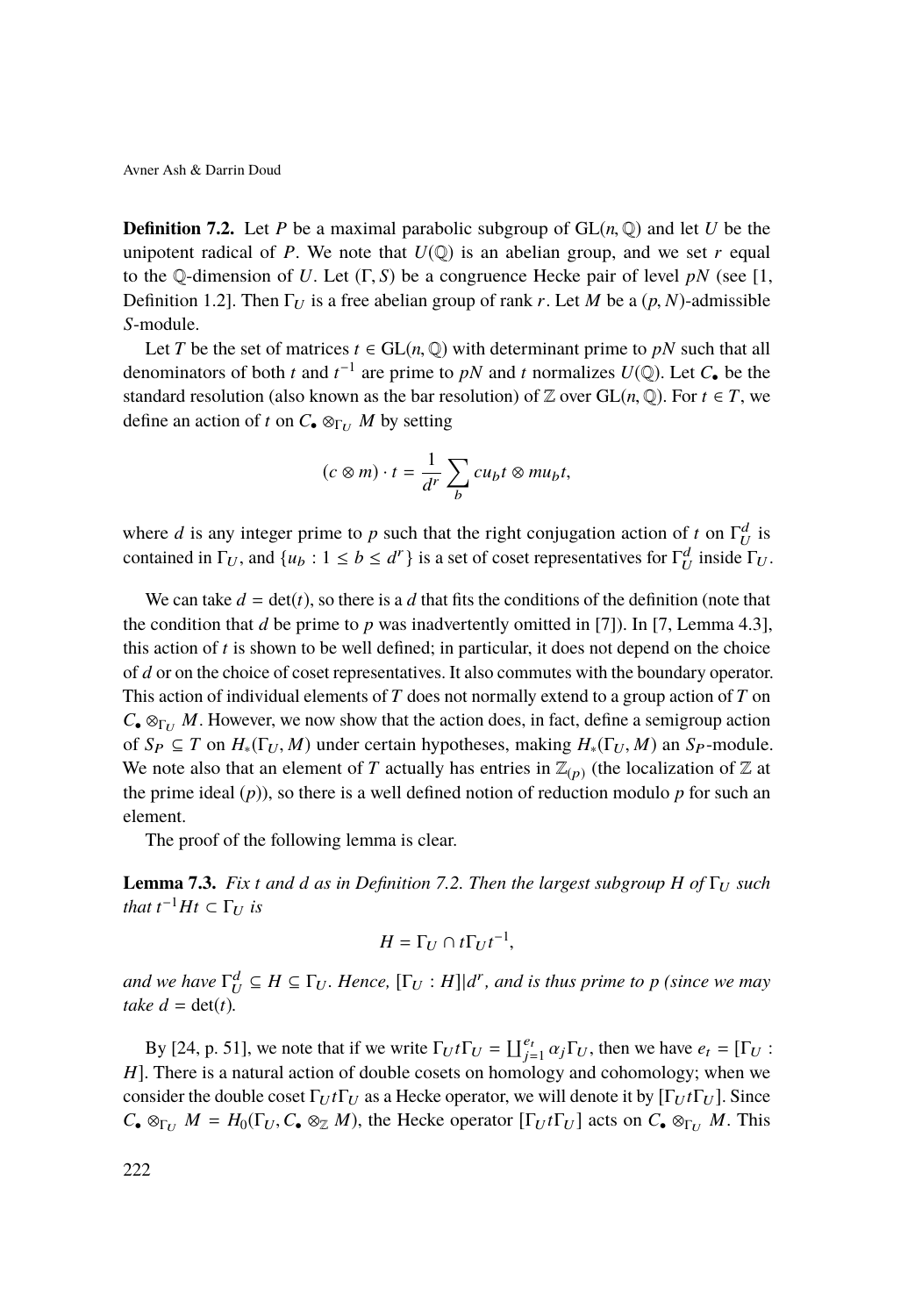action is given by

$$
c\otimes m[\Gamma_U t\Gamma_U]=\sum_{j=1}^{e_t} c\alpha_j\otimes m\alpha_j
$$

<span id="page-17-0"></span>**Lemma 7.4.** *Let*  $t \in T$ *. Then with the notation defined above, the action of t on*  $C_{\bullet} \otimes M$ given in Definition [7.2](#page-16-0) is equal to the action of  $\frac{1}{e_t}[\Gamma_U t \Gamma_U]$ .

*Proof.* The action of the Hecke operator  $[\Gamma_U t \Gamma_U]$  is independent of the choice of coset representatives  $\{\alpha_j\}$ . We choose the  $\alpha_j$  as follows: fix a collection of coset representatives  $\{w_j : j = 1, \ldots, e_t\}$  of *H* inside  $\Gamma_U$ , so that  $\Gamma_U = \prod_{j=1}^{e_t} w_j H$ . Set  $\alpha_j = w_j t$ . One checks easily that the  $\alpha_j$  thus defined give distinct cosets of  $\Gamma_U$  inside  $\Gamma_U t \Gamma_U$ ; since there are *e<sub>t</sub>* of them they are a complete set of coset representatives of them, they are a complete set of coset representatives.

Now choose a collection  $\{v_k : k = 1, ..., [H : \Gamma_d^d]\}$  of coset representatives of  $\Gamma_d^d$ <br>ide *H* so that  $H = \Pi_{\text{out}} \Gamma_d^d$ . Then the set  $(w, w)$  is a complete collection of coset inside *H*, so that  $H = \coprod_k v_k \Gamma_U^d$ . Then the set  $\{w_j v_k\}$  is a complete collection of coset representatives of  $\Gamma_U^d$  inside  $\Gamma_U$ . Since the action of *t* is independent of the choice of coset representatives, we may choose  $\{u_b\} = \{w_j v_k\}$ . Since  $\Gamma_U$  is abelian, we have  $w_j v_k = v_k w_j$ . We then obtain

$$
(c \otimes m) \cdot t = \frac{1}{d^n} \sum_{b=1}^{d^n} cu_b t \otimes mu_b t
$$
  

$$
= \frac{1}{d^n} \sum_{j,k} cv_k w_j t \otimes mv_k w_j t
$$
  

$$
= \frac{1}{d^n} \sum_{j,k} cv_k \alpha_j \otimes mv_k \alpha_j
$$
  

$$
= \frac{1}{d^n} \left( \sum_k cv_k \otimes mv_k \right) [\Gamma_U t \Gamma_U]
$$
  

$$
= \frac{1}{d^n} \left( \sum_k c \otimes m \right) [\Gamma_U t \Gamma_U]
$$
  

$$
= \frac{[H : \Gamma_U^d]}{[\Gamma_U : \Gamma_U^d]} (c \otimes m) [\Gamma_U t \Gamma_U]
$$
  

$$
= \frac{1}{e_t} (c \otimes m) [\Gamma_U t \Gamma_U],
$$

where the  $v_k$  vanish in the sixth line because  $v_k \in \Gamma_U$  and the tensor product is over  $\Gamma_U$ .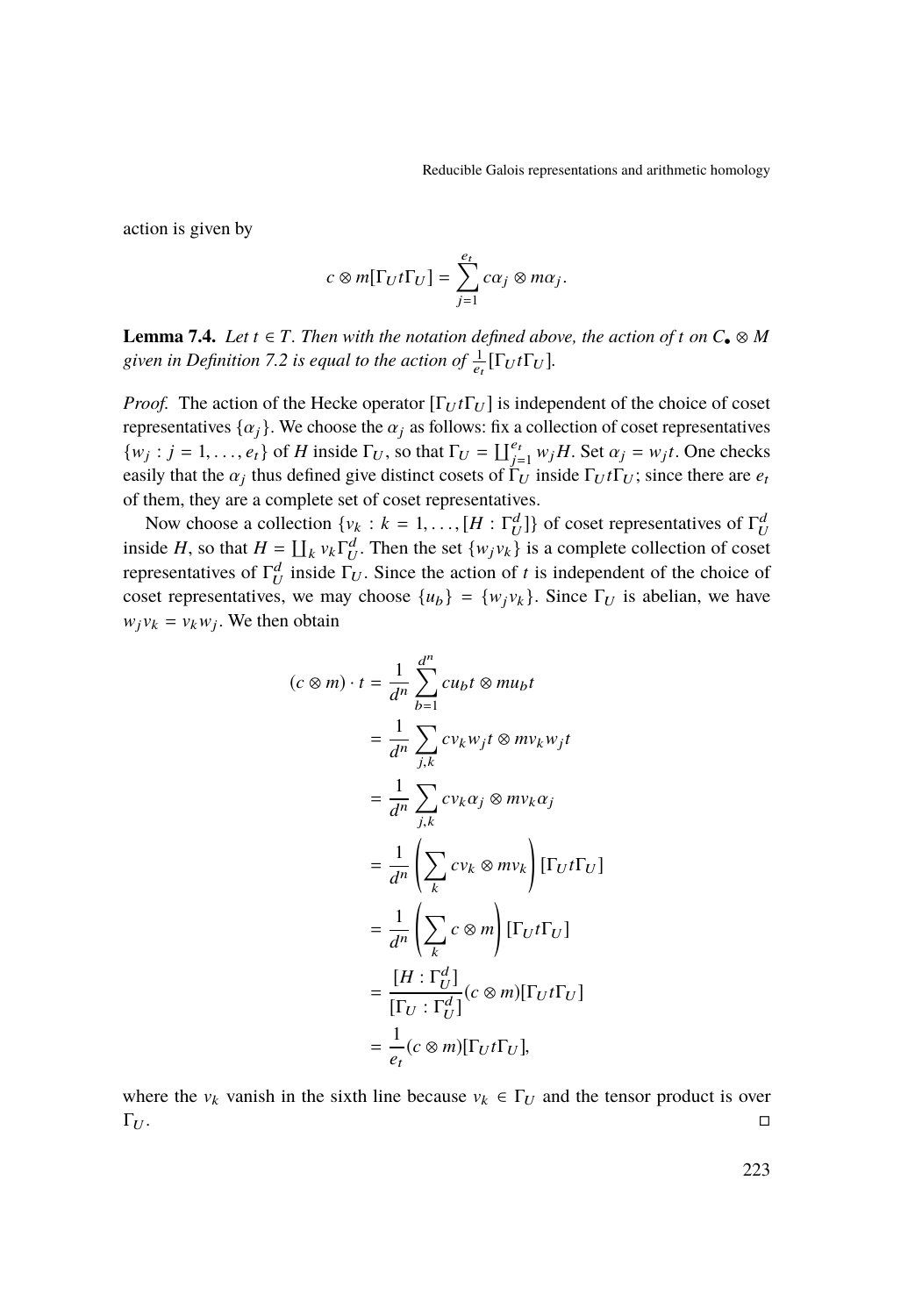Let *T'* be any subgroup of *T* such that every element of  $T' \cap U(\mathbb{Q})$  is congruent modulo *p* to an element of  $\Gamma_U$ . See Theorem [7.10](#page-19-0) for examples where *T'* may be taken to be the group generated by a semigroup  $S_P$ . We will show that for any such subgroup  $T'$ , the individual actions of elements of *T'* on  $H_k(\Gamma_U, M)$  compile together into a group action.<br>To do this, we need to show that the composition of the actions of s *t*  $\epsilon$  *T'* is equal to To do this, we need to show that the composition of the actions of  $s, t \in T'$  is equal to the action of *st*. We will see that this can be done on the lavel of the homology groups the action of *st*. We will see that this can be done on the level of the homology groups  $H_k(\Gamma_U, M)$ , but not on the level of chains  $C_{\bullet} \otimes_{\Gamma_U} M$ . Our first step is the following lemma, from [\[24,](#page-40-0) p. 51] (since we are working with right modules, we have changed right cosets to left cosets).

<span id="page-18-0"></span>**Lemma 7.5.** *Let s*, *t*  $\in$  *T*, *and suppose that*  $\Gamma_U s \Gamma_U = \prod_i s_i \Gamma_U$  *and*  $\Gamma_U t \Gamma_U = \prod_j t_j \Gamma_U$ .<br>We may choose a finite set  $\Xi \subset T$  such that *We may choose a finite set*  $\Xi \subset T$  *such that* 

$$
\Gamma_U s \Gamma_U t \Gamma_U = \coprod_{\xi \in \Xi} \Gamma_U \xi \Gamma_U.
$$

*Then in the Hecke algebra we have the equality*

$$
[\Gamma_U s \Gamma_U] [\Gamma_U t \Gamma_U] = \sum_{\xi \in \Xi} m(\xi) [\Gamma_U \xi \Gamma_U],
$$

*where*  $m(\xi) = |\{(i, j)|s_i t_j \Gamma_U = \xi \Gamma_U\}|.$ 

<span id="page-18-1"></span>**Lemma 7.6.** *With notation as in Lemma [7.5,](#page-18-0) for each*  $\xi \in \Xi$ *, we have*  $\xi = \text{stu}(\xi)$  *for some*  $u(\xi) \in U(\mathbb{Q})$ *, and* 

$$
\Gamma_U \xi \Gamma_U = \Gamma_U st \Gamma_U u(\xi).
$$

*In addition,*

$$
[\Gamma_U st \Gamma_U] [\Gamma_U u(\xi) \Gamma_U] = [\Gamma_U \xi \Gamma_U],
$$

*and*  $e_{st} = e_{\xi}$ *.* 

*Proof.* Since *T* normalizes  $U(\mathbb{Q})$ , and  $U(\mathbb{Q})$  is abelian, this is immediate.

<span id="page-18-2"></span>**Lemma 7.7.** *Let*  $u \in T \cap U(\mathbb{Q})$ , and assume that there is some  $u' \in \Gamma_U$  that is congruent *to u* modulo *pN. Let M be a* (*p, N*)*-admissible T-module. Then*  $[\Gamma_U u \Gamma_U]$  *acts trivially on the homology groups*

$$
H_*(\Gamma_U, M).
$$

*Proof.* There is only one single coset in the double coset  $\Gamma_U u \Gamma_U$ , so the Hecke operator  $[\Gamma_{U} u \Gamma_{U}]$  acts on the homology as *u* does.

Since *u* centralizes  $\Gamma_U$ , it acts on the homology via its action on *M*. Since *M* is  $(p, N)$ -admissible the action of *u*' and the action of *u* on *M* are the same. Hence, the same of *u* and the action of *u*' on the hemology are the same. However, *u*' acts trivially action of  $u$  and the action of  $u'$  on the homology are the same. However,  $u'$  acts trivially on the homology, by [\[14,](#page-39-10) Proposition III.8.1].  $\square$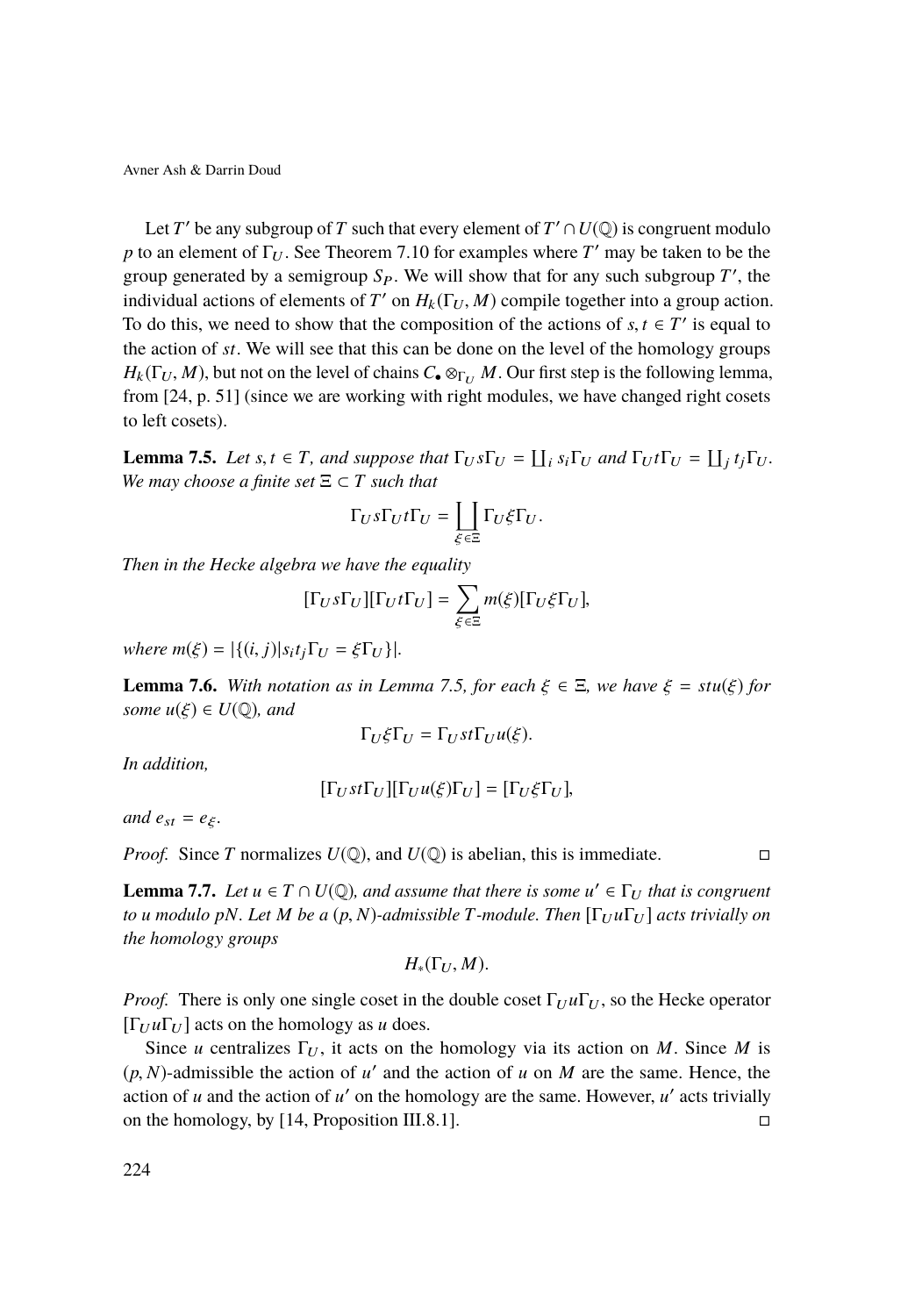*Remark 7.8.* We note that this lemma fails if we apply it on the chain level. This is because the chains,  $C \otimes_{\Gamma_U} M = H_0(\Gamma_U, C \otimes_{\mathbb{Z}} M)$ , although acted on by the Hecke operators, are the homology with coefficients in  $C \otimes M$ , which is not an admissible coefficient module.

<span id="page-19-1"></span>**Corollary 7.9.** Let  $T'$  be any subgroup of  $T$  such that every element of  $T' \cap U(\mathbb{Q})$  is *congruent modulo p to an element of*  $\Gamma_U$ *. Let s*,  $t \in T'$ *. Then, with notation as in Lemma* [7.5,](#page-18-0)<br>we have for  $z \in H$  ( $\Gamma_X$ , M) *we have, for*  $z \in H_*(\Gamma_U, M)$ *,* 

$$
z[\Gamma_U s \Gamma_U] [\Gamma_U t \Gamma_U] = z \left( \sum_{\xi \in \Xi} m(\xi) \right) [\Gamma_U s t \Gamma_U].
$$

*Also,*

$$
z\frac{1}{e_s e_t}[\Gamma_U s \Gamma_U][\Gamma_U t \Gamma_U] = z\frac{1}{e_{st}}[\Gamma_U s t \Gamma_U],
$$

*and we see that the action of individual elements of*  $T'$  *on*  $H_*(\Gamma_U, M)$  *in Definition* [7.2](#page-16-0) *yields a group action of*  $T'$  *given by*  $z \cdot s = z \frac{1}{e_s} [\Gamma_U s \Gamma_U]$ *.* 

*Proof.* The first displayed equation follows immediately from Lemmas [7.6](#page-18-1) and [7.7.](#page-18-2) For the second, by [\[24,](#page-40-0) Proposition 3.3], Lemma [7.5,](#page-18-0) and Lemma [7.6,](#page-18-1) we have

$$
e_{st} \sum_{\xi \in \Xi} m(\xi) = \sum_{\xi \in \Xi} e_{\xi} m(\xi) = \deg([\Gamma_U s \Gamma_U] [\Gamma_U t \Gamma_U])
$$
  
= 
$$
\deg([\Gamma_U s \Gamma_U]) \deg([\Gamma_U t \Gamma_U]) = e_s e_t.
$$

Hence, by Lemma [7.4](#page-17-0) and the above equation,

$$
(z\cdot s)\cdot t=z\frac{1}{e_se_t}[\Gamma_U s\Gamma_U][\Gamma_U t\Gamma_U]=z\frac{\sum m(\xi)}{e_se_t}[\Gamma_U st\Gamma_U]=z\frac{1}{e_{st}}[\Gamma_U st\Gamma_U]=z\cdot (st).\quad \Box
$$

<span id="page-19-0"></span>**Theorem 7.10.** *Let*  $P = P_a^k$  *for some d*|*N and some k. Let* (Γ, *S*) *be either* (Γ(*pN*), *S<sub>k</sub>*(*pN*))  $\alpha$  *d*(*r, a, N*) *Let*  $\alpha \in H$  (Γ, *M*) and let  $s$   $t \in S$ . Then the action of individual  $or$   $(\Gamma_0(n, N), S_0(n, N))$ *. Let*  $z \in H_*(\Gamma_U, M)$ *, and let*  $s, t \in S_P$ *. Then the action of individual elements of S<sub>P</sub> on H*<sub>∗</sub>( $\Gamma$ <sub>*U</sub>*, *M*) *in Definition* [7.2](#page-16-0) *yields a semigroup action of S<sub>P</sub> under*</sub> *which*  $S_U$  *acts trivially.* 

*Proof.* By the previous lemmas, we are finished if we can show that  $S_P$  lies in a subgroup *T*' such that every element of *T*'  $\cap$  *U*( $\mathbb{Q}$ ) is congruent modulo *p* to an element of  $\Gamma_U$ . It suffices to show that every element of  $S_P^{-1}S_P \cap U(\mathbb{Q})$  is congruent modulo *p* to an element of  $\Gamma_{U}$ .

For  $(\Gamma, S) = (\Gamma_0(n, N), S_0(n, N))$  one checks that the intersection  $S_P^{-1}S_P \cap U(\mathbb{Q})$  is the set of matrices contained in the set of matrices

$$
\mathcal{M} = \left\{ g_d^{-1} \left( \begin{array}{c|c} I_k & 0 \\ \hline A & I_{n-k} \end{array} \right) g_d \right\},\,
$$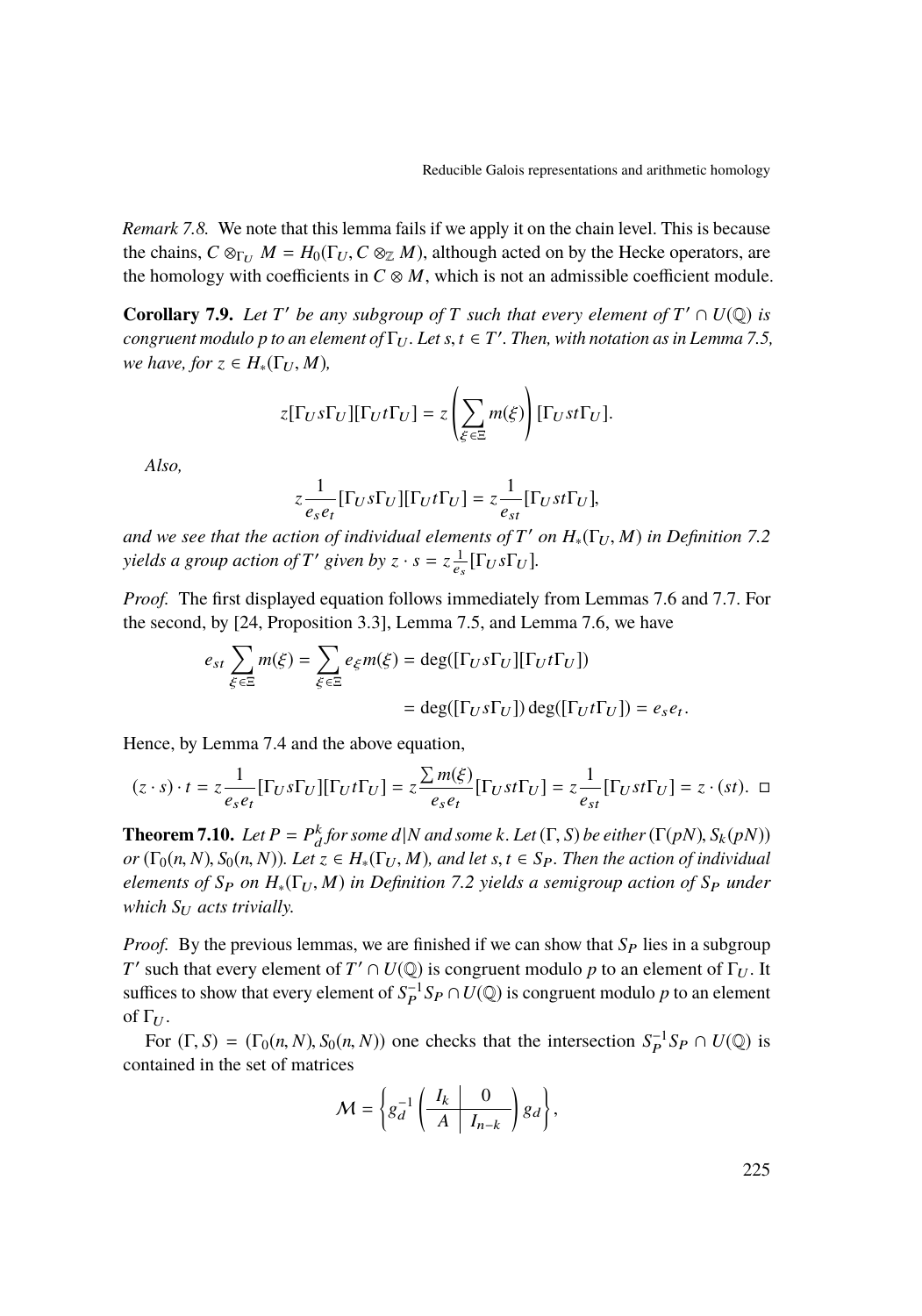where the entries of *A* are rational, with denominators prime to *pN*, and the entries in the top row of *A* have numerators divisible by  $N/d$ . The set  $\Gamma_U = \Gamma \cap U$  consists of exactly those matrices in  $M$  with integer entries. Since that any rational with denominator prime to pN lies in  $\mathbb{Z}_{(p)}$ , we see that it is congruent modulo p to some integer. Thus, every element of M is congruent modulo p to an element of  $\Gamma_U$ .

For  $(\Gamma, S) = (\Gamma(pN), S_k(pN))$ , suppose that  $u \in S_P^{-1}S_P \cap U(\mathbb{Q})$ . Then  $g_dug_d^{-1} \in S_Q$  *LI*( $\mathbb{Q}$ ) (where we use the feet that *e*, normalizes  $S_p(\mathbb{R}^N)$ ). Hence  $g_u u^{-1} =$  $S_P^{-1}S_P \cap U_0(\mathbb{Q})$  (where we use the fact that  $g_d$  normalizes  $S_k(pN)$ ). Hence,  $g_d u g_d^{-1} \equiv$ diag(1, . . ., 1, \*, 1, . . ., 1, \*) modulo *pN*, and has all diagonal elements equal to 1, so  $g_{\text{all}}g^{-1} \equiv I_n \pmod{pN}$ . Hence,  $u \equiv I_n \pmod{pN}$  and we are finished.  $g_d u g_d^{-1} \equiv I_n \pmod{pN}$ . Hence,  $u \equiv I_n \pmod{pN}$ , and we are finished. □

<span id="page-20-0"></span>**Theorem 7.11.** *Let*  $P = P_d^k$  *be a representative maximal parabolic subgroup of* GL(*n*,  $\mathbb{Q}$ ) *attabilizing the subgroup of*  $\mathbb{Q}(n, \mathbb{Q})$  *attabilizing the subgroup of stabilizing the subspace*  $W = W_a^k$ . Let  $M$  be a  $(p, N)$ -admissible *S*-module with  $p >$ <br> $p + 1$ , Let  $(\Gamma, S)$  aqual  $(\Gamma, (p, N), S_i(p, N))$  or  $(\Gamma(nN), S_i(p, N))$ . Then the Hacke algebra  $n + 1$ *. Let*  $(\Gamma, S)$  *equal*  $(\Gamma_0(n, N), S_0(n, N))$  *or*  $(\Gamma(pN), S_k(pN))$ *. Then the Hecke algebra*  $H(\Gamma_P, S_P)$  *acts equivariantly on the Hochschild–Serre spectral sequence* 

$$
E_{ij}^2 = H_i(\Gamma_L, H_j(\Gamma_U, \text{St}(W) \otimes M)) \implies H_{i+j}(\Gamma_P, \text{St}(W) \otimes M),
$$

*and a given packet of Hecke eigenvalues occurs in*  $H_k(\Gamma_P, \text{St}(W) \otimes M)$  *if and only if it appears in*

$$
\bigoplus_{i+j=k} E_{ij}^{\infty}.
$$

*Proof.* For the given congruence subgroups,  $S_U$  and  $\Gamma_U$  have the same image modulo pN, so the proof of [\[7,](#page-38-4) Theorem 4.6] applies with only minor changes to account for the factor of  $St(W)$ , and with the appeal to [\[7,](#page-38-4) Theorem 4.4] (which requires the irreducibility of  $H_*(\Gamma_U, M)$ ) replaced by an appeal to our Theorem [7.10,](#page-19-0) which requires that  $U(\mathbb{Q})$ be abelian, which it is, since *P* is a maximal parabolic subgroup. Note that we need to use the finite dimensionality of each term in the  $E<sup>2</sup>$  page of the spectral sequence (from Theorem [6.4\)](#page-15-0) for the final statement to be true.  $\Box$ 

We will require one other instance of the Hecke invariance of the Hochschild–Serre spectral sequence. We refer again to ([\[1,](#page-38-5) p. 238]) for the definition of a Hecke pair, and give the definition of compatible Hecke pairs from [\[11\]](#page-39-11). Note that since we are working with left cosets rather than right cosets, we reverse the order of multiplication in this definition.

**Definition 7.12** ([\[11,](#page-39-11) Definition 1.1.2])**.** A Hecke pair (Γ, *<sup>S</sup>*) is said to be compatible to the Hecke pair  $(\Gamma', S')$  if

- (1)  $\Gamma \subseteq \Gamma'$  and  $S \subseteq S'$ ,
- (2) Γ' ∩  $S^{-1}S = Γ$ ,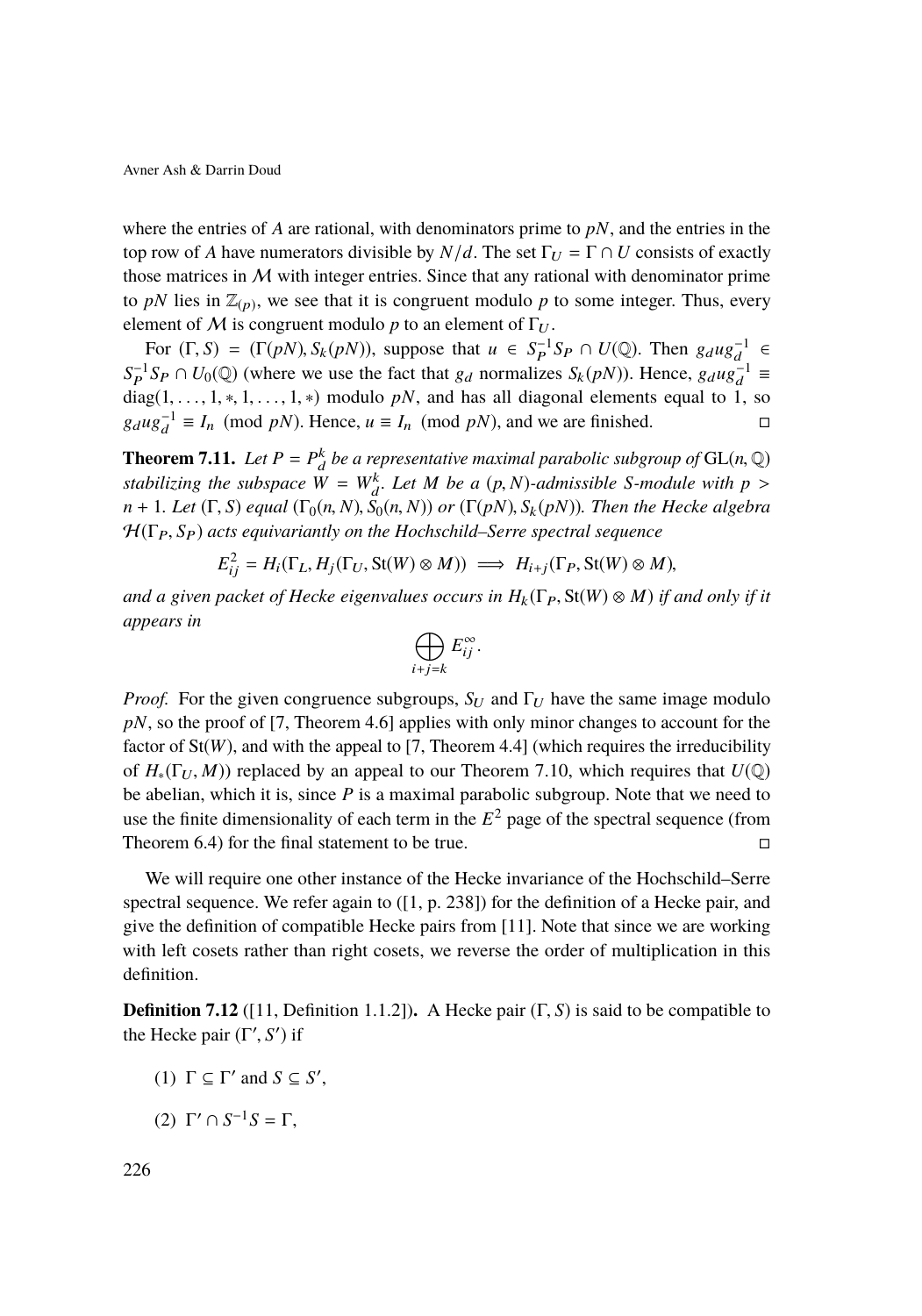(3)  $ST' = S'$ .

If  $(\Gamma, S)$  is compatible to  $(\Gamma', S')$ , then the natural map  $\mathcal{H}(\Gamma, S) \to \mathcal{H}(\Gamma', S')$  of Hecke algebras is an isomorphism.

<span id="page-21-1"></span>**Lemma 7.13.** *Let*  $P = P_a^k$  *for some positive*  $d|N$  *and some k* with  $1 \le k < n$  and let  $F(n) \subset F$ ,  $S_n(n) \subset S$ , the elements of S have positive (Γ, *<sup>S</sup>*) *be a Hecke pair such that* <sup>Γ</sup>(*pN*) ⊂ <sup>Γ</sup>*, <sup>S</sup>*<sup>k</sup> (*pN*) ⊂ *<sup>S</sup>, the elements of <sup>S</sup> have positive determinant, and*  $S^{-1}S \cap SL(n, \mathbb{Z}) = \Gamma$ *. Then the Hecke pairs* ( $\Gamma_P(pN)$ ,  $S_P(pN)$ ) *and*  $(\Gamma_P(S)$  *are compatible* (ΓP, *<sup>S</sup>*P) *are compatible.*

*Proof.* Note that  $\Gamma \subseteq S \cap SL(n, \mathbb{Z}) \subseteq S^{-1}S \cap SL(n, \mathbb{Z}) = \Gamma$ , so  $\Gamma = S \cap SL(n, \mathbb{Z})$ .

- (1) Since  $\Gamma_P(pN) \subset \Gamma_P$  and  $S_P(pN) \subset S_P$ , we have the necessary containments.
- (2) We now wish to show that  $\Gamma_P \cap S_P(pN)^{-1}S_P(pN) = \Gamma_P(pN)$ . Let  $s_1, s_2 \in S_P(pN)$ <br>and suppose that  $s = s^{-1} s_2 \in \Gamma$ . Then *s* has integer entries and determinant 1 and suppose that  $s = s_1^{-1} s_2 \in \Gamma_P$ . Then *s* has integer entries and determinant 1. We see that  $det(\psi_d^i(s)) = \pm 1$  for  $i = 1, 2$ ; in fact, since each  $det(\psi_d^i(s)) > 0$ , each  $det(\psi_d^i(s)) = 1$ . We also have that  $s = diag(1, \dots, 1, \dots, s)$  (mod nM). Hence det  $\psi_d^i(s) = 1$ . We also have that  $s \equiv diag(1, \ldots, *, 1, \ldots, *)$  (mod *pN*). Hence,  $g_d s g_d^{-1} \equiv \text{diag}(1, \dots, *, 1, \dots, *) \pmod{pN}$  and we see that each  $*$  must be 1.<br>Hance  $s \in \Gamma_{-}(N)$ Hence,  $s \in \Gamma_P(N)$ .
- (3) Finally, let  $s \in S_P$ . Then

$$
g_d s g_d^{-1} = \left(\begin{array}{c|c} s_1 & 0 \\ \hline A & s_2 \end{array}\right) \in P_0.
$$

We easily find

$$
\gamma = \left(\begin{array}{c|c}\gamma_1 & 0\\ \hline B & \gamma_2\end{array}\right) \in \text{SL}(n, \mathbb{Z}) \cap P_0
$$

such that  $g_d s g_d^{-1} \gamma \equiv \text{diag}(1, \dots, *, 1, \dots, *) \pmod{pN}$ . This matrix has positive determinant: if  $\text{det}(g_t \chi) \leq 0$  we multiply  $\chi$  on the right by the matrix tive determinant; if  $\det(s_1\gamma_1) < 0$ , we multiply  $\gamma$  on the right by the matrix diag(1, . . . ., -1, 1, . . . ., -1). With this adjustment, we see that  $s(g_A^{-1}\gamma g_d) \in S_P(pN)$ .<br>Then we see that  $s^{-1}g(g) \in SL(n\mathbb{Z}) \cap SL(n\mathbb{Z}) \cap SL(n\mathbb{Z}) \cap SL(n\mathbb{Z} \cap E$  and is Then we see that  $g_d^{-1} \gamma g_d \in SL(n, \mathbb{Z}) \cap S^{-1} S_k(pN) \subset SL(n, \mathbb{Z}) \cap S^{-1} S = \Gamma$  and is contained in *P*, so  $g_d \gamma g_d^{-1} \in \Gamma_P$ . Hence,  $s \in S_P(pN)\Gamma_P$ , as desired.

*Remark 7.14.* Note that  $(\Gamma_0(n, N), S_0(n, N))$  is a Hecke pair that satisfies the conditions of Lemma [7.13.](#page-21-1)

<span id="page-21-0"></span>**Theorem 7.15.** *Let*  $(\Gamma, S)$  *be a Hecke pair such that*  $\Gamma(pN) \subset \Gamma$ ,  $S_k(pN) \subset S$ *, the elements of S have positive determinant, and*  $S^{-1}S \cap SL(n,\mathbb{Z}) = \Gamma$ *. Assume that*  $p > n + 1$ *. Let*<br> $P = P$ *, with d N. Any system of Hocke giganyaluse occurring in H.* ( $\Gamma$ - St(W)  $\otimes$  M) also  $P = P_d$  *with*  $d|N$ *. Any system of Hecke eigenvalues occurring in*  $H_k(\Gamma_P, St(W) \otimes M)$  *also*  $appears in H<sub>i</sub>(\Gamma_P(pN), St(W) \otimes M)$  *for some*  $j \leq k$ *.*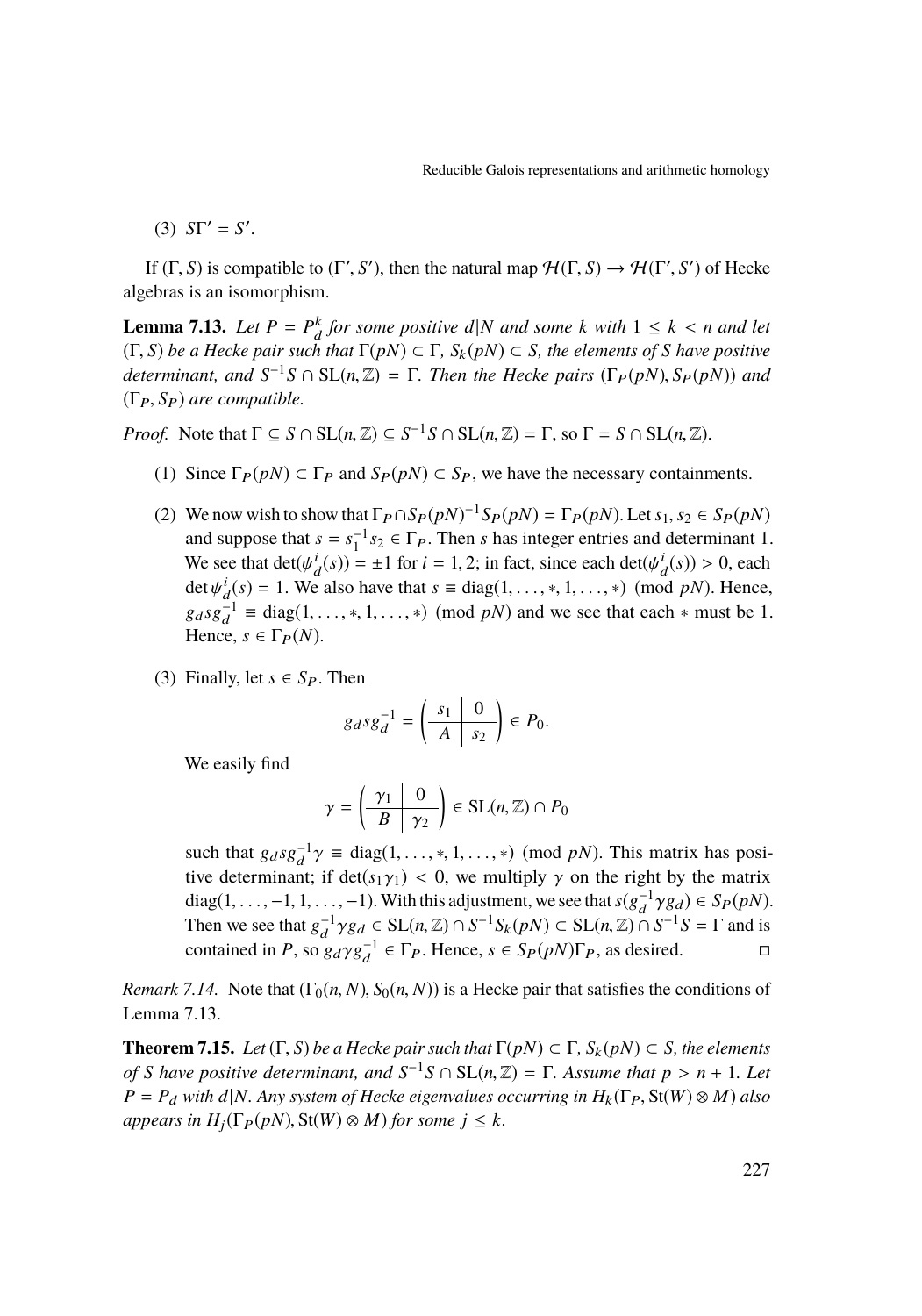*Proof.* We have seen in Lemma [7.13](#page-21-1) that the Hecke pairs  $(\Gamma_P(pN), S_P(pN))$  and  $(\Gamma_P, S_P)$ are compatible. The Hochschild Serre spectral sequence for the exact sequence  $0 \rightarrow$  $\Gamma_P(pN) \to \Gamma_P \to \Gamma_P/\Gamma_P(pN) \to 0$  computes  $H_i(\Gamma_P, M)$  in two different ways (as in [\[14,](#page-39-10) VII.7.6] and [\[7,](#page-38-4) Theorem 4.6]) by using two spectral sequences to compute the total homology of the double complex

$$
F_{\bullet} \otimes_{\Gamma_P/\Gamma_P(pN)} (C_{\bullet} \otimes_{\Gamma_P(pN)} (\text{St}(W) \otimes M)),
$$

where  $F_{\bullet}$  is the standard resolution of Z over the finite group  $\Gamma_P/\Gamma_P(pN)$ , and  $C_{\bullet}$  is the standard resolution of Z over  $GL(n, \mathbb{Q})$ . We let the Hecke algebra  $H(\Gamma_P(pN), S_P(pN))$ (and hence, by compatibility,  $\mathcal{H}(\Gamma_P, S_P)$ ) act on the double complex by its natural action on  $C_{\bullet} \otimes_{\Gamma_P(pN)} (\text{St}(W) \otimes M)$  (with the trivial action on  $F_{\bullet}$ ). This action commutes with the differentials of the double complex, and hence the spectral sequence is Hecke equivariant. Therefore, any system of Hecke eigenvalues appearing in the abutment  $H_k(\Gamma_P, M)$  of the first spectral sequence must occur in the  $E^1$  page of the other, i.e., in<br> $E \otimes_{\mathbb{Z}} E = (E \otimes_{\mathbb{Z}} E^1(\Gamma_P(n)) \otimes H)(\Gamma_R(n))$  for some  $i + i = k$ . This uses the foot that  $E$  has  $F_i \otimes_{\Gamma_P/\Gamma_P(p)} F_j(F_p(pN), Sf(W) \otimes M)$  for some  $i + j = k$ . This uses the fact that  $F_i$  has finite rank over  $\mathbb Z$  for each *i*, and the finite-dimensionality of each  $H_i(\Gamma_P(pN), St(W) \otimes M)$ (by adapting the proof of Theorem [6.3\)](#page-14-0). Since we have chosen to have the Hecke algebra act trivially on *F<sub>i</sub>*, the desired system of eigenvalues must appear in  $H_j(\Gamma_P(pN), St(W) \otimes M)$ for some  $j \leq k$ .

### 8. **Hecke Matrices**

Throughout this section, fix a positive squarefree integer *N*, a positive divisor  $d|N$ , a positive integer *n*, let  $0 < k < n$ , and let  $P_0$  and  $g_d$  be defined as in Section [5.](#page-10-0) Let  $\Gamma = \Gamma_0(n, N)$  and let  $S = S_0(n, N)$ .

We have defined  $s(\ell, r, n) = \text{diag}(1, \ldots, 1, \ell, \ldots, \ell)$  to be a diagonal  $n \times n$  matrix with diagonal entries 1 and  $\ell$  and determinant  $\ell^r$ . The Hecke algebra  $\mathcal{H}(\Gamma, S)$  is generated<br>by the double cosets of  $s(\ell, r, n)$  as  $\ell$  veries over primes not dividing  $N$  and  $0 \le r \le n$ by the double cosets of  $s(\ell, r, n)$  as  $\ell$  varies over primes not dividing *N* and  $0 \le r \le n$ . The following description of left coset representatives of the double coset Γ*s*Γ is easily confirmed.

**Theorem 8.1.** *Set*  $\Gamma = \Gamma_0(n, N)$  *and*  $S = S_0(n, N)$ *. Let*  $s = s(\ell, r, n)$  *for*  $\ell \nmid pN$ *.* 

- (1) In the decomposition  $\Gamma s \Gamma = \coprod s_{\alpha} \Gamma$ , we may take the  $s_{\alpha}$  to be the set of lower *triangular matrices*  $(a_{ij})$  *of determinant*  $\ell^r$ , where the entries  $a_{ij}$  *satisfy the*<br>*following conditions: following conditions:*
	- (a) *If*  $i < j$ *, then*  $a_{ij} = 0$ *.*
	- (b) *Each*  $a_{ii}$  *is either* 1 *or*  $\ell$ *.*
	- (c) *If*  $i > j$ *, then*  $0 \le a_{ij} < \ell$ *.*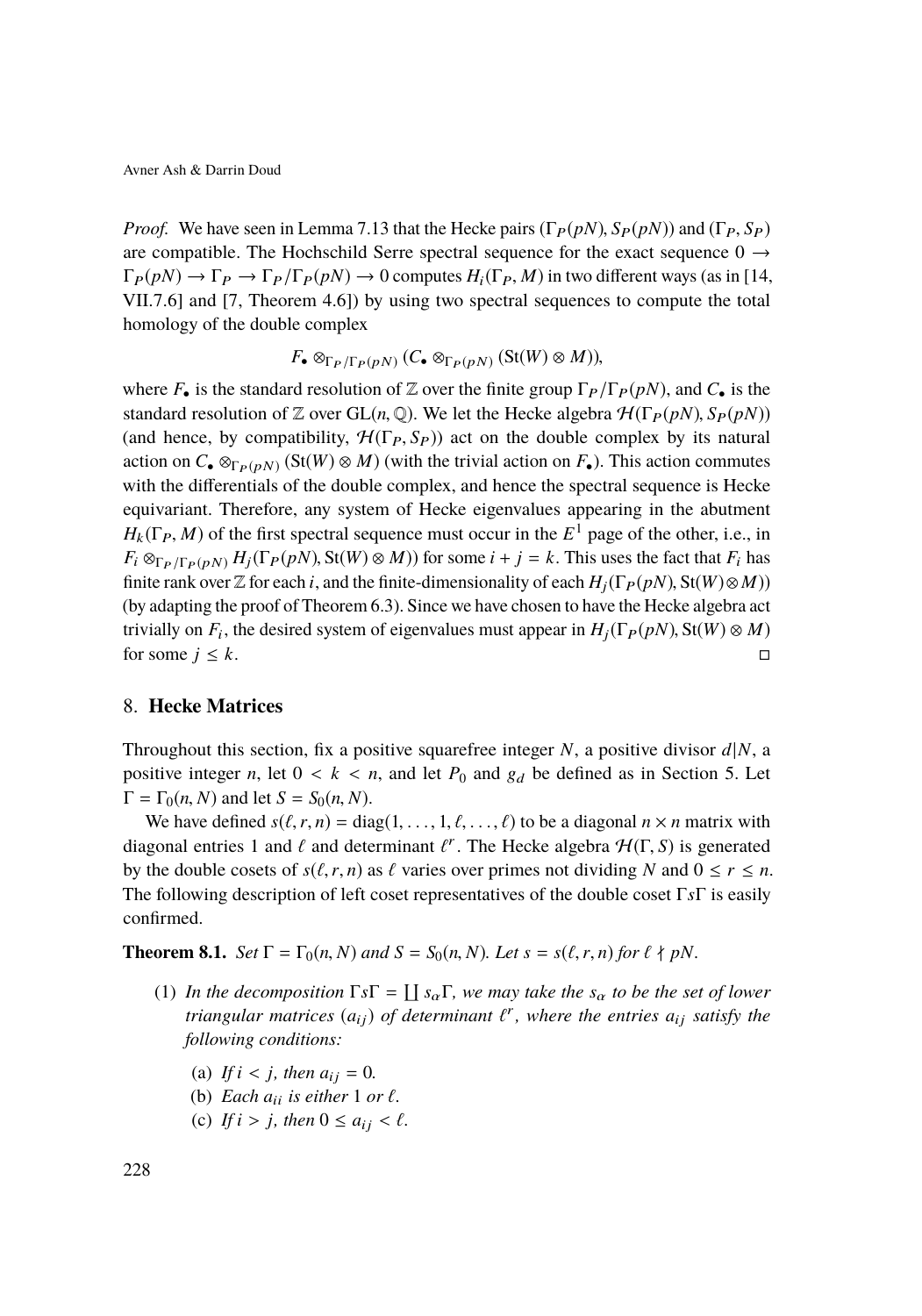- (d) If  $a_{ii} = 1$  or  $a_{ii} = \ell$ , then  $a_{ii} = 0$ .
- (2) *For each*  $i < j$ *, let*  $R_{ij} \in \mathbb{Z}$  *be a complete residue system modulo*  $\ell$  *such that*  $0 \in R_{ij}$ , and assume that every element of  $R_{ij}$  is divisible by N if  $i = 1$ . In *the decomposition*  $\Gamma s\Gamma = \coprod s_\alpha \Gamma$ , we may take the  $s_\alpha$  to be the set of upper *triangular matrices*  $(a_{ij})$  *of determinant*  $\ell^r$ , where the entries  $a_{ij}$  *satisfy the*<br>*following conditions following conditions.*
	- (a) *If*  $i > j$  *then*  $a_{ij} = 0$ *.*
	- (b) *Each*  $a_{ii}$  *is either* 1 *or*  $\ell$ .
	- (c) *if*  $i < j$ *, then*  $a_{ij} \in R_{ij}$ *.*
	- (d) If  $a_{ii} = 1$  or  $a_{jj} = \ell$ , then  $a_{ij} = 0$ .

*Remark 8.2.* Typically we will take the  $R_{ij} = \{0, 1, \ldots, \ell - 1\}$  for  $i > 1$ , and  $R_{ij} =$  $\{0, N, 2N, \ldots, (\ell - 1)N\}$  for  $i = 1$ .

**Definition 8.3.** Let  $\mathcal{T}_n(\ell, r)$  be the set of lower triangular  $s_\alpha$  defined above, and let  $\mathcal{T}^n(\ell, r)$  be the set of upper triangular *s*. defined above. Note that we suppress the dependence of be the set of upper triangular  $s_\alpha$  defined above. Note that we suppress the dependence of the set  $\mathcal{T}^n(\ell, r)$  on *N* and the possible choices of *M*.

**Theorem 8.4.** *Let*  $0 \le k \le n$ *, and let*  $0 \le r \le n$ *, and let*  $s = s(\ell, r, n)$ *. The following set of matrices (given in block form) is a complete set of left coset representatives of* Γ*s*Γ*.*

$$
\mathcal{T}(s,k) = \left\{ \begin{pmatrix} t_1 & 0 \\ & t_2 \end{pmatrix} : \max(0, r - (n - k)) \le m \le \min(r, k),
$$

$$
t_1 \in \mathcal{T}^k(\ell, m), t_2 \in \mathcal{T}_{n-k}(\ell, r - m) \right\}
$$

*where the entries*  $a_{ij}$  *in the lower left block (with*  $i > k$  *and*  $j \leq k$ ) satisfy the following *conditions:*

- (1)  $1 \le a_{ii} \le \ell$
- (2)  $a_{ij} = 0$  *if*  $a_{ii} = 1$  *or*  $a_{jj} = \ell$

*Proof.* One can count the number of matrices in the set, and it is equal to the number of single coset representatives of *s* in the double coset Γ*s*Γ. It is a simple matter to check that no two of the matrices in the set are in the same coset.

*Remark 8.5.* Note that if we were to change the definition of  $\mathcal{T}(s, k)$  so that  $t_1 \in \mathcal{T}_k(\ell, m)$ , then the resulting set would just be  $\mathcal{T}_n(\ell, r)$ .

We now prove that we can choose the coset representatives of  $\Gamma s \Gamma$  to be in  $P_d$ .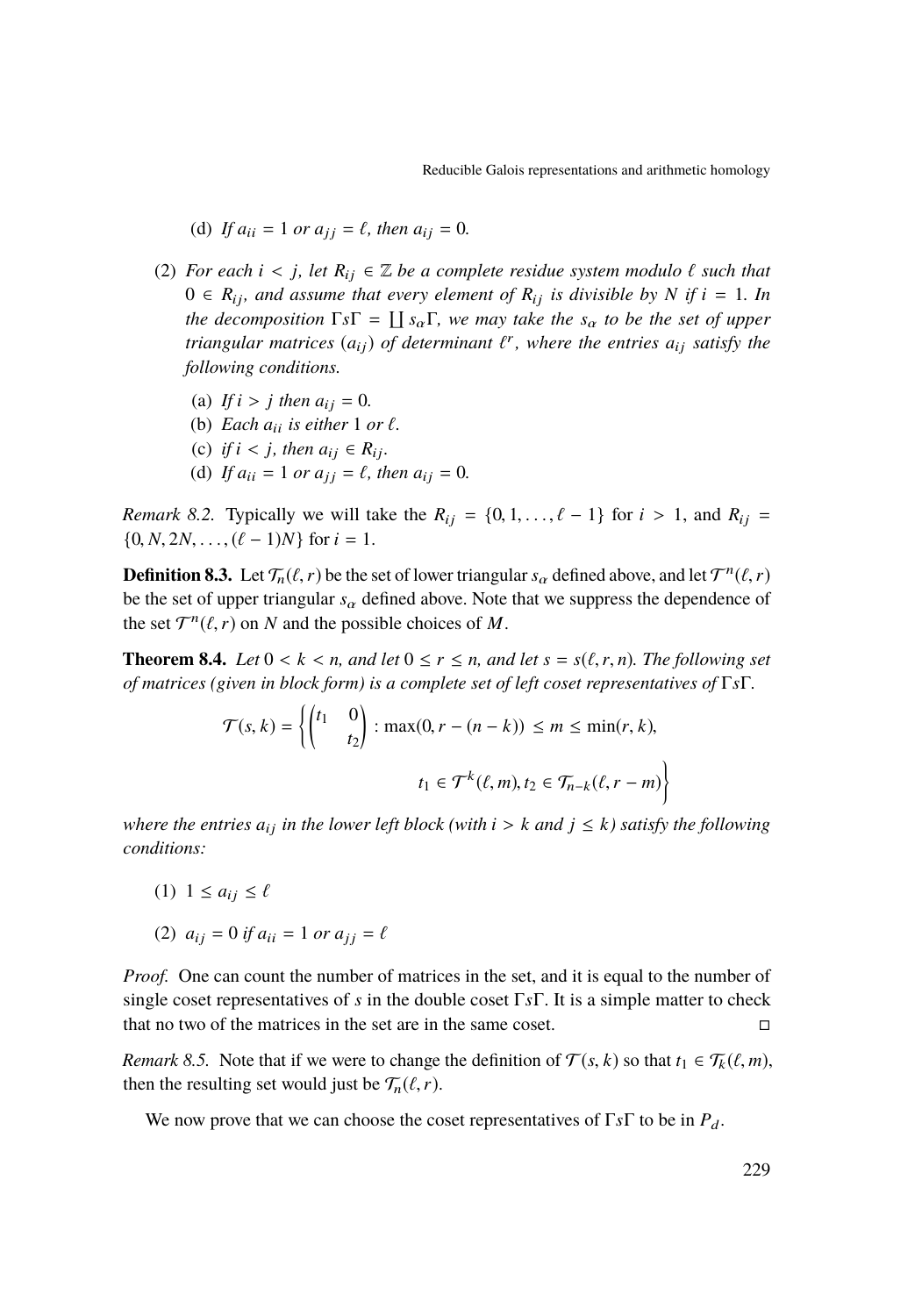<span id="page-24-0"></span>**Theorem 8.6.** *Let*  $0 < k < n$ ,  $d|N$ , and  $P = P_k^k$ , and let  $s = s(\ell, r, n)$  with  $\ell \nmid pN$ . Then for each element  $\epsilon \in \mathcal{T}(\epsilon, k)$ , there is some  $\alpha \in \mathcal{F}(\epsilon, N)$  such that  $t\alpha \in P$ . *for each element*  $t \in \mathcal{T}(s, k)$ *, there is some*  $\gamma \in \Gamma_0(n, N)$  *such that*  $t\gamma \in P_d$ *.* 

<span id="page-24-1"></span>*Proof.* We distinguish five cases.

- (1) Assume that the  $(1, 1)$  and the  $(k + 1, k + 1)$  entries of *t* are both equal to 1. Then we may take  $\gamma = I$ , and we see that  $g_d t \gamma g_d^{-1} \in P_0$ , so that  $t\gamma \in P_d$ .
- <span id="page-24-2"></span>(2) Assume that the  $(1, 1)$  and the  $(k + 1, k + 1)$  entries of *t* are both equal to  $\ell$ . Then we may take  $\gamma = I$ , and we see that  $g_d t \gamma g_d^{-1} \in P_0$ , so that  $t\gamma \in P_d$ .
- <span id="page-24-3"></span>(3) Assume that the  $(1, 1)$ -entry of *t* is  $\ell$  and the  $(k + 1, k + 1)$  entry is 1. We may choose  $a, b \in \mathbb{Z}$  so that

$$
a(d) + b(\ell N/d) = 1 - \ell
$$

(since *d* and  $\ell N/d$  are relatively prime). Let  $\gamma$  be the  $n \times n$  matrix which is the identity, except for the  $(1, 1)$ ,  $(1, k + 1)$ ,  $(k + 1, 1)$  and  $(k + 1, k + 1)$  entries, which are (respectively)  $1 + bN/d$ ,  $bN$ ,  $a, \ell + ad$ . Then  $\gamma \in \Gamma$ , and we check by direct computation that  $g_d t \gamma g_d^{-1} \in P_0$ .

- <span id="page-24-4"></span>(4) Assume that the  $(1, 1)$ -entry of *t* is 1 and the  $(k + 1, k + 1)$  entry is  $\ell$ . Let *e* be the  $(k + 1, 1)$  entry of *t*, and assume that  $\ell \nmid ed + 1$ . Then we may choose *a* and *b* so that  $a(\ell d) + b((ed + 1)N/d) = 1 - (ed + 1)\ell$  (since  $\ell d$  and  $(ed + 1)N/d$  are relatively prime. Letting  $\gamma$  be the  $n \times n$  matrix which is the identity, except for the  $(1, 1)$ ,  $(1, k + 1)$ ,  $(k + 1, 1)$  and  $(k + 1, k + 1)$  entries, which are (respectively)  $\ell + bN/d$ , *bN*, *a*,  $(ed + 1) + ad$ , we see that  $\gamma \in \Gamma$ , and we check by direct computation that  $g_d t \gamma g_d^{-1} \in P_0$ .
- <span id="page-24-5"></span>(5) Assume that the  $(1, 1)$ -entry of *t* is 1 and the  $(k + 1, k + 1)$  entry is  $\ell$ . Let *e* be the  $(k + 1, 1)$  entry of *t*, and assume that  $\ell \mid ed + 1$ . Then we may choose *a* and *b* so that

$$
a(d) + b\left(\frac{(ed+1)}{\ell}N/d\right) = 1 - \frac{(ed+1)}{\ell}
$$

(since *d* and  $\frac{(ed+1)N}{\ell d}$  are relatively prime). Letting  $\gamma$  be the  $n \times n$  matrix which is the identity, except for the (1, 1),  $(1, k + 1)$ ,  $(k + 1, 1)$  and  $(k + 1, k + 1)$  entries, which are (respectively)  $1 + bN/d$ ,  $bN$ ,  $a$ ,  $\frac{(ed+1)}{e} + ad$ , we see that  $\gamma \in \Gamma$ , and we check by direct computation that  $g_d t \gamma g_d^{-1} \in P_0$ .

Since any single coset representative of Γ*s*Γ may be taken to be *s*, this theorem shows that for each  $s = s(\ell, i, n)$ , we can find an  $s' \in S_P$  with  $\Gamma s \Gamma = \Gamma s' \Gamma$ .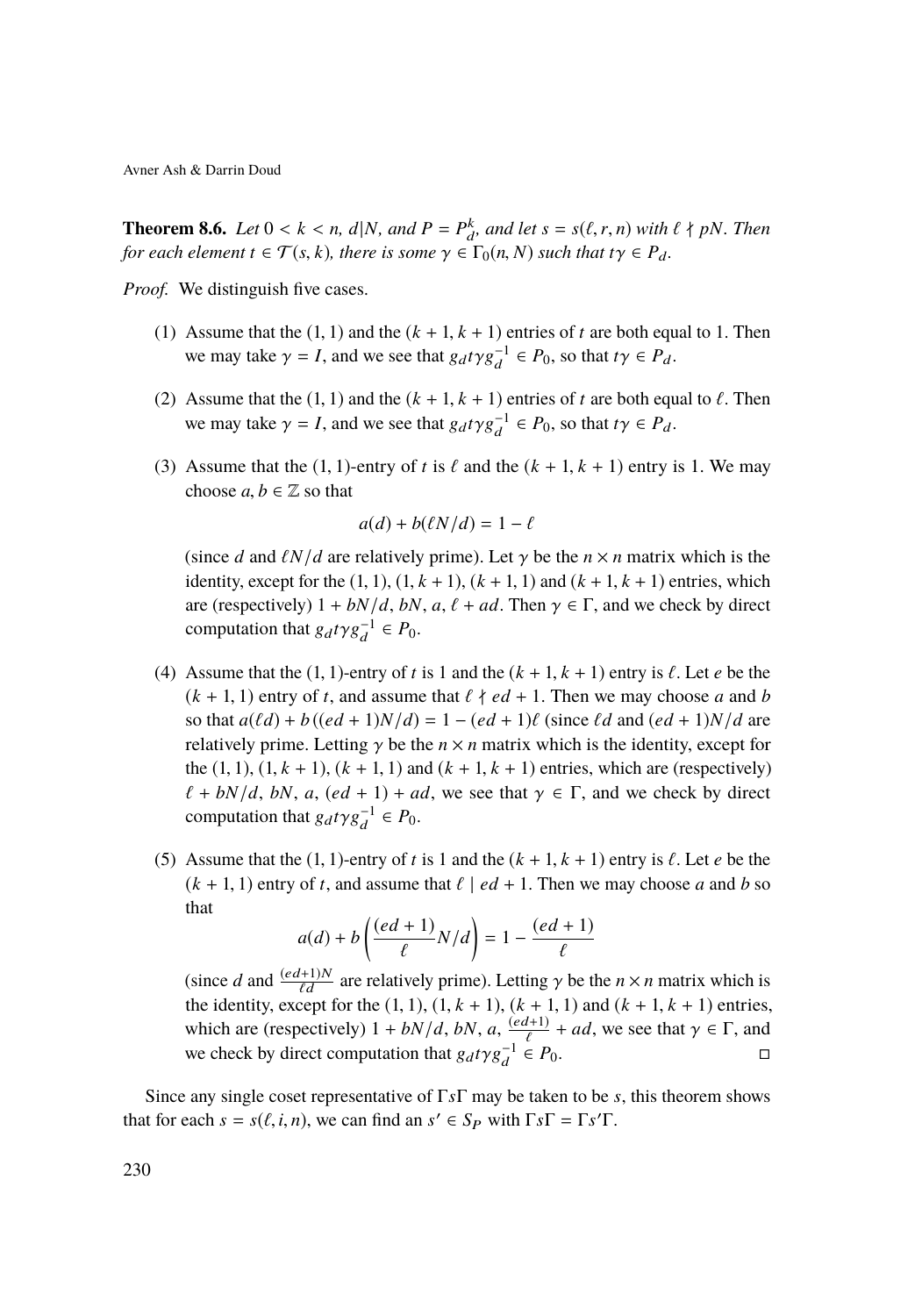The next theorem is designed to enable us to compute the Hecke operators on a tensor product of two Hecke modules. As such, it considers the Hecke operator  $T_n(\ell, r)$  to be a sum in the free abelian group generated by single cosets. In order to facilitate the statement of this theorem, we make the following definitions.

**Definition 8.7.** Let *N* and *k* be positive integers. Set  $C_{k,N}$  to be the set of left cosets of  $\Gamma_0(k, N)$  inside  $S_0(k, N)$ . Denote by  $F_{k, N}$  the free abelian group on the elements of  $C_{k, N}$ . For a collection S of matrices in  $S_0(k, N)$ , we will write  $\overline{S}$  for the element

$$
\sum_{s \in \mathcal{S}} s \Gamma_0(k, N).
$$

<span id="page-25-0"></span>**Theorem 8.8.** Let  $0 < k < n$ ,  $d|N$ , and  $P = P_d$ . Choose a prime  $\ell$  with  $\ell \nmid pN$ , and let  $s = s(\ell, r, n)$ *. Then in the tensor product*  $F_{k,d} \otimes_{\mathbb{Z}} F_{n-k,N/d}$ *, we have* 

$$
\sum_{t \in \mathcal{T}(s,k)} \psi_d^1(t) \Gamma_0(k,d) \otimes \psi_d^2(t) \Gamma_0(n-k,N/d)
$$

$$
= \sum_{m=\max(0,r-(n-k))}^{\min(r,k)} \ell^{(k-m)(r-m)} \overline{\mathcal{T}_{k}(\ell,m)} \otimes \overline{\mathcal{T}^{n-k}(\ell,r-m)}.
$$

*Proof.* We divide the elements of  $T^k(\ell, m)$  into two subsets,  $A^k(\ell, m)$  and  $B^k(\ell, m)$ , where  $A^k(\ell, m)$  consists of elements of  $\mathcal{T}^k(\ell, m)$  with a 1 in the (1,1) position, and  $B^k(\ell, m)$  $A^k(\ell, m)$  consists of elements of  $\mathcal{T}^k(\ell, m)$  with a 1 in the (1, 1)-position, and  $B^k(\ell, m)$ <br>consists of elements with an  $\ell$  in the (1, 1) position. Then  $\mathcal{T}^k(\ell, m) = A^k(\ell, m) + B^k(\ell, m)$ consists of elements with an  $\ell$  in the (1, 1)-position. Then  $\mathcal{T}^k(\ell, m) = A^k(\ell, m) \cup B^k(\ell, m)$ .<br>We also note that We also note that

$$
\mathcal{T}^k(\ell,m) = \left\{ \left( \begin{array}{c|c} 1 & 0 \\ \hline 0 & t \end{array} \right) : t \in \mathcal{T}^{k-1}(\ell,m) \right\} \bigcup \left\{ \left( \begin{array}{c|c} \ell & r \\ \hline 0 & t \end{array} \right) : t \in \mathcal{T}^{k-1}(\ell,m-1) \right\},\
$$

where the *r* runs through row vectors  $(r_2, \ldots, r_k)$  with  $r_j = 0$  if the  $(j - 1, j - 1)$  entry of *t* is  $\ell$ , and  $r_j \in R_{1j}$  otherwise.

Similarly, we divide  $\mathcal{T}_{n-k}(\ell, m) = A_{n-k}(\ell, m) \cup B_{n-k}(\ell, m)$ , based on whether the  $(1, 1)$ -entries are 1 or  $\ell$ . Then

$$
A_{n-k}(\ell,m) = \left\{ \left( \begin{array}{c|c} 1 & 0 \\ \hline c & t \end{array} \right) : t \in \mathcal{T}_{n-k-1}(\ell,m) \right\}
$$

and

$$
B_{n-k}(\ell,m) = \left\{ \left( \begin{array}{c|c} \ell & 0 \\ \hline 0 & t \end{array} \right) : t \in \mathcal{T}_{n-k-1}(\ell,m-1) \right\},\,
$$

where *c* runs through appropriate column vectors.

We now evaluate  $\psi_d^1(t)\Gamma_0(k, d) \times \psi_d^2(t)\Gamma_0(n - k, N/d)$  for  $t \in \mathcal{T}(r, k)$  in each of the proof of Theorem 8.6. To illustrate the method, we give details of case (1) five cases in the proof of Theorem [8.6.](#page-24-0) To illustrate the method, we give details of case [\(1\)](#page-24-1), and just give the results of the other cases.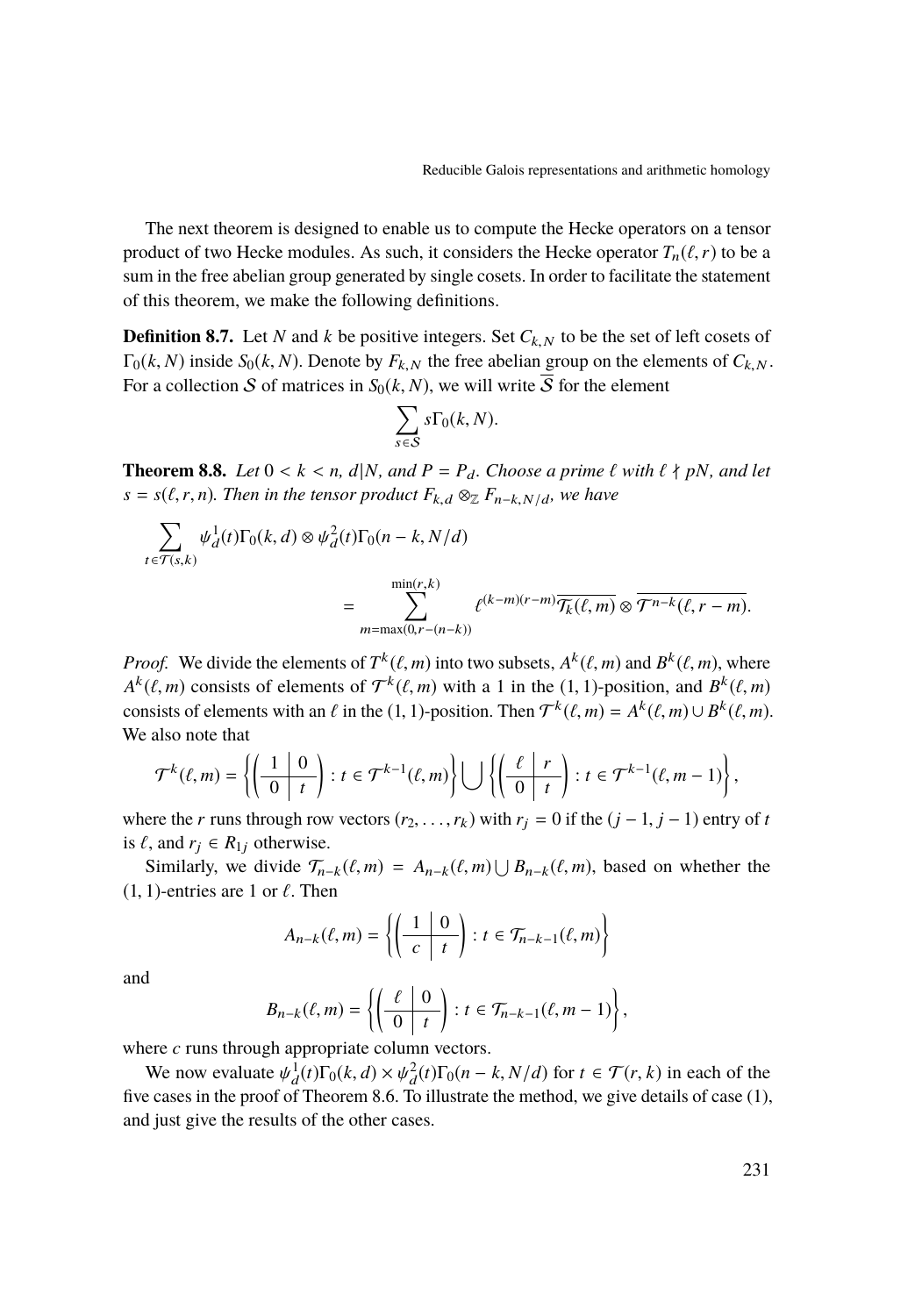<span id="page-26-0"></span>(1) In this case, we have that

$$
t=\left(\begin{array}{c|c} t_1 & 0 \\ \hline C & t_2 \end{array}\right),\,
$$

with  $t_1 \in A^k(\ell, m)$  and  $t_2 \in A_{n-k}(\ell, r - m)$ , with  $\max(0, r - (n - k)) \le m \le$ <br> $\min(r, k)$  and the entries of *C* are between 0 and  $\ell - 1$  and an entry must be min( $r$ ,  $k$ ) and the entries of C are between 0 and  $\ell - 1$  and an entry must be equal to 0 unless it lies beneath a 1 on the diagonal and to the left of a  $\ell$  on the diagonal. For each choice of *t*<sub>1</sub>, *t*<sub>2</sub>, there are  $\ell^{(k-m)(r-m)}$  distinct *C* that can occur.<br>Multiplying by  $\alpha = I$ , and conjugating by  $\alpha$ , fixes *t*, so we have Multiplying by  $\gamma = I_n$  and conjugating by  $g_d$  fixes *t*, so we have

$$
\psi_d^1(t)\Gamma_0(k,d) \otimes \psi_d^2(t)\Gamma_0(n-k,N/d) = t_1\Gamma_0(n-k,N/d) \otimes t_2\Gamma_0(n-k,N/d),
$$

and each element of  $A^k(\ell, m) \times \overline{A_{n-k}(\ell, r-m)}$  appears  $\ell^{(k-m)(r-m)}$  times. In other<br>words, as we allow m to very and go through all  $t \in \mathcal{T}(r, k)$  that fall into case (1) words, as we allow *m* to vary, and go through all  $t \in \mathcal{T}(r, k)$  that fall into case [\(1\)](#page-24-1), we obtain

$$
\sum_{m=\max(0,r-(n-k))}^{\min(r,k-1)} \ell^{(k-m)(r-m)} \overline{A^k(\ell,m)} \otimes \overline{A_{n-k}(\ell,r-m)}.
$$

<span id="page-26-3"></span>[\(2\)](#page-24-2) As *t* runs through all elements of  $\mathcal{T}(r, k)$  that fall into case (2), we obtain

$$
\sum_{m=\max(0,r-(n-k))}^{\min(k,r)} \ell^{(k-m)(r-m)} \overline{B^k(\ell,m)} \otimes \overline{B_{n-k}(\ell,r-m)}.
$$

<span id="page-26-1"></span>[\(3\)](#page-24-3) As *t* runs through all elements of  $\mathcal{T}(r, k)$  that fall into case (3), we obtain

$$
\sum_{m=\max(0,r-(n-k))}^{\min(k,r)} \ell^{(k-m)(r-m)-1} \overline{A^k(\ell,m)} \otimes \overline{B_{n-k}(\ell,r-m)}.
$$

<span id="page-26-2"></span>[\(4\)](#page-24-4) As *t* runs through all elements of  $\mathcal{T}(r, k)$  that fall into case (4), we obtain

$$
\sum_{m=\max(0,r-(n-k))}^{\min(k,r)} (\ell^{(k-m)(r-m)} - \ell^{(k-m)(r-m)-1}) \overline{A^k(\ell,m)} \otimes \overline{B_{n-k}(\ell,r-m)}.
$$

<span id="page-26-4"></span>[\(5\)](#page-24-5) As *t* runs through all elements of  $\mathcal{T}(r, k)$  that fall into case (5), we obtain

$$
\sum_{m=\max(0,r-(n-k))}^{\min(k,r)} \ell^{(k-m)(r-m)} \overline{B^k(\ell,m)} \otimes \overline{A_{n-k}(r-m)}.
$$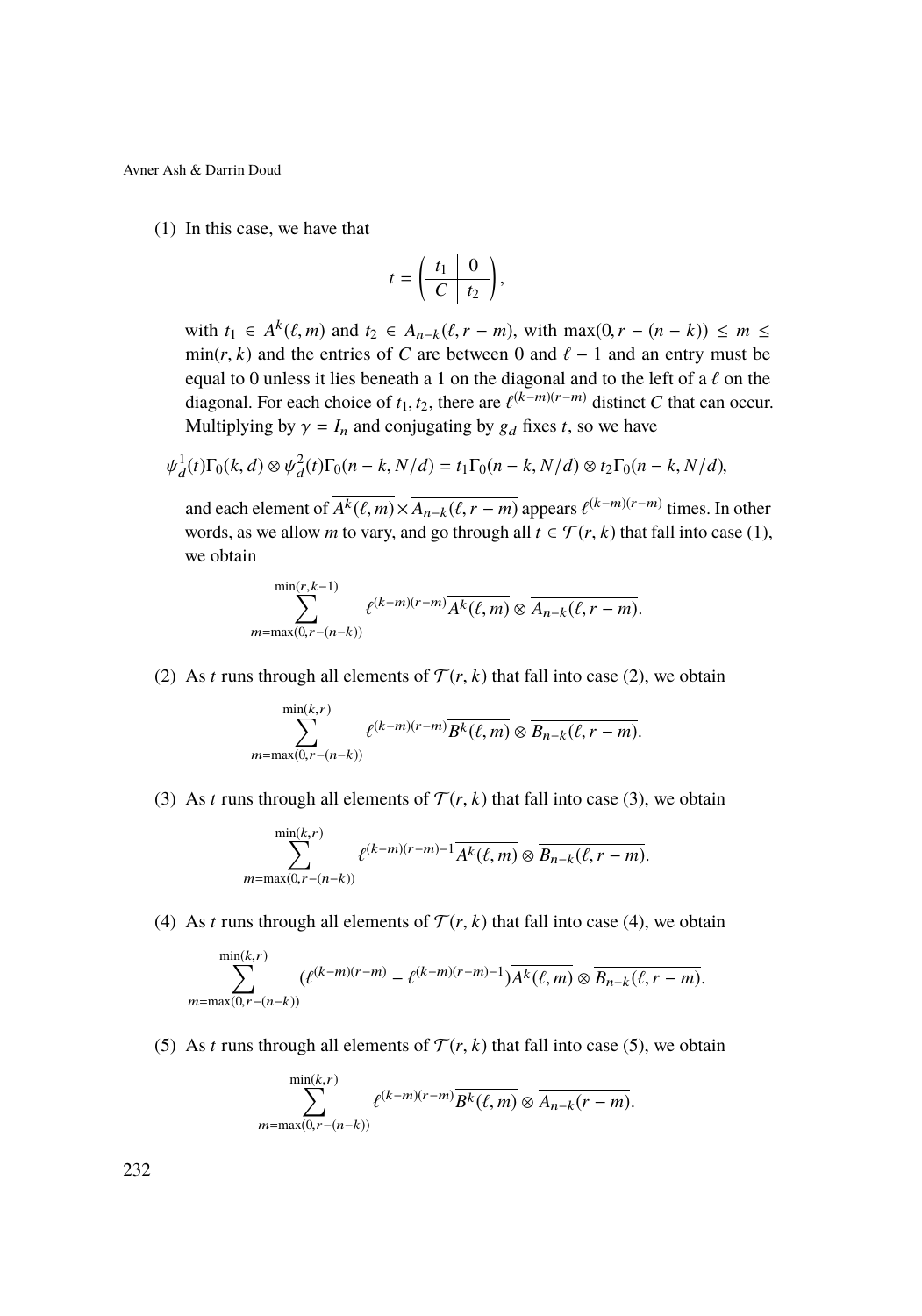Then cases  $(1)$ ,  $(3)$ , and  $(4)$  add to

$$
\sum_{\max(0,r-(n-k))}^{\min(r,k)} \ell^{(k-m)(r-m)} \overline{A^k(\ell,m)} \otimes \overline{\mathcal{T}_{n-k}(\ell,r-m)},
$$

and cases [\(2\)](#page-26-3) and [\(5\)](#page-26-4) add to

$$
\sum_{\max(0,r-(n-k))}^{\min(r,k)} \ell^{(k-m)(r-m)} \overline{B^k(\ell,m)} \otimes \overline{\mathcal{T}_{n-k}(\ell,r-m)}.
$$

Adding these, we obtain

$$
\sum_{\max(0,r-(n-k))}^{\min(r,k)} \ell^{(k-m)(r-m)} \overline{\mathcal{T}^k(\ell,m)} \otimes \overline{\mathcal{T}_{n-k}(\ell,r-m)},
$$

which is the desired result.  $\Box$ 

### 9. **Twisting the action on the coefficients**

Let *M* be a right  $GL(n, \mathbb{F}_p)$ -module, let *N* be a positive integer prime to *p*, and let *d* be a positive divisor of *N*. Let  $\epsilon$  :  $(\mathbb{Z}/N\mathbb{Z})^{\times} \to \mathbb{F}^{\times}$  be a character. Let  $S = S_0(n, N)$ <br>set on *M* via reduction modulo *n*. Then *M* is an admissible  $\mathbb{F}$ ,  $[S_n(n, N)]$  modulo *L* of act on *M* via reduction modulo *p*. Then *M* is an admissible  $\mathbb{F}_p[S_0(n, N)]$ -module. Let  $\theta$ :  $S \to (\mathbb{Z}/N\mathbb{Z})^{\times}$  take  $s \in S$  to the mod *N* reduction of its (1, 1) entry. As before, we define the nebentume character  $S \to \mathbb{R}^{\times}$  as the composition  $\epsilon \circ \theta$ . We will write  $\epsilon(s)$  for define the nebentype character  $S \to \mathbb{F}^\times$  as the composition  $\epsilon \circ \theta$ . We will write  $\epsilon(s)$  for this composition. Let M, be the module consisting of the clamate of M, with the action this composition. Let  $M_{\epsilon}$  be the module consisting of the elements of  $M$ , with the action of *S* adjusted to equal

$$
m|_{\epsilon} s = \epsilon(s) \, ms.
$$

Let  $P_0 = P_0^k$  be a standard maximal parabolic subgroup defined as in Section [5.](#page-10-0) As in that section, let  $P = P_d = g_d^{-1} P_0 g_d$ . Let  $S_P = S \cap P$ . We denote by  $M_{\epsilon}^d$  the  $S_P$ -module on which an element of  $S_P$  acts as

$$
m|_{\epsilon}^d s = \epsilon(s)m \cdot (g_d s g_d^{-1}).
$$

When using this notation, if  $d = 0$  we omit it; similarly if  $\epsilon = 1$  we omit it. As in [\[5,](#page-38-2) Section 5], we note that if  $M = F(a_1, \ldots, a_n)$ , then  $M^d$  is isomorphic to  $F(a_1, \ldots, a_n)$ , with  $g_d$  acting as an intertwining operator.

Let  $\Gamma = \Gamma_0(n, N)$ , let  $U = U_d$  be the unipotent radical of  $P_d$ ,  $L = P/U$ , and let  $\Gamma_U = \Gamma \cap U$ ,  $S_U = S \cap U$ , and  $S_L = S_P/S_U$ . We note that  $U(\mathbb{Z})$  is free abelian of rank  $k(n - k)$ ; Γ<sub>*U*</sub> is a subgroup of  $U(\mathbb{Z})$  of finite index prime to *p*.

We now prove a special case of a version of Kostant's theorem in characteristic *p* in the top dimension.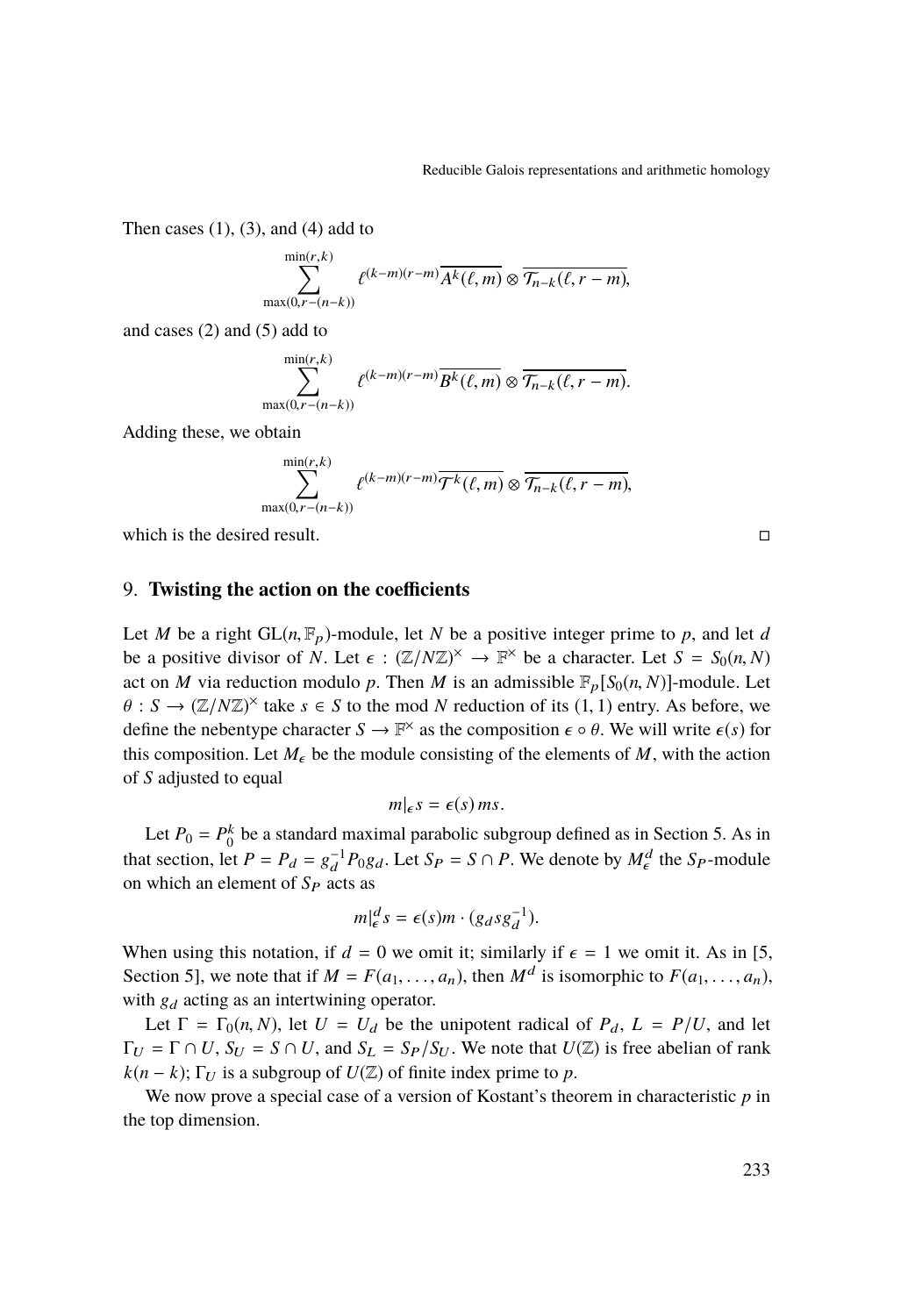<span id="page-28-0"></span>**Theorem 9.1.** *Let N be squarefree and prime to p, let*  $\epsilon : (\mathbb{Z}/N\mathbb{Z})^{\times} \to \mathbb{F}^{\times}$  *be a character,*<br>let  $d|N$  and let  $1 \le k \le n-1$ . Let  $B = B^k$  and let  $U = U$ , be the unipotent radical of  $B$ *let d*|*N and let*  $1 \leq k \leq n-1$ *. Let*  $P = P_d^k$  *and let*  $U = U_d$  *be the unipotent radical of*  $P$ *.*  $Set(\Gamma, S) = (\Gamma_0(n, N), S_0(n, N))$ . Let  $r = k(n - k)$  be the Q-dimension of U. Then

*H*<sub>r</sub>( $\Gamma$ <sub>U</sub>,  $F$ ( $a_1, ..., a_n$ ) $\in$ ) ≅ ( $F$ ( $a_1 + (n - k), ..., a_k + (n - k)$ ) ⊗  $F$ ( $a_{k+1} - k, ..., a_n - k$ )) $\neq$ *as S*L*-modules.*

*Proof.* Set  $M = F(a_1, \ldots, a_n)$ . Since  $\epsilon$  is trivial on  $\Gamma_U$ , we see that as an *S*<sub>P</sub>-module,  $H_r(\Gamma_U, M_\epsilon) = H_r(\Gamma_U, M)_\epsilon$ . We note (as in [\[14,](#page-39-10) p. 79]) that  $H_r(\Gamma_U, M) \cong H_r(g_d\Gamma_U g_d^{-1}, M)$  as a belian groups, with the isomorphism defined on the chain layel by taking a reso. as abelian groups, with the isomorphism defined on the chain level by taking a resolution *X* of  $\mathbb{Z}$  as a GL(*n*, Q)-module, and mapping  $X \otimes_{\Gamma_U} M \to X \otimes_{g_d \Gamma_U g_d^{-1}} M$  by  $x \otimes m \mapsto x g_d^{-1} \otimes mg_d^{-1}$ . Under this isomorphism, the action of  $s \in S_P$  on the left hand side converts to an action of  $g_d s g_d^{-1}$  on the right hand side; hence, when we consider the homology groups as *S<sub>P</sub>*-modules, we see that  $H_r(\Gamma_U, M_\epsilon) \cong H_r(g_d\Gamma_U g_d^{-1}, M)_{\epsilon}^d$ .<br>Since  $\epsilon \Gamma_c \epsilon^{-1} \propto \Gamma_c$  is free shelling of replace was move view  $H_c(g_c\Gamma_c g_d^{-1}, M)_{\epsilon}^d$ .

Since  $g_d\Gamma_U g_d^{-1} \cong \Gamma_U$  is free abelian of rank *r*, we may view  $H_r(g_d\Gamma_U g_d^{-1}, M)$  as the malner of real *r*, terms with fundamental group  $g \Gamma_U g_d^{-1}$  with local coefficient system homology of a real *r*-torus with fundamental group  $g_d \Gamma_U g_d^{-1}$  with local coefficient system determined by *M*. Taking *f* to be the fundamental class of the *n*-torus, we can identify elements in  $H_r(g_d\Gamma_U g_d^{-1}, M)$  with elements of the form  $f \otimes m$ , where  $m \in M^{g_d\Gamma_U g_d^{-1}}$ .<br>Now as  $I(\mathbb{Z}/n\mathbb{Z})$  modulas we have Now as  $L(\mathbb{Z}/p\mathbb{Z})$ -modules, we have

$$
M^{g_d\Gamma_U g_d^{-1}} \cong (M^d)^{\Gamma_U} \cong M^{\Gamma_U} = M^{U(\mathbb{Z}/p\mathbb{Z})} \cong (F(a_1, \ldots, a_k) \otimes F(a_{k+1}, \ldots, a_n)),
$$

where we use the fact that  $M \cong M^d$  with  $g_d$  as an intertwining operator, that the mod *p* reduction of  $\Gamma_U$  is  $U(\mathbb{Z}/p\mathbb{Z})$ , and [\[17,](#page-39-12) Corollary 5.10]. Using Definition [7.2](#page-16-0) to compute the action of  $S_P$ , we note that the highest weight vector in  $H_r(\Gamma_U, F(a_1, \ldots, a_n))$  is the highest weight vector in  $F(a_1, \ldots, a_n)$   $U(\mathbb{Z}/p\mathbb{Z})$ . The weight of this vector is the weight  $(a_1, \ldots, a_n)$ <br>twisted by a certain character on the diagonal matrices in  $a_1 S_1 a^{-1}$ . The key point to twisted by a certain character on the diagonal matrices in  $g_d S_P g_d^{-1}$ . The key point to determine this twist is the following. The action on the fundamental class is determined by the conjugation action of  $t = diag(t_1, ..., t_n) \in g_dS_Pg_d^{-1}$  on  $\eta \in \bigwedge^{k(n-k)} U(\mathbb{Z})$  induced<br>by the action  $(t, n) \mapsto t^{-1}nt$  and this is given by the abspactor. by the action  $(t, \eta) \mapsto t^{-1}\eta t$  and this is given by the character

diag
$$
(t_1, ..., t_n)
$$
  $\mapsto$   $\frac{t_1^{n-k} \dots t_k^{n-k}}{t_{k+1}^k \dots t_n^k}$ .

**Corollary 9.2.** With notation as above, we may uniquely factor  $\epsilon$  into a product of a *character*  $\epsilon_1$  *modulo d and*  $\epsilon_2$  *modulo*  $N/d$ *. Then an element*  $s \in S_P$  *acts on a simple tensor*

$$
m_1 \otimes m_2 \in (F(a_1 + (n-k), \ldots, a_k + (n-k)) \otimes F(a_{k+1} - k, \ldots, a_n - k))_e^d
$$

*by*

$$
(m_1 \otimes m_2)|^d_{\epsilon} s = \epsilon_1(\psi_d^1(s))m_1\psi_d^1(s) \otimes \epsilon_2(\psi_d^2(s))m_2\psi_d^2(s).
$$

234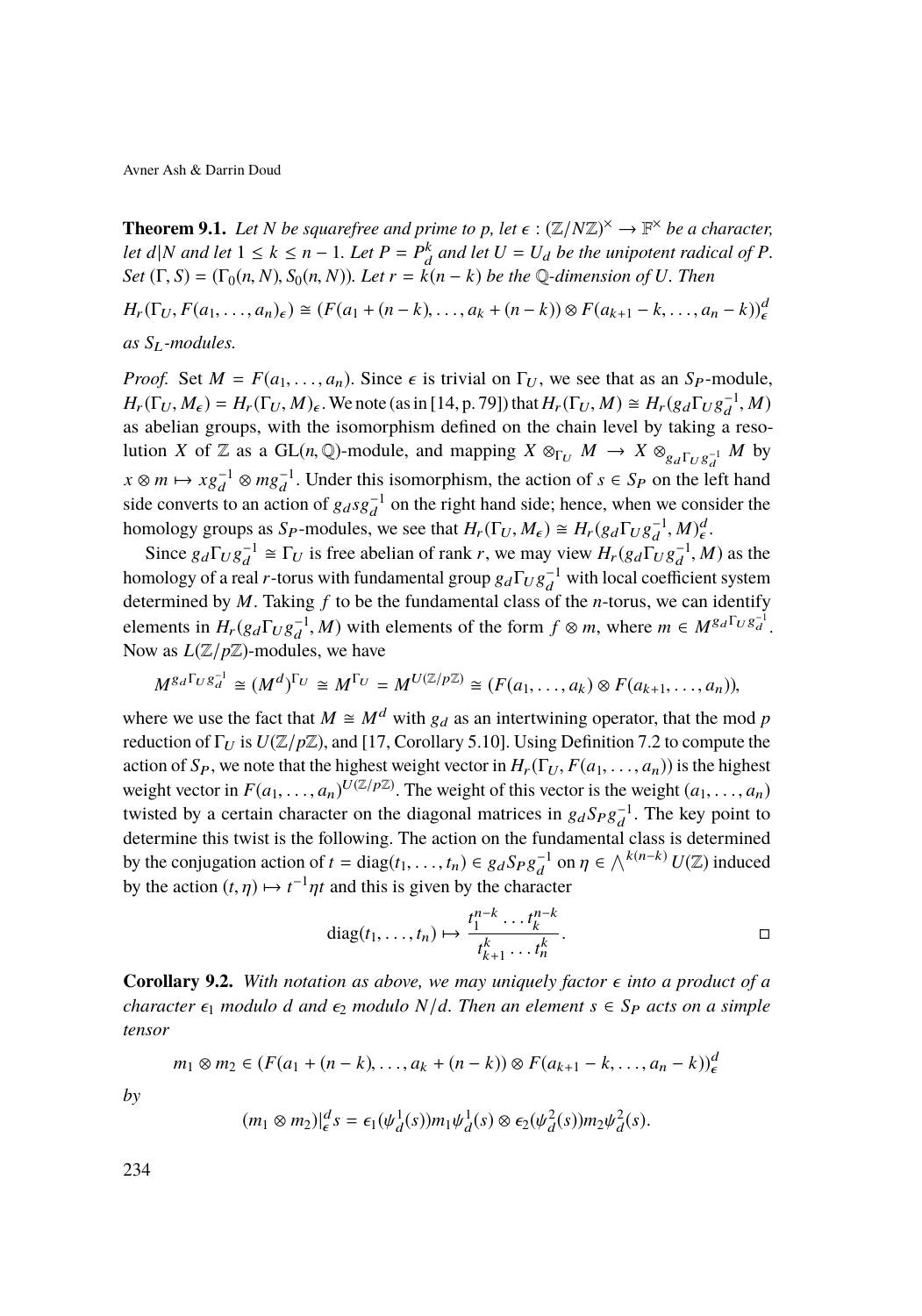*Proof.* By Theorem [5.2](#page-12-4)[\(1\)](#page-12-0),  $\psi_d^1(s)_{11} \equiv s_{11} \pmod{d}$  and  $\psi_d^2(s)_{11} \equiv s_{11} \pmod{N/d}$ , so  $\epsilon_k(\psi_d^1(s)) \epsilon_k(\psi_d^2(s)) = \epsilon(s)$ . In addition, we have  $\epsilon_1(\psi_d^1(s))\epsilon_2(\psi_d^2(s)) = \epsilon(s)$ . In addition, we have

$$
g_d s g_d^{-1} = \left(\begin{array}{c|c} \psi_d^1(s) & 0 \\ \hline \ast & \psi_d^2(s) \end{array}\right),\,
$$

with the upper left block acting on the first component of  $m_1 \otimes m_2$ , and the lower right block acting on the second component. The corollary follows.

### <span id="page-29-0"></span>10. **Hecke operators and the Künneth formula**

For  $i = 1, 2$ , let  $G_i$  be a group, and let  $M_i$  be an  $\mathbb{F}[G_i]$ -module. Let  $F_i$  be a resolution of  $\mathbb{Z}$ by projective  $\mathbb{Z}G_i$ -modules. Then [\[14,](#page-39-10) p. 109], we have an isomorphism of complexes of F-vector spaces

$$
(F_1 \otimes_{G_1} M_1) \otimes_{\mathbb{F}} (F_2 \otimes_{G_2} M_2) \cong (F_1 \otimes F_2) \otimes_{G \times G'} (M_1 \otimes M_2),
$$

given by  $(f_1 \otimes m_1) \otimes (f_2 \otimes m_2) \mapsto (f_1 \otimes f_2) \otimes (m_1 \otimes m_2)$ . Applying the Künneth formula to this isomorphism of complexes, we obtain an isomorphism (since we are working with modules over a field)

$$
\bigoplus_{r+s=n} H_r(G_1,M_1) \otimes_{\mathbb{F}} H_s(G_2,M_2) \to H_n(G_1 \times G_2, M_1 \otimes M_2).
$$

We will apply the Künneth isomorphism to the case of congruence subgroups, and study how it interacts with the action of Hecke operators.

Set  $P = P_d^k = g_d^{-1} P_0 g_d$ , and denote by  $U = U_d$  the unipotent radical of *P*, and by  $L = L_d$  the Levi quotient *P*/*U*. The exact sequence  $1 \rightarrow U_0 \rightarrow P_0 \rightarrow P_0/U_0 \rightarrow 1$  splits, giving us that  $P_0/U_0$  is isomorphic to a subgroup  $L_0^1 \times L_0^2$  of *P*. In this case,  $L_0^1$  consists of block diagonal matrices  $A \oplus I_{n-k}$ , and  $L_0^2$  consists of block diagonal matrices  $I_k \oplus B$ . Then  $L_d = P_d/U_d$  is isomorphic to the subgroup  $L_d^1 \times L_d^2$  of  $P_d$ , with  $L_d^i = g_d^{-1} L_0^i g_d$ .

Let  $\Gamma = \Gamma_0(n, N)$ ,  $S = S_0(n, N)$ ,  $\Gamma^{\pm} = \Gamma_0^{\pm}(n, N)$ , and  $S^{\pm} = S_0^{\pm}(n, N)$ . We note that the Hecke algebras  $\mathcal{H}(\Gamma, S)$  and  $\mathcal{H}(\Gamma^{\pm}, S^{\pm})$  are easily seen to be isomorphic, as are  $\mathcal{H}(\Gamma_P, S_P)$ and  $\mathcal{H}(\Gamma_P^{\pm}, S_P^{\pm}).$ <br>By Theorem

By Theorem [5.2,](#page-12-4) we see that  $\Gamma_L^{\pm} = \Gamma_P^{\pm}/\Gamma_U^{\pm} = \Gamma_{L_1}^{\pm} \times \Gamma_{L_2}^{\pm}$ , where

$$
\Gamma_{L^{1}}^{\pm} = (\psi_{d}^{1} \times \psi_{d}^{2})^{-1} (\Gamma_{0}^{\pm}(k, d) \times I_{n-k}) / \Gamma_{U}^{\pm} \cong \Gamma_{0}^{\pm}(k, d)
$$

and

$$
\Gamma_{L^2}^{\pm} = (\psi_d^1 \times \psi_d^2)^{-1} (I_k \times \Gamma_0^{\pm} (n-k, N/d)) / \Gamma_U^{\pm} \cong \Gamma_0^{\pm} (n-k, N/d).
$$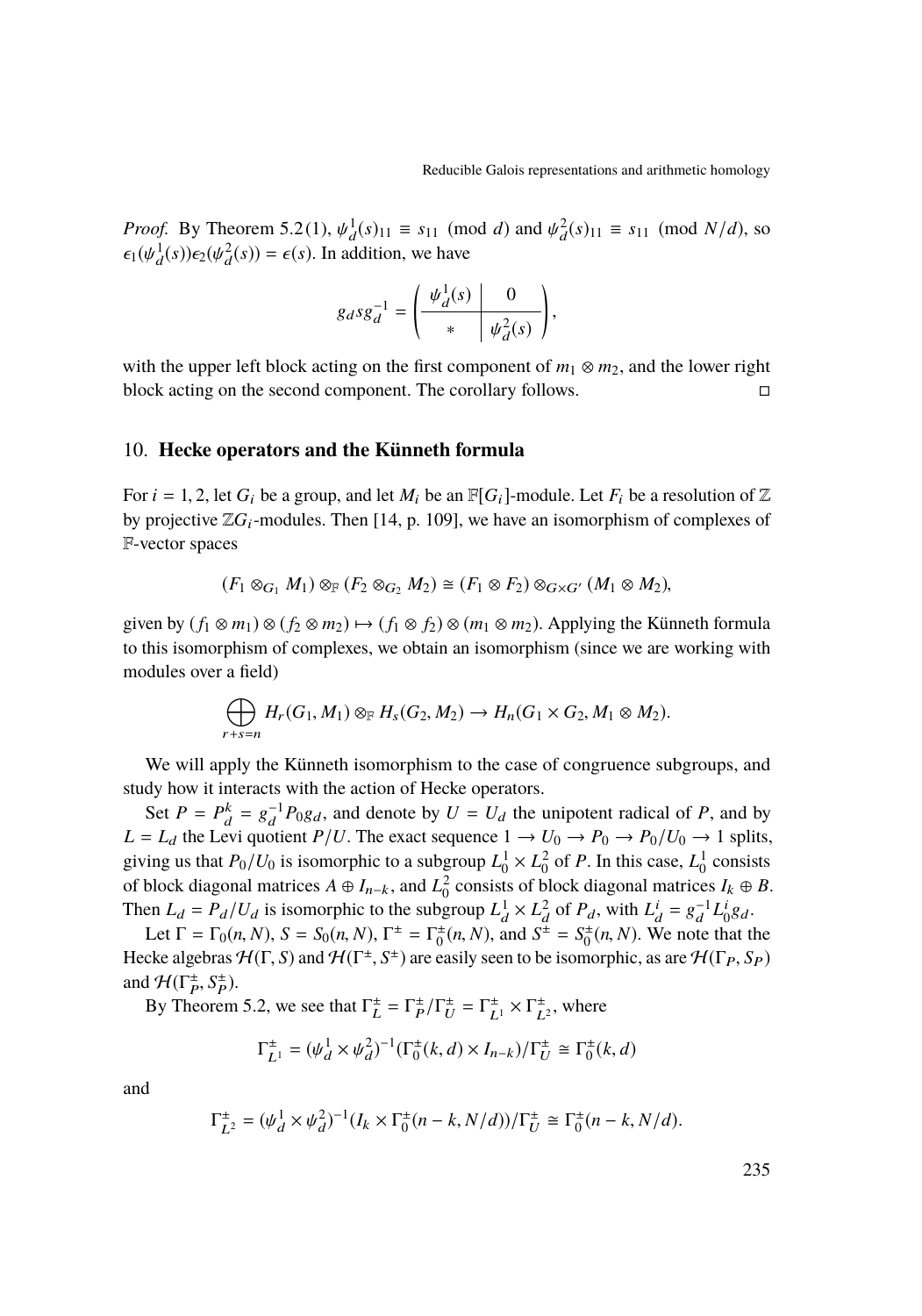Hence, by the Künneth isomorphism, if  $M = M_1 \otimes M_2$ , where  $M_i$  is an  $L^i$ -module, we have

$$
H_k(\Gamma_L^{\pm}, \text{St}(W_d) \otimes M) \cong \bigoplus_{i+j=k} H_i(\Gamma_{L^1}^{\pm}, \text{St}(W_d) \otimes M_1) \otimes H_j(\Gamma_{L^2}^{\pm}, M_2)
$$

$$
\cong \bigoplus_{i+j=k} H_i(\Gamma_0^{\pm}(k, d), \text{St}(W_0) \otimes M_1^d) \otimes H_j(\Gamma_0^{\pm}(n-k, N/d), M_2^d)
$$

after conjugating by  $g_d$ .

Let  $F_i$  be the standard resolution of  $\mathbb Z$  by  $L^i(\mathbb Q)$ -modules. Then we may compute  $H_k(\Gamma_L^{\pm}, \text{St}(W_d) \otimes M)$  as the homology of the complex

$$
(F_1 \otimes_{\Gamma_{L_1}^{\pm}} \text{St}(W) \otimes M_1) \otimes (F_2 \otimes_{\Gamma_{L_2}^{\pm}} M_2) \cong (F_1 \otimes F_2) \otimes_{\Gamma_L^{\pm}} (\text{St}(W) \otimes M),
$$

Since *U* acts trivially on  $F_1 \otimes F_2$  and on St(*W*)  $\otimes M$ , we have that the Hecke algebra  $\mathcal{H}(\Gamma_P, S_P)$  acts on the right hand complex, and therefore on the homology  $H_k(\Gamma_L^{\pm}, \text{St}(W_d) \otimes M)$ . Translating this action to the left hand complex, and applying Theorem 8.8, we obtain *M*). Translating this action to the left-hand complex, and applying Theorem [8.8,](#page-25-0) we obtain the following theorem.

<span id="page-30-0"></span>**Theorem 10.1.** *Let*  $(\Gamma, S) = (\Gamma_0(n, N), S_0(n, N))$ *, and let*  $P_d^k$  *be a representative maximal* narabolic subgroup of  $\text{GI}(n, \mathbb{Q})$  for some dlN, Let M<sub>i</sub>, he a  $\text{GI}(k, \mathbb{R})$  module and let M<sub>i</sub>. *parabolic subgroup of*  $GL(n, \mathbb{Q})$  *for some d*|*N. Let*  $M_1$  *be a*  $GL(k, \mathbb{F}_p)$ *-module and let*  $M_2$ *be a* GL(*n* − *k*,  $\mathbb{F}_p$ )*-module. Let*  $S_p$  *act on*  $M_1 \otimes M_2$  *via*  $(m_1 \otimes m_2)s = m_1 \psi_d^1(s) \otimes m_2 \psi_d^2(s)$ .<br>Then the natural action of  $T$  ( $\ell$ ,  $r$ )  $\in M(\Gamma_2, S_2)$  on *Then the natural action of*  $T_n(\ell, r) \in \mathcal{H}(\Gamma_P, S_P)$  *on* 

$$
H_t(\Gamma_L^{\pm}, \text{St}(W_d) \otimes M_1 \otimes M_2)
$$

*is given on the component*

$$
H_r(\Gamma_0^{\pm}(k, d), \text{St}(W_0) \otimes M_1) \otimes H_{t-r}(\Gamma_0^{\pm}(n-k, N/d), M_2)
$$

*by*

$$
(f \otimes g)|T_n(\ell, r) = \sum_{m = \max(0, r - (n - k))}^{\min(r, k)} \ell^{(k - m)(r - m)} f|T_k(\ell, m) \otimes g|T_{n - k}(\ell, r - m).
$$

*The same holds true if*  $St(W_d)$  *and*  $St(W)$  *are removed from the formulas.* 

In terms of Hecke eigenvectors, we obtain the following two corollaries.

<span id="page-30-1"></span>**Corollary 10.2.** *Let*  $P = P_d^k$  *be a representative maximal parabolic subgroup of* GL(*n*,  $\mathbb{Q}$ ) of type  $(k, k_1) = (k, n-k)$  with uningtant radical *U* and *L* and *L* and *denoted of type* (*k*1, *<sup>k</sup>*2) <sup>=</sup> (*k*, *<sup>n</sup>* <sup>−</sup> *<sup>k</sup>*) *with unipotent radical <sup>U</sup> and Levi quotient <sup>L</sup>, and denote the two components of the Levi quotient by L* <sup>1</sup> *and L* 2 *. Let M*<sup>i</sup> *be an L* i *-module, and*  $M = M_1 \otimes M_2$ . For  $i = 1, 2$ , let  $f_i \in H_{p_i}(\Gamma_{L^i}^{\pm}, M_i)$  be an eigenclass of all the Hecke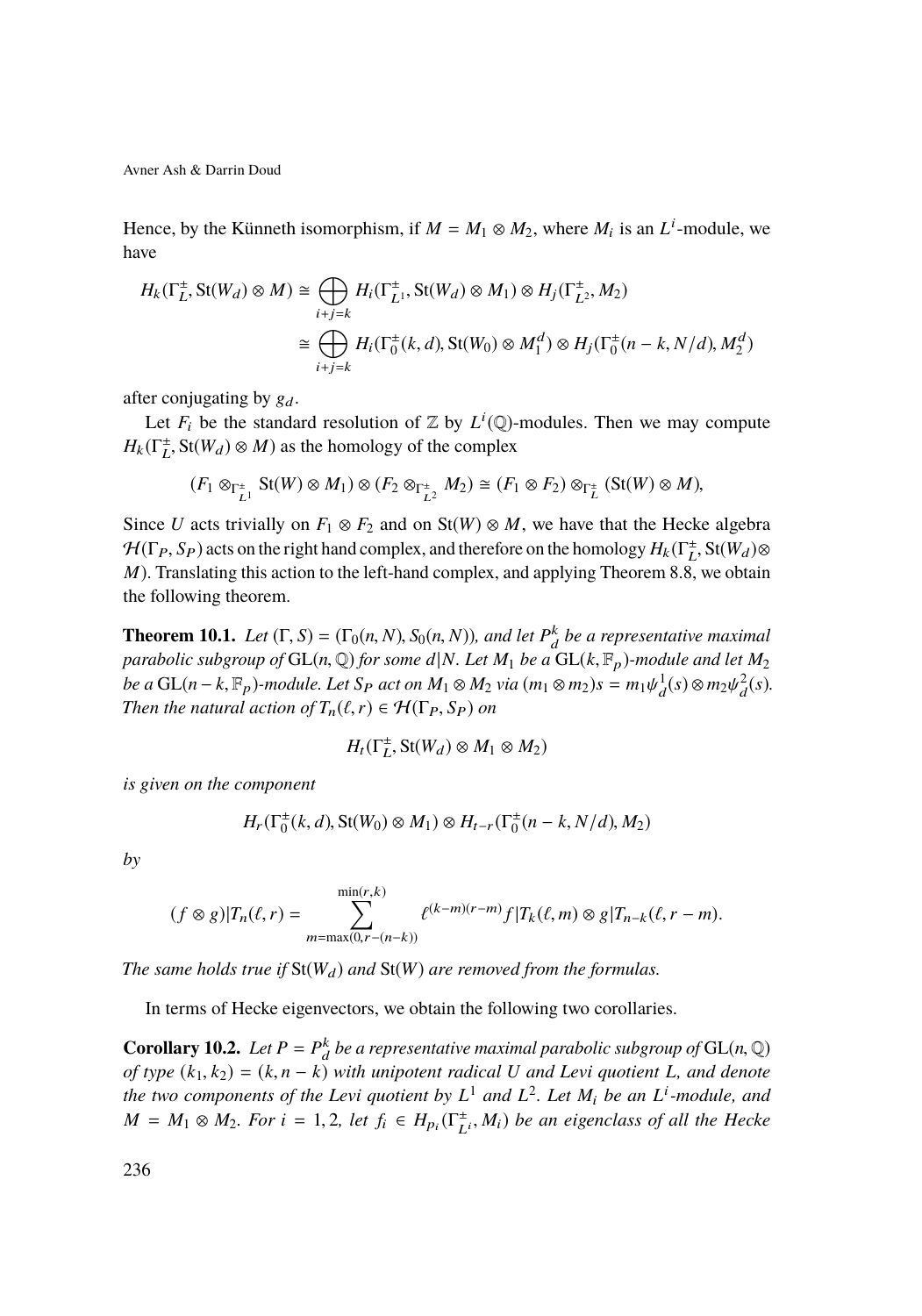*operators*  $T_{ki}(\ell, j)$ *, with eigenvalues*  $a_i(\ell, j)$ *. Then*  $f_1 \otimes f_2$ *, considered as an element of*  $H$   $\ell$   $\rightarrow$   $(T^{\pm} M)$  *is an eigenvalues* of the Hecke operators  $T(\ell, r)$  with eigenvalues  $H_{p_1+p_2}(\Gamma_L^{\pm}, M)$ *, is an eigenclass of the Hecke operators*  $T_n(\ell, r)$ *, with eigenvalues* 

$$
c(\ell, r) = \sum_{m = \max(0, r - (n - k_1))}^{\min(k_1, r)} \ell^{(k_1 - m)(r - m)} a_1(\ell, m) a_2(\ell, r - m).
$$

*If each*  $f_i$  *is attached to a Galois representation*  $\rho_i$ *, then*  $f_1 \otimes f_2$  *is attached to*  $\rho_1 \oplus \omega^{k_1} \rho_2$ *.* 

*Proof.* The values of the  $c(\ell, r)$  follow immediately from Theorem [10.1.](#page-30-0) To see the statement about attachment, we let

$$
P_i(X,\ell) = \sum_{j=0}^{k_i} (-1)^j \ell^{j(j+1)/2} a_i(\ell,j) X^j
$$

be the Hecke polynomial associated with *f*<sup>i</sup> . We recall that attachment implies that

$$
P_i(X,\ell) = \det(I - \rho_i(\mathrm{Fr}_{\ell})X).
$$

We note that

$$
P_1(X,\ell)P_2(\ell^{k_1}X,\ell) = \det(I - (\rho_1 \oplus \omega^{k_1}\rho_2)(\text{Fr}_{\ell})X).
$$

Hence, in order to complete the proof, we need only show that the Hecke polynomial

$$
P(X,\ell) = \sum_{i=0}^{n} (-1)^{i} \ell^{i(i+1)/2} c(\ell, i) X^{i}
$$

is equal to  $P_1(X, \ell)P_2(X, \ell)$ . This is a routine algebraic computation.

<span id="page-31-0"></span>**Corollary 10.3.** Assume that  $p > n + 1$ . Any system of simultaneous eigenvalues of the  $T_n(\ell, m)$  *acting on* 

$$
H_r(\Gamma_0^{\pm}(k, d), \text{St}(W_0) \otimes M_1) \otimes H_s(\Gamma_0^{\pm}(n-k, N/d), M_2)
$$

*arises as a tensor product of a simultaneous eigenvector of the*  $T_k(\ell,m)$  *and a simultaneous eigenvector of the*  $T_{n-k}(\ell, m)$ *.* 

*Hence, any system of simultaneous eigenvalues of the*  $T_n(\ell, m)$  *acting on* 

$$
H_{r+s}(\Gamma_L^{\pm}, \text{St}(W_d) \otimes (M_1 \otimes M_2)^d)
$$

*appears as such a tensor product.*

*Proof.* We can find a basis  $\{v_r\}$  of  $H_i(\Gamma_0^{\pm}(k, d), St(W) \otimes M_1)$  such that the actions of the  $T_i(\ell, m)$  are all upper triangular, and a basis  $\{w_i\}$  of  $H_i(\Gamma_{\pm}^{\pm}(n, k, N/d), M_1)$  with respect  $T_k(\ell, m)$  are all upper triangular, and a basis  $\{w_s\}$  of  $H_j(\Gamma_0^{\pm}(n-k, N/d), M_2)$  with respect<br>to which the  $T_{\text{eff}}(\ell, m)$  are all upper triangular. Then by Theorem 10.1 and the Kronecker to which the  $T_{n-k}(\ell, m)$  are all upper triangular. Then, by Theorem [10.1](#page-30-0) and the Kronecker product, there is a basis  $\{v_r \otimes w_s\}$  with respect to which all of the  $T_n(\ell, m)$  are upper triangular. We can then read off the systems of simultaneous eigenvalues of the  $T_n(\ell, m)$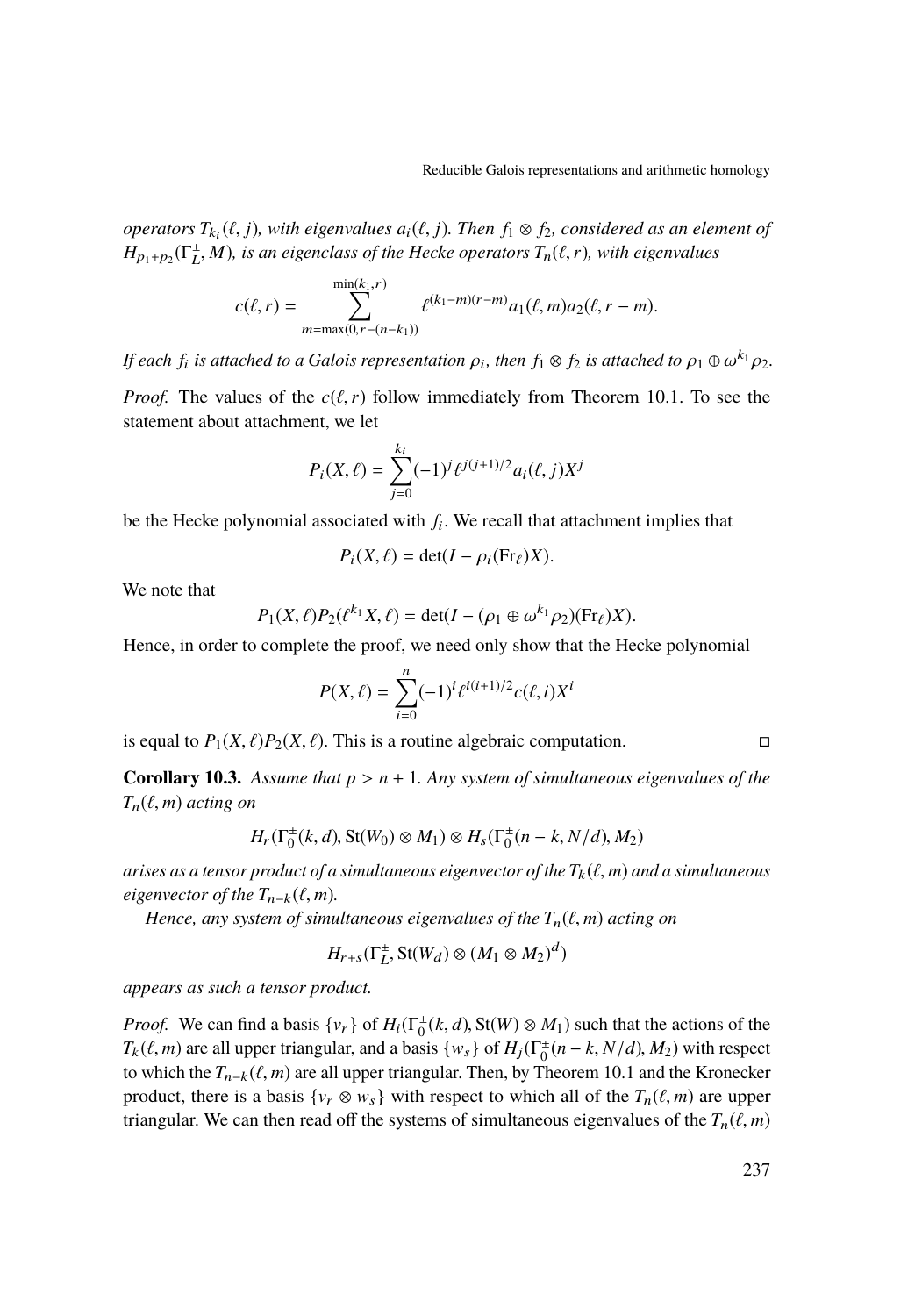from the diagonal elements of the matrix, and we see that they all arise from elements of the form  $v \otimes w$ .

The purpose of Theorem [10.1](#page-30-0) is to construct eigenvectors of the Hecke algebra with predetermined eigenvalues in the homology of  $\Gamma_L$ . With this in mind, we now relate the homology of  $\Gamma_L^{\pm}$  to the homology of  $\Gamma_L$ .

<span id="page-32-1"></span>**Theorem 10.4.** Let *M* be an  $S^{\pm}$ -module on which  $S^{\pm}_{U}$  acts trivially, and assume that  $p > n+1$ . Then any system  $\Phi$  of  $\mathcal{H}(\Gamma_P, S_P)$ -eigenvalues appearing in  $H_k(\Gamma_L^{\pm}, \text{St}(W_d) \otimes M)$ <br>appears in  $H_k(\Gamma_{\pm}, \text{St}(W_d) \otimes M)$ *appears in*  $H_k(\Gamma_L, St(W_d) \otimes M)$ .

*Proof.* Because  $p > n + 1$ , we may use Borel–Serre duality. An argument similar to that in Theorem [6.3](#page-14-0) shows that  $H_k(\Gamma_L, St(W_d) \otimes M)$  is finite dimensional.

As noted previously, the Hecke algebras  $\mathcal{H}(\Gamma_P, S_P)$  and  $\mathcal{H}(\Gamma_P^+, S_P^+)$  are isomorphic.<br>
reg.  $\mathcal{H}(\Gamma_P, S_P)$  acts on both  $H_*(\Gamma_S, S_f(W_1) \otimes M)$  and on  $H_*(\Gamma_S^+, S_f(W_2) \otimes M)$ . The Hence,  $\mathcal{H}(\Gamma_P, S_P)$  acts on both  $H_k(\Gamma_L, St(W_d) \otimes M)$  and on  $H_k(\Gamma_{L}^{\pm}, St(W_d) \otimes M)$ . The correctriction map cores  $\colon H_k(\Gamma_{L}, St(W_d) \otimes M) \to H_k(\Gamma_{L}^{\pm}, St(W_d) \otimes M)$  is easily seen corestriction map cores :  $H_k(\Gamma_L, St(W_d) \otimes M) \to H_k(\Gamma_L^{\pm}, St(W_d) \otimes M)$  is easily seen<br>to be an  $H(\Gamma_L, S_L)$  homomorphism. By the adaptation of [14] Proposition III 10.41 to to be an  $\mathcal{H}(\Gamma_P, S_P)$  homomorphism. By the adaptation of [\[14,](#page-39-10) Proposition III.10.4] to homology, the corestriction factors as a composite

$$
H_k(\Gamma_L, \text{St}(W_d) \otimes M) \to H_k(\Gamma_L, \text{St}(W_d) \otimes M)_{\Gamma_L^{\pm}/\Gamma_L} \to H_k(\Gamma_L^{\pm}, \text{St}(W_d) \otimes M),
$$

where the first map is surjective, and the second is an isomorphism. Since the corestriction map is Hecke equivariant and surjective, any system  $\Phi$  of eigenvalues in the codomain must appear in the domain.

We now prove a similar theorem for principal congruence subgroups. Since conjugation by g<sub>d</sub> preserves Γ(*N*), we see easily that  $\Gamma_L(N) = \Gamma_{L^1}(N) \times \Gamma_{L^2}(N)$  (since for instance, if  $\gamma \in GL(k, \mathbb{Z})$  is congruent to the identity, then  $g_d^{-1}(\gamma \oplus I_{n-k})g_d \in \Gamma_P(N)$ ). Hence, we may decompose may decompose

$$
H_k(\Gamma_L(N), \text{St}(W) \otimes M_1 \otimes M_2) \cong \bigoplus_{i+j=k} H_i(\Gamma_{L^1}(N), \text{St}(W) \otimes M_1) \otimes H_j(\Gamma_{L^2}(N), M_2).
$$

Since  $(\Gamma_P(N), S_P(N))$  and  $(\Gamma_P, S_P)$  are compatible Hecke pairs,  $\mathcal{H}(\Gamma_P, S_P)$  acts on the above module, and we obtain the following theorem.

<span id="page-32-0"></span>**Theorem 10.5.** Let  $\Phi$  be a system of Hecke eigenvalues of all the  $T_n(\ell, r)$  acting on  $H_t(\Gamma_L(N), \text{St}(W) \otimes M_1 \otimes M_2)$ . Assume that  $p > n + 1$ . Then there is an eigenvector f with *eigenvalue system*  $\Phi$  *that can be written as*  $f = f_1 \otimes f_2$  *with*  $f_1 \in H_i(\Gamma_{L^1}(N), \mathcal{S}(W) \otimes M_1)$ *and*  $f_2 \in H_i(\Gamma_{L^2}(N), M_2)$  *each a simultaneous eigenvector of the appropriate Hecke algebra, with*  $i + j = t$ *. If*  $f_1$  *and*  $f_2$  *have attached Galois representations*  $\rho_1$  *and*  $\rho_2$ *, then*  $f_1 \otimes f_2$  *has attached Galois representation*  $\rho_1 \oplus \omega^k \rho_2$ .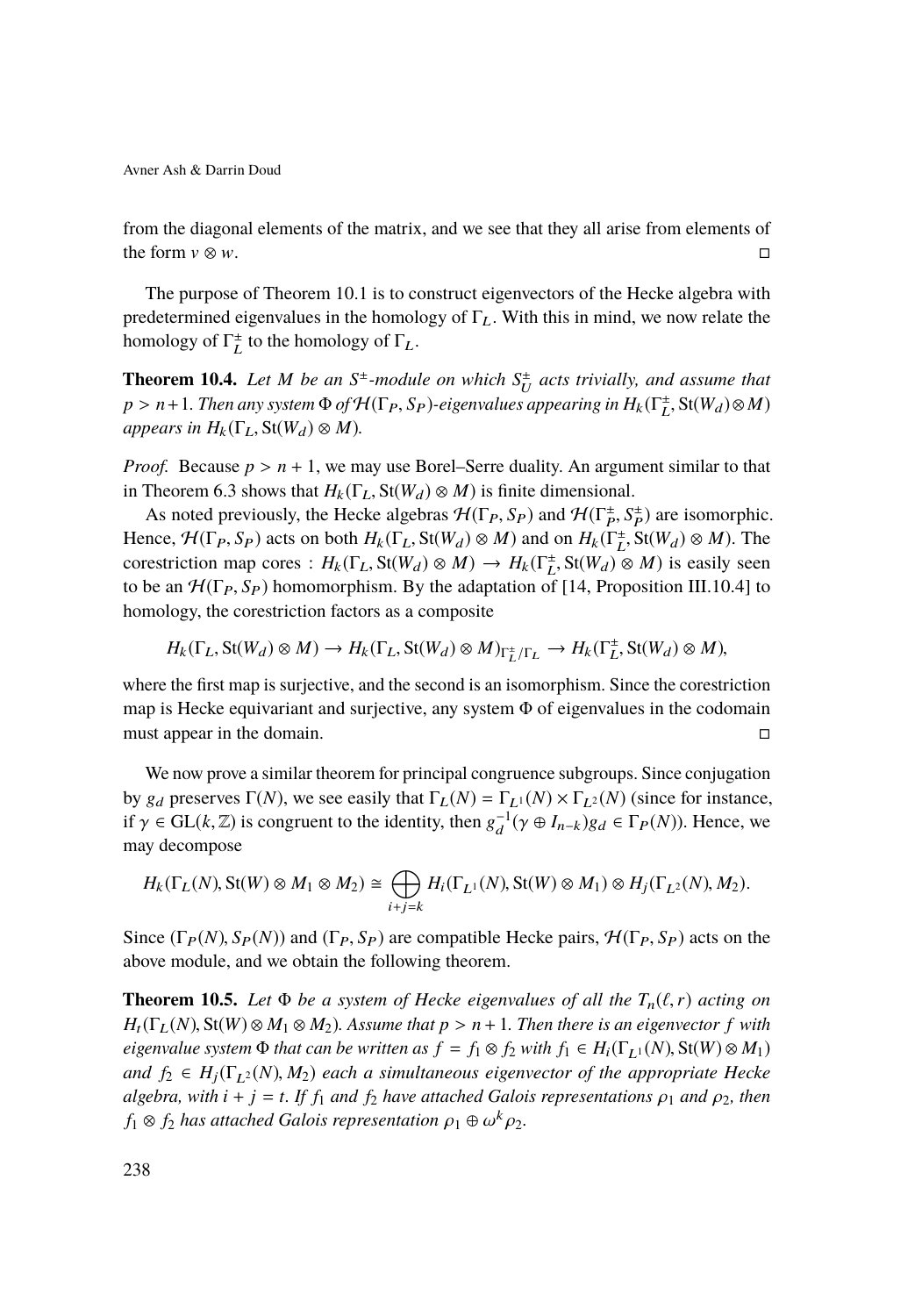*Proof.* Since  $(\Gamma_P(pN), S_P(pN))$  and  $(\Gamma_P, S_P)$  are compatible, for  $s = s(\ell, r, n) \in S_P$ , we may choose  $\gamma \in \Gamma_P$  and  $\gamma_\alpha \in \Gamma_P$  such that

$$
\Gamma_P s \Gamma_P = \Gamma_P s \gamma \Gamma_P = \coprod_{s_\alpha \in \mathcal{T}(s,k)} s_\alpha \Gamma_P = \coprod_{s_\alpha \in \mathcal{T}(s,k)} s_\alpha \gamma_\alpha \Gamma_P
$$

and *s*γ and each  $s_\alpha \gamma_\alpha \in S_P(pN)$ . Then, by compatibility, we have

$$
\Gamma_P(pN)s\gamma\Gamma_P(pN)=\coprod s_\alpha\gamma_\alpha\Gamma_P(pN).
$$

We note that  $\psi_d^1(s_\alpha \gamma_\alpha) = \psi_d^1(s_\alpha) \psi_d^1(\gamma_\alpha)$  and that  $\psi_d^1(\gamma_\alpha) \in \Gamma^{\pm}(k, d)$ . If necessary, we will have the distribution of the distribution of the distribution of the distribution of the distribution of the distri may multiply  $\gamma_{\alpha}$  by diag(1, ..., -1, 1, ..., -1)  $\in \Gamma_P$  so that  $\psi_d^1(\gamma_{\alpha}) \in \Gamma_0(k, d)$ . Hence, the  $\Gamma_0(k, d)$ -coset  $\psi_d^1(s_\alpha)$  is the same as the coset of  $\psi_d^1(s_\alpha \gamma_\alpha)$ . Using these facts, and the fact that  $(\Gamma_1(d, k), \mathcal{S}_2(d, k))$  is compatible with the principal congruence Hecke pair of fact that  $(\Gamma_0(d, k), S_0(d, k))$  is compatible with the principal congruence Hecke pair of level *pN* for GL(*k*) (and analogous facts for  $\psi_d^2$ ), we see that

$$
\sum_{s_{\alpha} \in \mathcal{T}(s,k)} \overline{\psi_d^1(s_{\alpha})} \otimes \overline{\psi_d^2(s_{\alpha})} = \sum_{s_{\alpha} \in \mathcal{T}(s,k)} \overline{\psi_d^1(s_{\alpha}\gamma_{\alpha})} \otimes \overline{\psi_d^2(s_{\alpha}\gamma_{\alpha})}
$$
\n
$$
= \sum_{s_{\alpha} \in \mathcal{T}(s,k)} \psi_d^1(s_{\alpha}\gamma_{\alpha}) \otimes \psi_d^2(s_{\alpha}\gamma_{\alpha})
$$
\n
$$
= \sum_{m = \max(0,r - (n-k)} m = \max(0,r - (n-k)) \otimes \mathcal{T}'_{n-k}(\ell, r - m),
$$

where  $\mathcal{T}'_k(\ell, m)$  is a collection of left coset representatives that compute  $T_k(\ell, m)$  for the principal congruence Hecke peir, and the tildes represent cosets for the appropriate the principal congruence Hecke pair, and the tildes represent cosets for the appropriate principal congruence subgroup. The theorem then follows exactly as in Theorem [10.1,](#page-30-0) Corollary [10.2,](#page-30-1) and Corollary [10.3.](#page-31-0)

# 11. **Reducibility of Galois representations attached to homology of a parabolic subgroup**

Throughout this section, we will let *P* be a maximal parabolic subgroup of  $GL(n, \mathbb{Q})$ , with unipotent radical *<sup>U</sup>* and Levi subgroup *<sup>L</sup>*. We will also assume that (Γ, *<sup>S</sup>*) is a congruence Hecke pair such that  $\Gamma_U$  and  $S_U$  have the same reduction modulo *p*.

<span id="page-33-0"></span>**Lemma 11.1.** *Let A be a free abelian group of finite rank r, Let P be a maximal parabolic subgroup of*  $GL(n, \mathbb{Q})$  *with unipotent radical U, and suppose that*  $L(\mathbb{Z}) = P(\mathbb{Z})/U(\mathbb{Z})$ *acts on A. Assume that there is an isomorphism*  $\varphi : A \to \mathbb{Z}^r$  *and a representation*  $M \cdot P(\mathbb{Z}) \to Gl(r, \mathbb{Z})$  that factors through  $U(\mathbb{Z})$  such that  $M: P(\mathbb{Z}) \longrightarrow GL(r, \mathbb{Z})$  *that factors through*  $U(\mathbb{Z})$  *such that* 

$$
\varphi(a\lambda) = \varphi(a)M(\lambda)
$$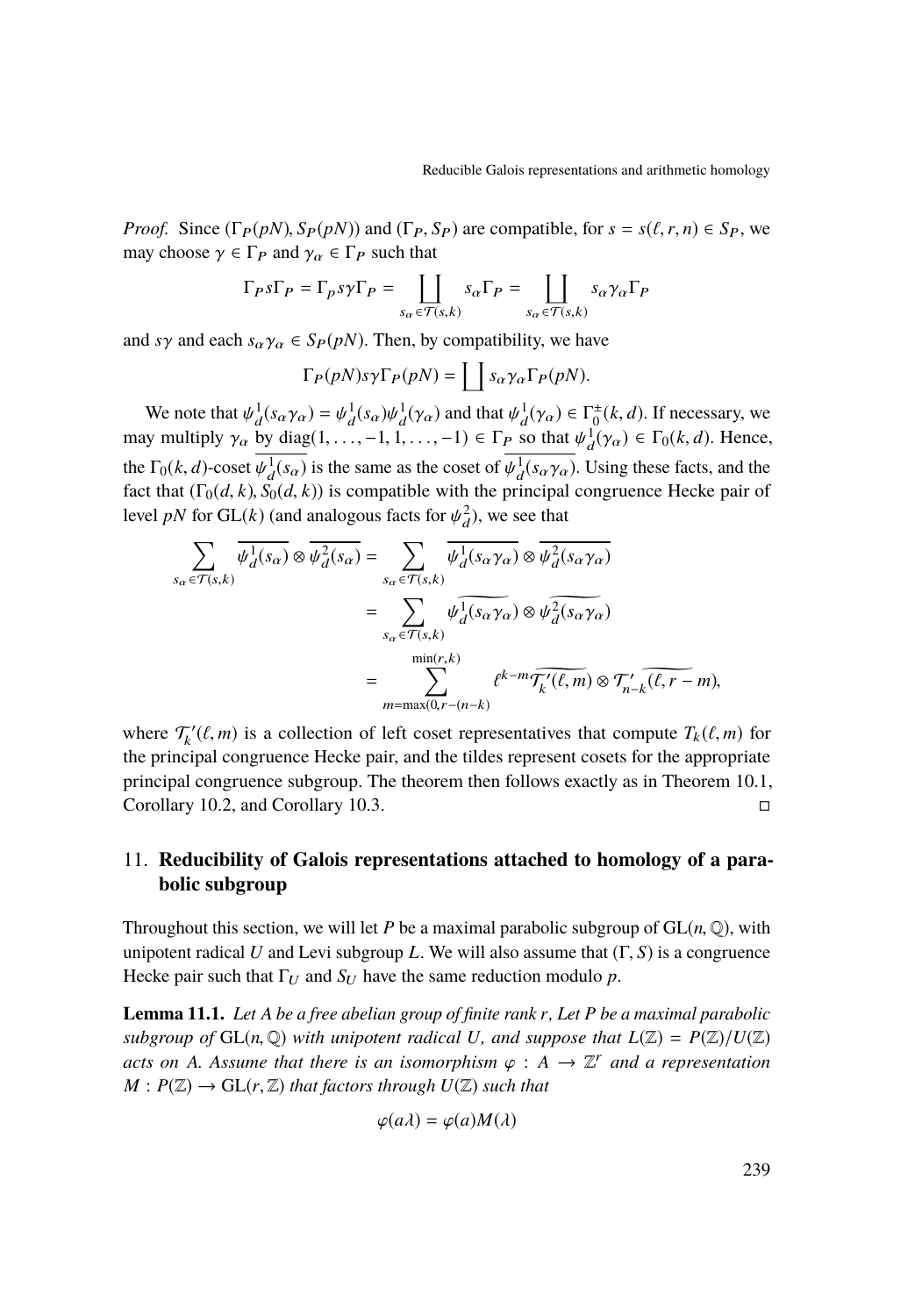*for every*  $a \in A$  *and*  $\lambda \in P(\mathbb{Z})$ *. Then*  $P(\mathbb{Z})$  *acts on* 

$$
H_k(A, \mathbb{F}) \cong \bigwedge\nolimits^k (A \otimes \mathbb{F})
$$

 $via \wedge^k(M)$ .

*Proof.* This follows immediately from the naturality of the isomorphism in [\[14,](#page-39-10) V.6.4 and the preceding page].

**Lemma 11.2.** *Let P be a maximal parabolic subgroup of*  $GL(n, \mathbb{Q})$ *, and let*  $s \in S_P$ *. The action of the Hecke operator*  $[\Gamma_U s \Gamma_U]$  *on*  $H_1(\Gamma_U, \mathbb{Z}) \cong \Gamma_U$  *described by Definition* [7.2](#page-16-0) *is given on an element*  $u \in \Gamma_U$  *by* 

$$
u[\Gamma_U s \Gamma u] = s^{-1}(u^{e_s})s.
$$

*Proof.* Let  $H = \Gamma_U \cap s \Gamma_U s^{-1}$  be the largest subgroup of  $\Gamma_U$  such that  $s^{-1}Hs \subseteq \Gamma_U$ . We have previously denoted  $[\Gamma_U : H]$  by  $e_s$ , and noted that it is prime to p. The Hecke operator  $[\Gamma_U s \Gamma_U]$  is given by the composition

$$
\Gamma_U \stackrel{\text{transfer}}{\longrightarrow} H \stackrel{\alpha}{\longrightarrow} s^{-1} H s \stackrel{\iota}{\longrightarrow} \Gamma_U,
$$

where the first map is the group-theoretic transfer, the second is conjugation by *s*, and the third is inclusion. By [\[21,](#page-39-13) Theorem 10.1.3], the transfer from  $\Gamma_U$  to *H* is just the  $e_s$ -power map. Hence,

$$
u[\Gamma_U s \Gamma_U] = s^{-1}(u^{e_s})s,
$$
  

$$
e_s \in H, \text{ since } [\Gamma_U : H] = e_s.
$$

where  $u^{e_s} \in H$ ,

For ease of notation, we will now consider  $\Gamma_{U}$  as a free abelian group written additively, and call it *A*. As above, we obtain an action of the Hecke algebra of  $\Gamma_U$  on  $H_1(\Gamma_U, \mathbb{F}) = H_1(\Gamma_U, \mathbb{Z}) \otimes \mathbb{F} \cong A \otimes F$ ; namely  $[\Gamma_U s \Gamma_U]$  acts on an element  $a \otimes 1 \in A \otimes \mathbb{F}$ by taking it to

$$
(s^{-1}(e_s a)s)\otimes 1.
$$

Note that on the free abelian group  $e_sA \subset A$ , conjugation by *s* is given (in terms of a basis of *A*) by a matrix  $M(S) \in GL(n, \mathbb{Q})$ , all of whose denominators divide  $e_s$  (and are hence in  $\mathbb{Z}_{(p)}$ ). This is the same matrix that describes the action of *s* (in terms of a  $\mathbb{Z}$ -basis of  $A = \Gamma_U$ ) on  $U(\mathbb{Q})$ . Using the Pontryagin product (as in Lemma [11.1\)](#page-33-0) to extend this action from  $H_1(\Gamma_U, \mathbb{F})$  to  $H_k(\Gamma_U, \mathbb{F})$  and invoking the last statement in Corollary [7.9,](#page-19-1) we obtain the following theorem.

**Theorem 11.3.** Let  $M : S_P \to GL(n, \mathbb{Z}_{(p)})$  be the matrix that describes the action of  $S_P$ *on*  $U(\mathbb{Q})$  *in terms of a*  $\mathbb{Z}$ *-basis of*  $\Gamma_U$ *. Then the action of*  $s \in S_P$  *on*  $H_k(\Gamma_U, \mathbb{F})$  *is given by the mod p reduction of*  $\bigwedge^k M$ *. In particular,*  $H_k(\Gamma_U, \mathbb{F})$  *is an admissible*  $S_P$ *-module.*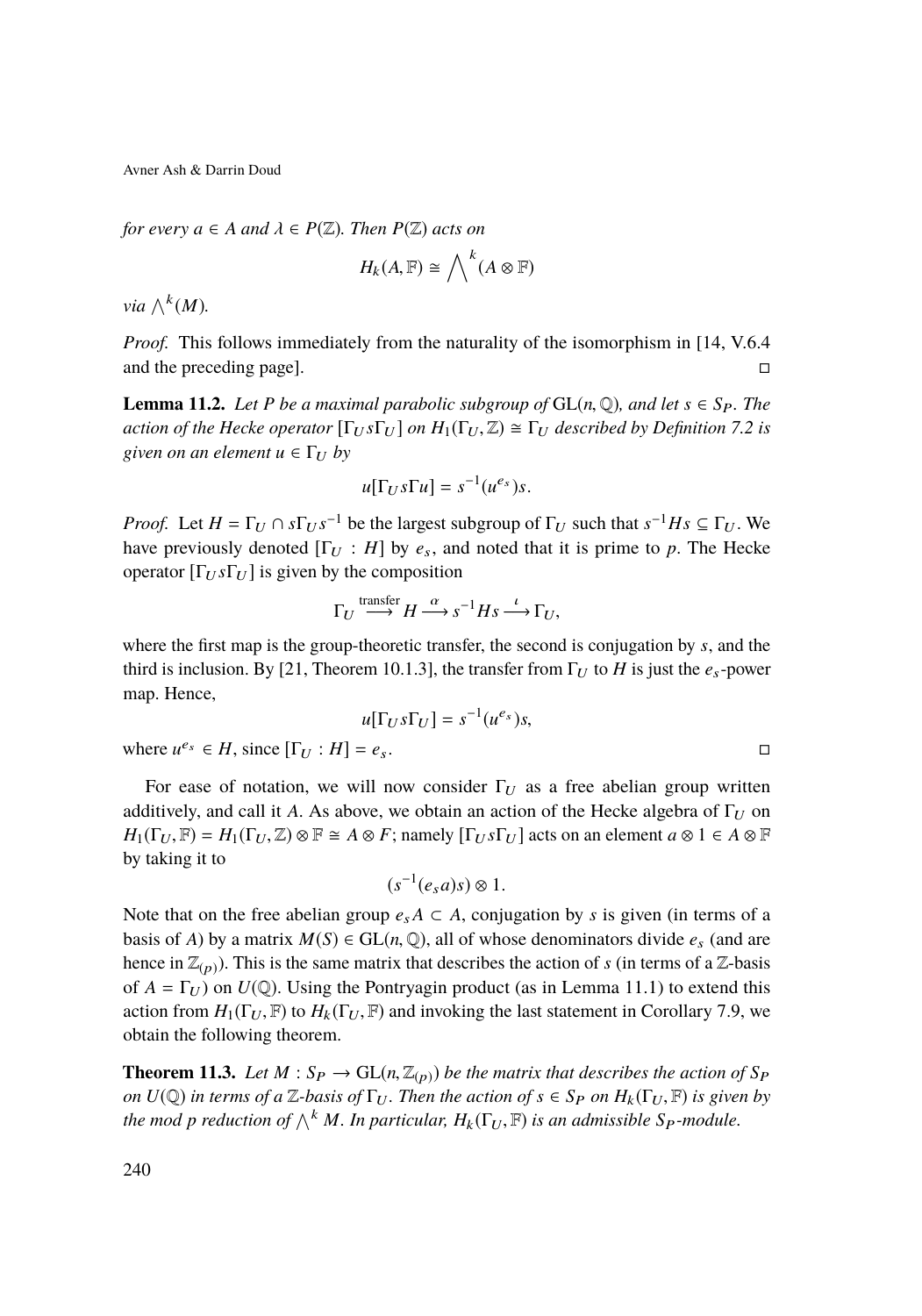We will apply this theorem in the following special case.

<span id="page-35-1"></span>**Corollary 11.4.** For a maximal parabolic subgroup P of  $GL(n, \mathbb{Q})$ , with Levi subgroup L *and unipotent radical U, the homology*  $H_k(\Gamma_U(pN), \mathbb{F})$  *is an admissible*  $S_P(pN)$ *-module on which*  $\Gamma_P(pN)$  *acts trivially.* 

If we denote reduction modulo *pN* by a bar, then the map  $D : S_P(pN) \to (\mathbb{Z}/pN\mathbb{Z})^{\times} \times$  $(\mathbb{Z}/pN\mathbb{Z})^{\times}$  given by  $D(s) = (\det(\psi_d^1(s)), \det(\psi_d^2(s))$  is a homomorphism with kernel equal to  $\Gamma_c(nN)$ . Hence, on any modula *M* on which  $S_c(nN)$  acts via reduction modula to  $\Gamma_P(pN)$ . Hence, on any module *M* on which  $S_P(pN)$  acts via reduction modulo  $p, S_P(pN)$  acts through the image of *D*, which is an abelian group. Hence, it acts on any irreducible constituent of *M* via a character that factors through *D*. It follows that any irreducible constituent of *M* is of the form  $\mathbb{F}_\chi$ , where  $\chi$  is a character that factors through *D*.

<span id="page-35-0"></span>**Theorem 11.5.** Let P be a maximal  $\mathbb{Q}$ -parabolic subgroup of  $GL(n, \mathbb{Q})$  with unipotent *radical U and Levi quotient*  $L = P/U$  *and let*  $(\Gamma, S) = (\Gamma_0(n, N), S_0(n, N))$ *. Let W be the maximal proper P*-stable subspace of  $\mathbb{Q}^n$  and let  $k = \dim(W)$ . Set  $n_1 = k$  and  $n_2 = n - k$ . *Assume that <sup>p</sup>* > *<sup>n</sup>* <sup>+</sup> <sup>1</sup>*. Let <sup>M</sup> be an irreducible* (*p*, *<sup>N</sup>*)*-admissible* <sup>F</sup>[*S*]*-module, and let* <sup>Φ</sup> *be a system of*  $H(\Gamma, S)$ -eigenvalues occurring in  $H_t(\Gamma_P, St(W) \otimes M)$ . Then there is some *reducible Galois representation*  $\rho = \sigma_1 \oplus \sigma_2$  *with*  $\sigma_i : G_{\mathbb{Q}} \to \text{GL}(n_i, \mathbb{F})$  *that is attached to* Φ*.*

*Proof.* We note that there is some  $\gamma \in \Gamma_0(n, N)$  such that  $\gamma P \gamma^{-1} = P_d = P_d^k$  for some dl *N*. Conjugation by  $\alpha$  then viables an isomorphism of  $H(\Gamma, S)$  modules *d*|*N*. Conjugation by  $\gamma$  then yields an isomorphism of  $\mathcal{H}(\Gamma, S)$ -modules

$$
H_t(\Gamma_P, \text{St}(W) \otimes M) \cong H_t(\Gamma_{P_d}, \text{St}(W) \otimes M),
$$

so that we may, without loss of generality, assume that  $P = P_d$  and  $W = W_d$  for some *d*|*N*.

Now, by Theorem [7.15,](#page-21-0) we may assume that Φ appears in

$$
H_t(\Gamma_P(pN),\text{St}(W)\otimes M).
$$

Given an exact sequence  $0 \rightarrow M_1 \rightarrow M_2 \rightarrow M_3 \rightarrow 0$  of *S<sub>P</sub>*-modules, since  $St(W) \otimes M_i = (St(W) \otimes \mathbb{F}) \otimes_{\mathbb{F}} M_i$  and  $St(W) \otimes \mathbb{F}$  is a free (hence flat)  $\mathbb{F}$ -module, we see that

$$
0 \to St(W) \otimes M_1 \to St(W) \otimes M_2 \to St(W) \otimes M_2 \to 0
$$

is again an exact sequence of  $S_P$ -modules. Then (see [\[11,](#page-39-11) Lemma 2.1])  $\Phi$  must appear in

$$
H_t(\Gamma_P(pN),\text{St}(W)\otimes M'),
$$

where *M'* is some irreducible constituent of *M* as an  $S_P(pN)$ -module. Now,  $S_P(pN)$  acts on *M'* via *D* composed with some character  $\chi$  on  $(\mathbb{Z}/N\mathbb{Z})^{\times} \times (\mathbb{Z}/N\mathbb{Z})^{\times}$ , so *M'* must be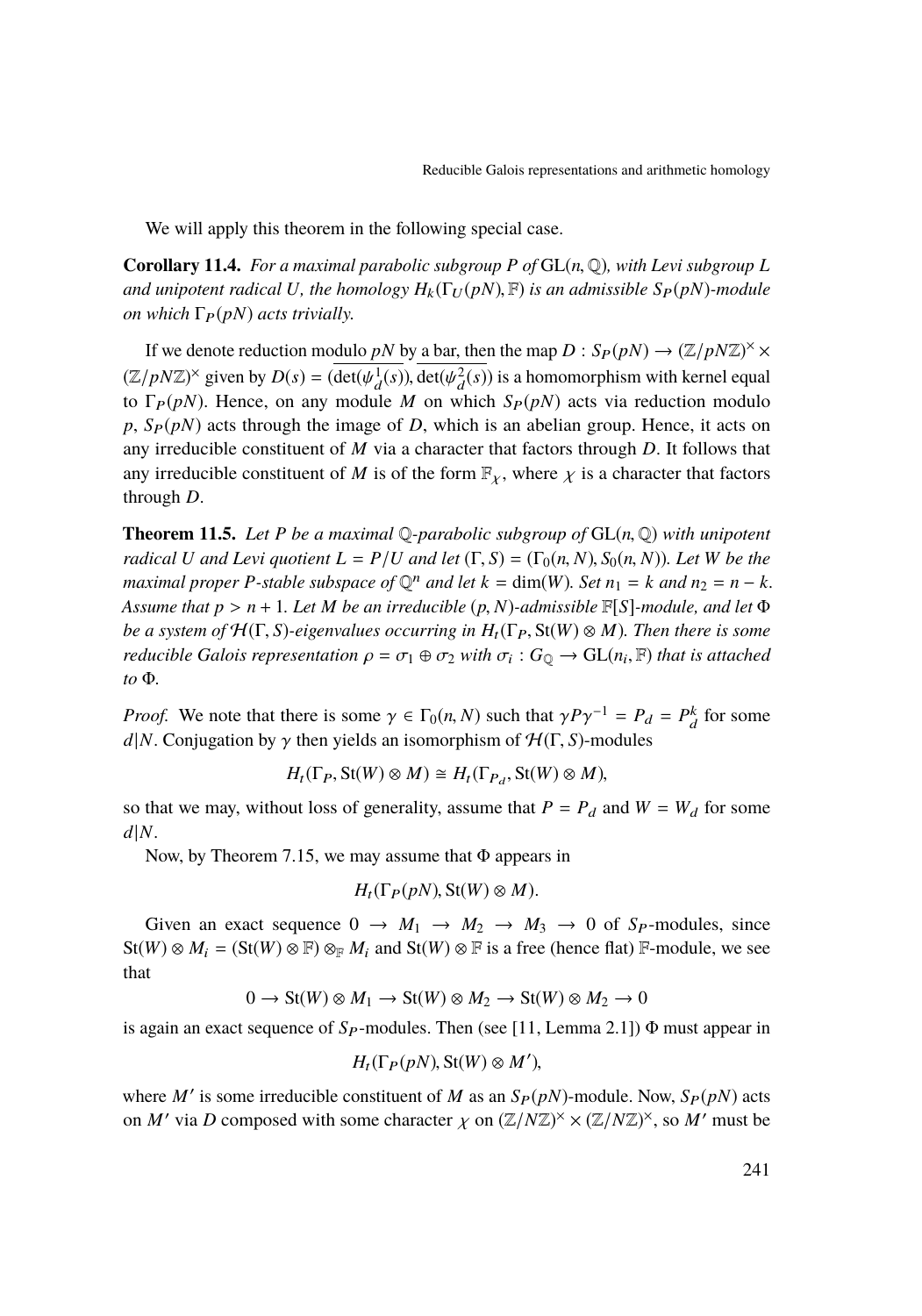isomorphic to  $\mathbb{F}_{\gamma}$ , and we see that  $\Phi$  must actually appear in

$$
H_t(\Gamma_P(pN),\mathop{\mathrm{St}}\nolimits(W)\otimes\mathbb{F}_\chi).
$$

Note that we may write  $\chi$  as a product of two characters  $\chi_1, \chi_2$  on  $(\mathbb{Z}/N\mathbb{Z})^{\times}$ , where  $\chi_2 \cap \mathbb{Z} = (\chi_2 \cap \text{det}(\mathbb{Z}/N\mathbb{Z}))$ . We see easily that  $\mathbb{E} = \mathbb{E} \otimes \mathbb{E}$  $\chi \circ D = (\chi_1 \circ \det \circ \psi_d^1) \cdot (\chi_2 \circ \det \circ \psi_d^2)$ . We see easily that  $\mathbb{F}_\chi = \mathbb{F}_{\chi_1} \otimes \mathbb{F}_{\chi_2}$ .

By Theorem [7.11,](#page-20-0) we see that the Hochschild–Serre spectral sequence for  $1 \rightarrow$  $\Gamma_U(pN) \to \Gamma_P(pN) \to \Gamma_L(pN) \to 1$  is Hecke equivariant, so  $\Phi$  appears in some term

$$
H_i(\Gamma_L(pN), H_j(\Gamma_U(pN), \text{St}(W) \otimes \mathbb{F}_\chi)) \cong H_i(\Gamma_L(pN), \text{St}(W) \otimes H_j(\Gamma_U(pN), \mathbb{F}_\chi)).
$$

Now, by Corollary [11.4,](#page-35-1) we see that  $H_i(\Gamma_U(pN), \mathbb{F}_\chi) \cong H_i(\Gamma_U(pN), \mathbb{F}) \otimes \mathbb{F}_\chi$  is  $(p, N)$ admissible, and hence is acted on trivially by  $\Gamma_P(pN)$ . Using the fact that  $\Gamma_L(pN) \cong$  $\Gamma_{L}(\rho N) \times \Gamma_{L}(\rho N)$ , where  $\Gamma_{L}(pN)$  is isomorphic to the principal congruence subgroup of  $GL(k, \mathbb{Z})$ , and  $\Gamma_{L^2}(pN)$  is isomorphic to the principal congruence subgroup of  $GL(n-k, \mathbb{Z})$ , and  $\Gamma_{L^2}(p)$  acts trivially on St(*W*), we see that Φ must appear in

$$
H_i(\Gamma_L(pN), \text{St}(W) \otimes \mathbb{F}_\chi)) \cong H_i(\Gamma_{L^1}(pN) \times \Gamma_{L^2}(pN), \text{St}(W) \otimes \mathbb{F}_\chi))
$$
  
\n
$$
\cong \bigoplus_{r+s=i} H_r(\Gamma_{L^1}(pN), \text{St}(W) \otimes \mathbb{F}_{\chi_1}) \otimes H_s(\Gamma_{L^2}(pN), \mathbb{F}_{\chi_2})
$$
  
\n
$$
\cong \bigoplus_{r+s=i} H^{r'}(\Gamma_{L^1}(pN), \mathbb{F}_{\chi_1}) \otimes H_s(\Gamma_{L^2}(pN), \mathbb{F}_{\chi_2}),
$$

where  $r' = k(k-1)/2 - r$  (using Borel–Serre duality).

By Theorem [10.5,](#page-32-0) we see that the system of eigenvalues Φ must have an eigenvector  $f_1 \otimes f_2$ , where

$$
f_1 \in H^{r'}(\Gamma_{L^1}(pN), \mathbb{F}_{\chi_1})
$$

and

$$
f_2 \in H_s(\Gamma_{L^2}(pN), \mathbb{F}_{\chi_2})
$$

are eigenvectors for the appropriate Hecke algebras.

Now [\[22\]](#page-39-14) shows (conditional on the stabilization of a twisted trace formula; see [\[22,](#page-39-14) p. 949]) that each of  $f_i$  has an attached Galois representation  $\sigma_i : G_{\mathbb{Q}} \to GL(n_i, \overline{\mathbb{F}}_p)$ .<br>Then by Theorem 10.5, we see that  $\Phi$  has attached Galois representation  $\phi = \sigma_i \otimes \phi_i k \sigma_j$ . Then by Theorem [10.5,](#page-32-0) we see that  $\Phi$  has attached Galois representation  $\rho = \sigma_1 \otimes \omega^k \sigma_2$ , as desired as desired.

### 12. **Application to** GL(4) **and reducible Galois representations**

We now apply the theory that we have developed to the case of a Galois representation  $\rho = \rho_1 \oplus \rho_2$ , where  $\rho_1$  and  $\rho_2$  are odd irreducible two-dimensional Galois representations,  $\rho_i$ :  $G_Q \to GL(2, \mathbb{F})$  such that the levels  $N_i$  of  $\rho_i$  are squarefree and relatively prime and  $p > 5$ . Denote by  $\epsilon_i$  the nebentype of  $\rho_i$ . Let  $\rho_1$  have Serre weight  $F(a + 2, b + 2)$ ,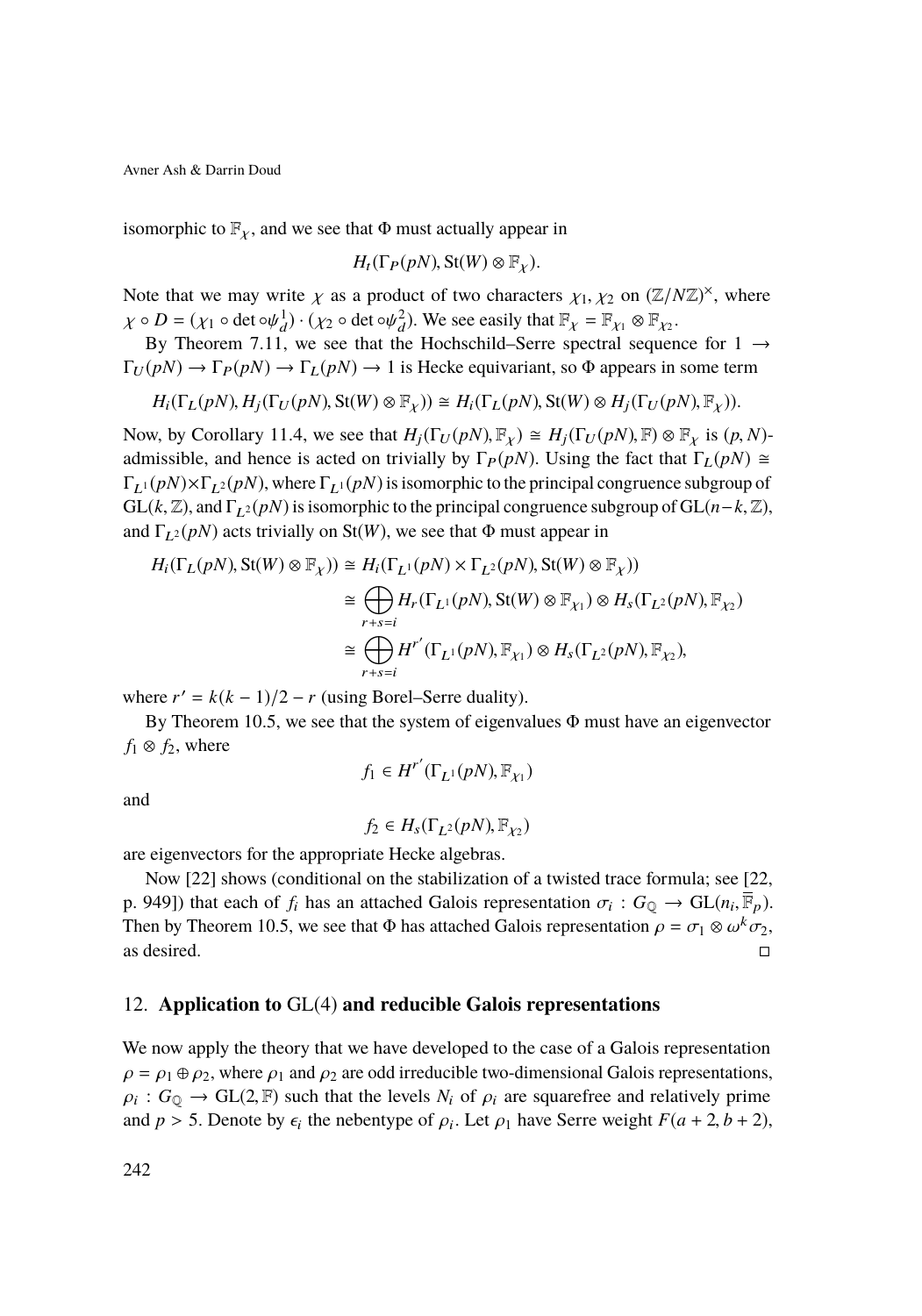and let  $\rho_2$  have Serre weight *F*(*c*, *d*). Note that we may adjust *b* modulo *p* − 1 so that  $0 \leq b - c \leq p - 1$ . One then easily checks that a predicted weight for  $\rho_1 \oplus \rho_2$  is  $F(a, b, c, d)$ .

Now, we know (since Serre's conjecture is a theorem) that  $\rho_1$  is attached to some Hecke eigenvector  $f \in H^1(\Gamma_0^{\pm}(2, N_1), F(a+2, b+2)_{\epsilon_1})$  and (twisting by a character) that  $\epsilon_1^{-2} \otimes \epsilon_2$  is attached to some Hecke eigenvector.  $\omega^{-2} \otimes \rho_2$  is attached to some Hecke eigenvector

$$
g \in H_1(\Gamma_0^{\pm}(2, N_2), F(c-2, d-2)_{\epsilon_2}).
$$

By Borel–Serre duality  $\rho_1$  is attached to some eigenvector

$$
f' \in H_0(\Gamma_0^{\pm}(2, N_1), \text{St}(W) \otimes F(a+2, b+2)_{\epsilon_1}),
$$

where  $W = \mathbb{Q}^2$  is acted on in the natural way by  $\Gamma_0^{\pm}(2, N_1), S_0^{\pm}(2, N_1) \subset GL(2, \mathbb{Q})$ . Hence, by<br>Corollary 10.2 and Theorem 10.4, we see that  $\alpha \in \mathbb{Q}$  as is attached to a Hecke eigenvector in Corollary [10.2](#page-30-1) and Theorem [10.4,](#page-32-1) we see that  $\rho_1 \oplus \rho_2$  is attached to a Hecke eigenvector in

$$
H_1(\Gamma_{L_{N_1}}, \mathbf{St}(W_{N_1}) \otimes (F(a+2, b+2) \otimes F(c-2, d-2))_{\epsilon_1 \epsilon_2}^{N_1}),
$$

where  $W_{N_1}$  is the space stabilized by  $P_{N_1}^2 \in GL(4, \mathbb{Q})$ .<br>Let c be the character modulo  $N_1 N_2$  defined by c

Let  $\epsilon$  be the character modulo  $N_1N_2$  defined by  $\epsilon = \epsilon_1 \epsilon_2$ .

Now, since  $U_{N_1}$  acts trivially on  $St(W_{N_1})$ , we know by Theorem [9.1](#page-28-0) that

 $H_4(\Gamma_{U_{N_1}}, \text{St}(W_{N_1}) \otimes F(a, b, c, d)_{\epsilon}) \cong \text{St}(W_{N_1}) \otimes (F(a+2, b+2) \otimes F(c-2, d-2))_{\epsilon}^{N_1}.$ 

Hence, we see that  $\rho_1 \oplus \rho_2$  is attached to a Hecke eigenvector in

$$
H_1(\Gamma_{L_{N_1}}, H_4(\Gamma_{U_{N_1}}, \mathbf{St}(W_{N_1}) \otimes F(a, b, c, d)_{\epsilon})).
$$

This is the  $E_{14}^2$  term in the Hochschild–Serre spectral sequence for the exact sequence  $1 \to \Gamma_{U_{N_1}} \to \Gamma_{P_{N_1}} \to \Gamma_{L_{N_1}} \to 1$ . Since the *p*-homological dimension of  $\Gamma_{L_{N_1}}$  is two, this spectral sequence is only three columns wide; since  $E_{14}^2$  is in the center column, everything in it survives to the infinity page. Hence,  $\rho_1 \oplus \rho_2$  is attached to a Hecke eigenvector in  $H_5(\Gamma_0(n, N_1N_2) \cap P_{N_1}, \text{St}(W_{N_1}) \otimes F(a, b, c, d)_{\epsilon})$ .<br>Hence  $\Omega$ ,  $\mathbb{R}$  as is attached to a Hecke eigencloss in the term  $\mathcal{E}$ .

Hence,  $\rho_1 \oplus \rho_2$  is attached to a Hecke eigenclass in the term  $\mathcal{E}^1_{1.5}$  of the spectral sequence of Section [6.](#page-13-1) This class cannot be killed off by elements in  $\mathcal{E}^1_{25}$  or  $\mathcal{E}^1_{05}$ , since any system of Hecke eigenvalues in those terms must be attached to a Galois representation that has a character as a direct summand by Theorem [11.5](#page-35-0) (the semi-simplification of a Galois representation attached to a system of Hecke polynomials is unique up to isomorphism by the Cebotarev Density Theorem, the fact that the Frobenius elements generate the Galois group, and Brauer–Nesbitt Theorem). The only other way that the class could be killed off would be by an eigenclass in  $\mathcal{E}_{3,4}^2$ , in which case there must be a class in  $\mathcal{E}_{3,4}^1$  with  $\rho_1 \oplus \rho_2$ <br>attached Hance we see that either  $\rho_1 \oplus \rho_2$  fits  $H_1(\Gamma_1(N,N_1), F(a, b, a, d))$  or it fits attached. Hence, we see that either  $\rho_1 \oplus \rho_2$  fits  $H_6(\Gamma_0(N_1N_2), F(a, b, c, d))$  or it fits

$$
\mathcal{E}_{34}^1 = H_4(\Gamma_0(V), \text{St}(V) \otimes F(a, b, c, d)) \cong H^2(\Gamma_0(N_1N_2), F(a, b, c, d)).
$$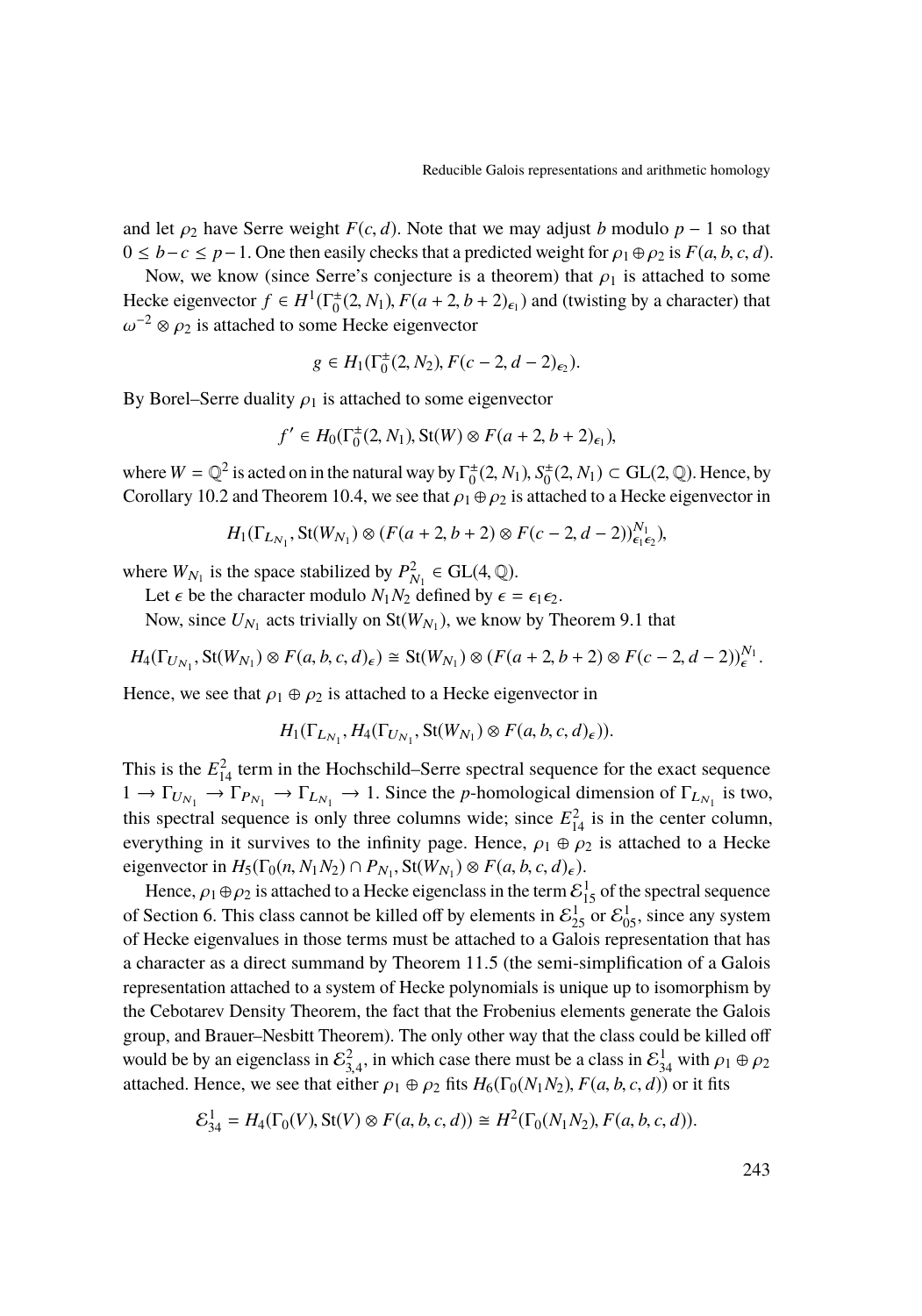Since a Galois representation fits  $H_t(\Gamma, M)$  if and only if it fits  $H^t(\Gamma, M)$  [\[7,](#page-38-4) Lemma 2.4], we see that we have proved the following.

**Theorem 12.1.** *Let*  $p > 5$ *. For*  $i = 1, 2$ *, let*  $\rho_i : G_{\mathbb{Q}} \to GL(2, \mathbb{F})$  *be an odd irreducible*<br>*Galois representation with level N, and nebentyne*  $\epsilon$ *, and let*  $\epsilon = \epsilon$   $\epsilon$ *c*. Then  $\epsilon$ *i*,  $\mathbb{Q}$   $\infty$ *Galois representation with level*  $N_i$  *and nebentype*  $\epsilon_i$ *, and let*  $\epsilon = \epsilon_1 \epsilon_2$ *. Then*  $\rho_1 \oplus \rho_2$ <br>*is attached to a Hecke siggnology in either H*( $\Gamma_r(N, N_r)$  *M*) or *in H*( $\Gamma_r(N, N_r)$  *M*) *is attached to a Hecke eigenclass in either*  $H_6(\Gamma_0(N_1N_2), M_e)$  *or in*  $H_2(\Gamma_0(N_1N_2), M_e)$ *where M is a weight for*  $\rho_1 \oplus \rho_2$  *predicted by the conjecture in* [\[8\]](#page-38-0)*.* 

*Remark 12.2.* We think it very unlikely that  $\rho_1 \oplus \rho_2$  fits  $H_2(\Gamma_0(N_1N_2), M_\epsilon)$ , but we know of no theorems that would prove that it can not.

We hope in a future paper to be able to extend this theorem to representations  $\rho = \rho_1 \oplus \rho_2$  where  $\rho$  is an odd Galois representation that is a sum of two odd irreducible *n*-dimensional Galois representations for arbitrarily large *n*, assuming that each constituent is attached to an appropriate homology Hecke eigenclass. Such an extension will require a better understanding of the terms of the Hochschild–Serre spectral sequence for the exact sequence  $0 \to \Gamma_U \to \Gamma_P \to \Gamma_L \to 0$ , which degenerates in the case  $n = 2$ .

### <span id="page-38-5"></span>**References**

- [1] Avner Ash. Galois representations attached to mod *<sup>p</sup>* cohomology of GL(*n*, **<sup>Z</sup>**). *Duke Math. J.*, 65(2):235–255, 1992.
- <span id="page-38-6"></span>[2] Avner Ash. Unstable cohomology of  $SL(n, \mathcal{O})$ . *J. Algebra*, 167(2):330–342, 1994.
- <span id="page-38-1"></span>[3] Avner Ash. Direct sums of mod p characters of  $Gal(\overline{Q}/Q)$  and the homology of *GL*(*n*, <sup>Z</sup>). *Commun. Algebra*, 41(5):1751–1775, 2013.
- <span id="page-38-7"></span>[4] Avner Ash. Comparison of Steinberg modules for a field and a subfield. *J. Algebra*, 507:200–224, 2018.
- <span id="page-38-2"></span>[5] Avner Ash and Darrin Doud. Reducible Galois representations and the homology of GL(3, <sup>Z</sup>). *Int. Math. Res. Not.*, 5:1379–1408, 2014.
- <span id="page-38-3"></span>[6] Avner Ash and Darrin Doud. Galois representations attached to tensor products of arithmetic cohomology. *J. Algebra*, 465:81–99, 2016.
- <span id="page-38-4"></span>[7] Avner Ash and Darrin Doud. Relaxation of strict parity for reducible Galois representations attached to the homology of GL(3, <sup>Z</sup>). *Int. J. Number Theory*, 12(2):361–381, 2016.
- <span id="page-38-0"></span>[8] Avner Ash, Darrin Doud, and David Pollack. Galois representations with conjectural connections to arithmetic cohomology. *Duke Math. J.*, 112(3):521–579, 2002.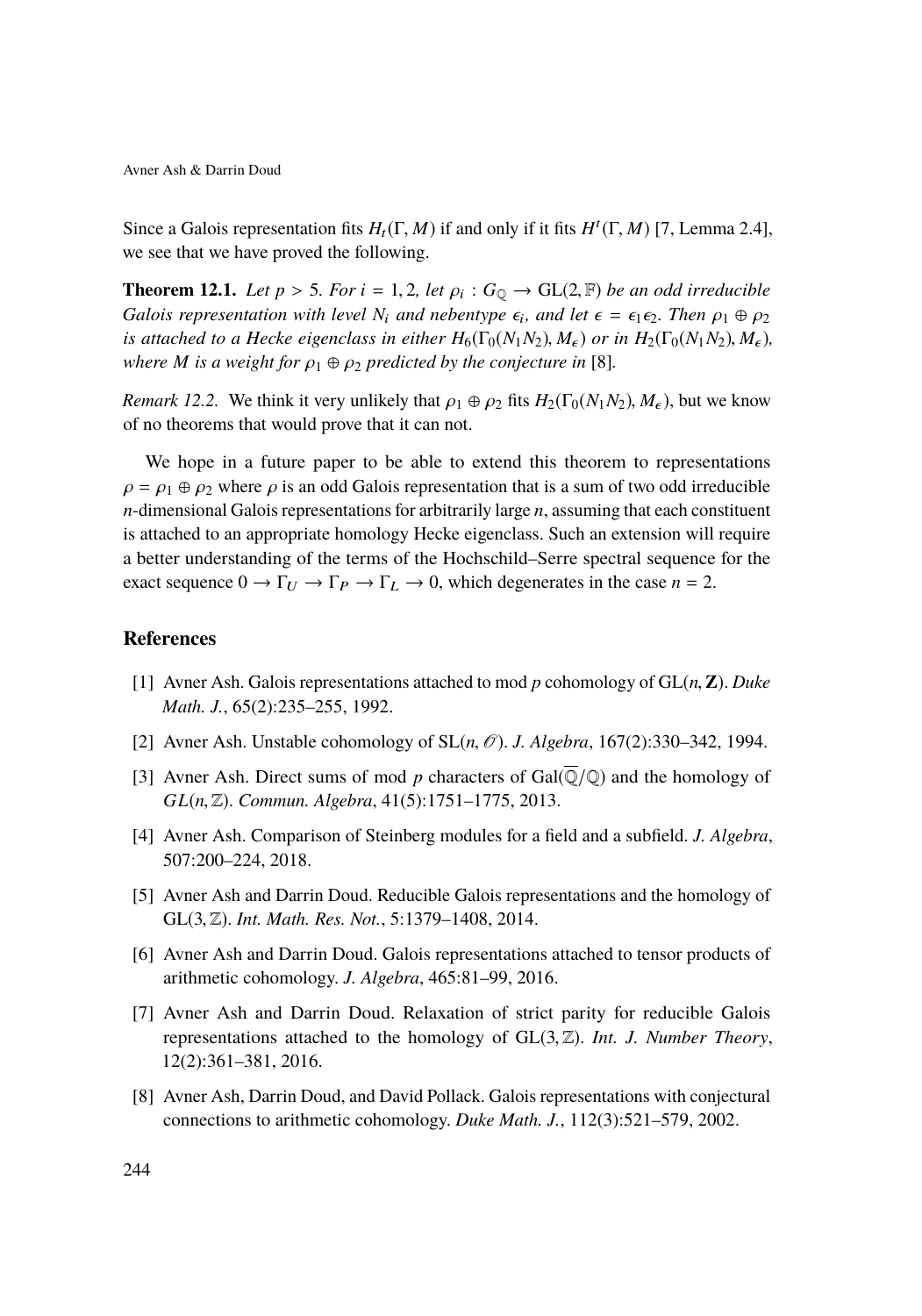- <span id="page-39-8"></span>[9] Avner Ash, Paul E. Gunnells, and Mark McConnell. Torsion in the cohomology of congruence subgroups of SL(4, <sup>Z</sup>) and Galois representations. *J. Algebra*, 325:404– 415, 2011.
- <span id="page-39-4"></span>[10] Avner Ash and Warren Sinnott. An analogue of Serre's conjecture for Galois representations and Hecke eigenclasses in the mod *<sup>p</sup>* cohomology of GL(*n*, **<sup>Z</sup>**). *Duke Math. J.*, 105(1):1–24, 2000.
- <span id="page-39-11"></span>[11] Avner Ash and Glenn Stevens. Cohomology of arithmetic groups and congruences between systems of Hecke eigenvalues. *J. Reine Angew. Math.*, 365:192–220, 1986.
- <span id="page-39-6"></span>[12] Avner Ash and Pham Huu Tiep. Modular representations of  $GL(3, \mathbf{F}_p)$ , symmetric squares, and mod-*<sup>p</sup>* cohomology of GL(3, **<sup>Z</sup>**). *J. Algebra*, 222(2):376–399, 1999.
- <span id="page-39-7"></span>[13] Armand Borel and Jean-Pierre Serre. Corners and arithmetic groups. *Comment. Math. Helv.*, 48:436–491, 1973.
- <span id="page-39-10"></span>[14] Kenneth S. Brown. *Cohomology of groups*, volume 87 of *Graduate Texts in Mathematics*. Springer, 1994.
- <span id="page-39-9"></span>[15] Stephen R. Doty and Grant Walker. The composition factors of  $\mathbf{F}_p[x_1, x_2, x_3]$  as a GL(3, *<sup>p</sup>*)-module. *J. Algebra*, 147(2):411–441, 1992.
- <span id="page-39-5"></span>[16] Florian Herzig. The weight in a Serre-type conjecture for tame *n*-dimensional Galois representations. *Duke Math. J.*, 149(1):37–116, 2009.
- <span id="page-39-12"></span>[17] James E. Humphreys. *Modular representations of finite groups of Lie type*, volume 326 of *London Mathematical Society Lecture Note Series*. Cambridge University Press, 2006.
- <span id="page-39-1"></span>[18] Chandrashekhar Khare and Jean-Pierre Wintenberger. Serre's modularity conjecture. I. *Invent. Math.*, 178(3):485–504, 2009.
- <span id="page-39-2"></span>[19] Chandrashekhar Khare and Jean-Pierre Wintenberger. Serre's modularity conjecture. II. *Invent. Math.*, 178(3):505–586, 2009.
- <span id="page-39-3"></span>[20] Mark Kisin. Modularity of 2-adic Barsotti-Tate representations. *Invent. Math.*, 178(3):587–634, 2009.
- <span id="page-39-13"></span>[21] Derek J. S. Robinson. *A course in the theory of groups*, volume 80 of *Graduate Texts in Mathematics*. Springer, second edition, 1996.
- <span id="page-39-14"></span>[22] Peter Scholze. On torsion in the cohomology of locally symmetric varieties. *Ann. Math.*, 182(3):945–1066, 2015.
- <span id="page-39-0"></span>[23] Jean-Pierre Serre. Sur les représentations modulaires de degré 2 de Gal(**Q**/**Q**). *Duke Math. J.*, 54(1):179–230, 1987.